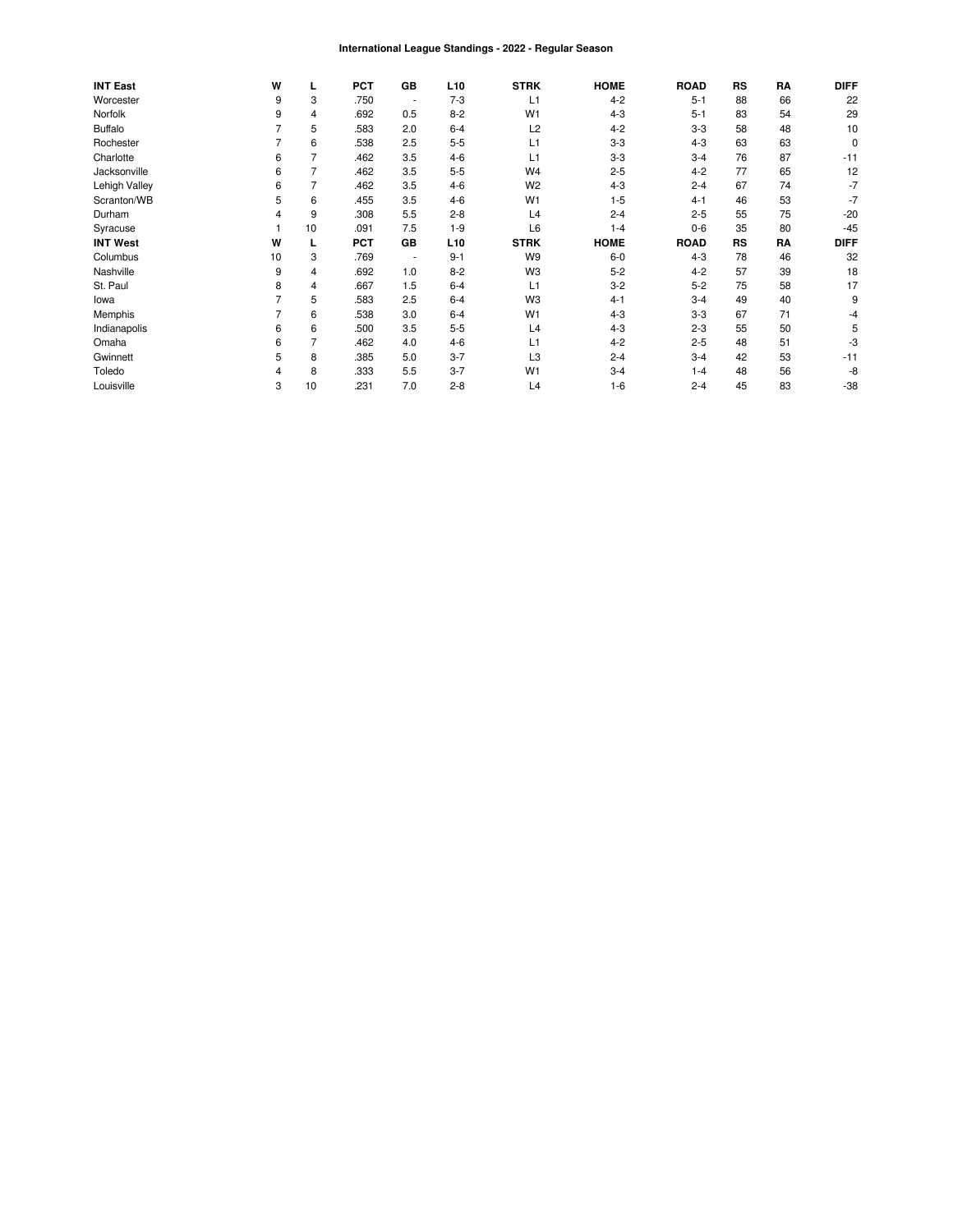# **International Hitting Leaders - 2022 - Regular Season - Qualified Players**

|                |                 | <b>AVG</b> |                |    |                  | <b>HR</b>  |                |                |                | RBI        |                |                | <b>OBP</b>     |            |            |
|----------------|-----------------|------------|----------------|----|------------------|------------|----------------|----------------|----------------|------------|----------------|----------------|----------------|------------|------------|
| #              | Player          | Team       | <b>AVG</b>     |    | # Player         | Team       | <b>HR</b>      |                | # Player       | Team       | <b>RBI</b>     | #              | Player         | Team       | <b>OBP</b> |
| 1              | Refsnyder, R    | <b>WOR</b> | .400           |    | 1 Gorman, N      | <b>MEM</b> | $\overline{7}$ | $\mathbf{1}$   | Cordero, F     | <b>WOR</b> | 18             | $\mathbf{1}$   | Refsnyder, R   | <b>WOR</b> | .551       |
| $\overline{c}$ | Guthrie, D      | LHV        | .395           |    | 2 Rizer, J       | <b>NOR</b> | 5              | $\overline{2}$ | Yepez, J       | <b>MEM</b> | 16             | 2              | Large, C       | <b>BUF</b> | .500       |
| 3              | Fitzgerald, R   | <b>WOR</b> | .394           |    | 2 Yepez, J       | <b>MEM</b> | 5              | 3              | Nevin, T       | <b>NOR</b> | 14             | 3              | Taylor, S      | <b>BUF</b> | .489       |
| 4              | Large, C        | <b>BUF</b> | .378           |    | 2 Young, J       | <b>IOW</b> | 5              | 4              | Mitchell, C    | <b>IND</b> | 12             | 4              | Cave, J        | <b>STP</b> | .459       |
| 5              | Quintana, L     | <b>JAX</b> | .375           |    | 5 Burleson, A    | <b>MEM</b> | 4              | 4              | Young, J       | <b>IOW</b> | 12             | 4              | Fitzgerald, R  | <b>WOR</b> | .459       |
| 6              | Banks, N        | <b>ROC</b> | .368           |    | 5 Fitzgerald, R  | <b>WOR</b> | 4              | 6              | 7 tied         |            | 11             | 6              | Castro, R      | <b>IND</b> | .455       |
| 7              | Pérez, C        | <b>CLT</b> | .356           |    | 5 Jenista, G     | <b>GWN</b> | 4              |                |                |            |                | 6              | Guzmán, R      | <b>SWB</b> | .455       |
| 8              | Barrera, T      | <b>ROC</b> | .355           | 5  | Palacios, J      | 2 Teams    | 4              |                |                |            |                | 6              | Sánchez, Y     | <b>WOR</b> | .455       |
| 9              | González, E     | <b>JAX</b> | .354           | 9  | 20 tied          |            | 3              |                |                |            |                | 9              | Pasquantino, V | <b>OMA</b> | .453       |
|                | 10 Cordero, F   | <b>WOR</b> | .348           |    |                  |            |                |                |                |            |                |                | 10 Vavra, T    | <b>NOR</b> | .441       |
|                |                 | <b>SLG</b> |                |    |                  | <b>OPS</b> |                |                |                | н          |                |                | 2B             |            |            |
| #              | Player          | Team       | <b>SLG</b>     | #  | <b>Player</b>    | Team       | <b>OPS</b>     |                | # Player       | Team       | н              |                | # Player       | Team       | 2Β         |
| 1              | Fitzgerald, R   | <b>WOR</b> | .909           | 1  | Fitzgerald, R    | <b>WOR</b> | 1.368          | $\mathbf{1}$   | García, L      | <b>ROC</b> | 20             |                | 1 Noll, J      | <b>ROC</b> | 8          |
| $\overline{2}$ | Gorman, N       | <b>MEM</b> | .854           | 2  | Gorman, N        | <b>MEM</b> | 1.254          |                | 2 González, E  | <b>JAX</b> | 17             |                | 2 Cordero, F   | <b>WOR</b> | 6          |
| 3              | Young, J        | <b>IOW</b> | .788           | 3  | Young, J         | <b>IOW</b> | 1.166          | 3              | Cordero, F     | <b>WOR</b> | 16             |                | 2 Demeritte, T | <b>GWN</b> | 6          |
| 4              | Martin, M       | <b>IND</b> | .721           | 4  | Refsnyder, R     | <b>WOR</b> | 1.151          |                | 3 Pérez, C     | <b>CLT</b> | 16             |                | 2 Lewis, R     | <b>STP</b> | 6          |
| 5              | Quintana, L     | JAX        | .700           | 5  | Paredes, I       | <b>DUR</b> | 1.091          |                | 3 Vavra, T     | <b>NOR</b> | 16             |                | 2 Short, Z     | <b>TOL</b> | 6          |
| 6              | Paredes, I      | <b>DUR</b> | .683           | 6  | Quintana, L      | <b>JAX</b> | 1.081          | 6              | Guthrie, D     | LHV        | 15             |                | 2 Stowers, K   | <b>NOR</b> | 6          |
| 7              | Cordero, F      | <b>WOR</b> | .674           | 7  | Cordero, F       | <b>WOR</b> | 1.074          | 6              | Quintana, L    | <b>JAX</b> | 15             | $\overline{7}$ | 5 tied         |            | 5          |
| 8              | Mitchell, C     | <b>IND</b> | .667           | 8  | Martin, M        | <b>IND</b> | 1.062          | 6              | Stevenson, A   | <b>ROC</b> | 15             |                |                |            |            |
| 8              | Pérez, C        | <b>CLT</b> | .667           | 9  | Palacios, J      | 2 Teams    | 1.051          | 9              |                | 10 tied    | 14             |                |                |            |            |
|                | 10 Palacios, J  | 2 Teams    | .656           | 10 | 2 tied           |            | 1.042          |                |                |            |                |                |                |            |            |
|                |                 | 3B         |                |    |                  | BB         |                |                |                | XBH        |                |                | TB             |            |            |
|                | # Player        | Team       | 3B             |    | # Player         | Team       | <b>BB</b>      |                | # Player       | Team       | <b>XBH</b>     | #              | Player         | Team       | TB         |
|                | 1 Martin, M     | <b>IND</b> | 3              |    | 1 Pasquantino, V | <b>OMA</b> | 11             |                | 1 Demeritte, T | <b>GWN</b> | 10             | $\mathbf{1}$   | Gorman, N      | <b>MEM</b> | 35         |
|                | 2 Casey, D      | <b>ROC</b> | $\overline{c}$ |    | 1 Sands, D       | LHV        | 11             |                | 1 Martin, M    | <b>IND</b> | 10             | $\overline{2}$ | García, L      | <b>ROC</b> | 33         |
|                | 2 Demeritte, T  | <b>GWN</b> | $\overline{c}$ |    | 1 Taylor, S      | <b>BUF</b> | 11             |                | 1 Noll, J      | <b>ROC</b> | 10             | 3              | Cordero, F     | <b>WOR</b> | 31         |
|                | 2 Fitzgerald, R | <b>WOR</b> | $\overline{c}$ |    | 4 Andreoli, J    | LHV        | 10             |                | 4 Cordero, F   | <b>WOR</b> | 9              | 3              | Martin, M      | <b>IND</b> | 31         |
|                | 2 García, L     | <b>ROC</b> | 2              |    | 4 Burdick, P     | JAX        | 10             |                | 5 Lewis, R     | <b>STP</b> | 8              | 5              | Fitzgerald, R  | <b>WOR</b> | 30         |
|                | 2 Robson, J     | <b>TOL</b> | $\overline{c}$ |    | 4 Castro, R      | <b>IND</b> | 10             |                | 5 Paredes, I   | <b>DUR</b> | 8              | 5              | Pérez, C       | <b>CLT</b> | 30         |
|                | 2 Stevenson, A  | <b>ROC</b> | $\overline{c}$ |    | 4 Fermin, J      | COL        | 10             |                | 5 Pérez, C     | <b>CLT</b> | 8              | $\overline{7}$ | Demeritte, T   | <b>GWN</b> | 29         |
| 8              | 33 tied         |            | $\mathbf{1}$   |    | 4 Robson, J      | <b>TOL</b> | 10             | 5              | Stowers, K     | <b>NOR</b> | 8              | 8              | Paredes, I     | <b>DUR</b> | 28         |
|                |                 |            |                |    | 4 Tolman, M      | COL        | 10             | 9              | 6 tied         |            | $\overline{7}$ | 8              | Quintana, L    | JAX        | 28         |
|                |                 |            |                |    | 4 Vavra, T       | <b>NOR</b> | 10             |                |                |            |                | 10             | 2 tied         |            | 27         |
|                |                 | R          |                |    |                  | <b>SB</b>  |                |                |                | <b>CS</b>  |                |                |                |            |            |
| #              | Player          | Team       | R              | #  | <b>Player</b>    | Team       | SB             |                | # Player       | Team       | СS             |                |                |            |            |
| 1              | Burdick, P      | <b>JAX</b> | 16             |    | 1 Machado, D     | <b>IOW</b> | $\overline{7}$ |                | 1 DeShields, D | <b>GWN</b> | 3              |                |                |            |            |

|   | Burdick, P   | <b>JAX</b> | 16 |   | Machado. D  | <b>IOW</b> |   |   | DeShields, D    | <b>GWN</b> | 3 |
|---|--------------|------------|----|---|-------------|------------|---|---|-----------------|------------|---|
| 2 | García, L    | <b>ROC</b> | 14 |   | 2 Bae, J    | <b>IND</b> | 5 |   | 2 Bauers, J     | LOU        | 2 |
| 3 | Casas, T     | <b>WOR</b> | 12 |   | 2 Taylor, S | <b>BUF</b> | 5 |   | 2 Miller, B     | <b>JAX</b> | 2 |
| 3 | Lewis, R     | <b>STP</b> | 12 | 4 | 8 tied      |            | 4 |   | 2 Robson, J     | TOL        | 2 |
| 3 | Refsnyder, R | <b>WOR</b> | 12 |   |             |            |   |   | 2 Rutherford, B | <b>CLT</b> | 2 |
| 6 | Bannon, R    | <b>NOR</b> | 11 |   |             |            |   | 6 | 41 tied         |            |   |
| 6 | Gorman, N    | MEM        | 11 |   |             |            |   |   |                 |            |   |
| 6 | Jones. J     | <b>NOR</b> | 11 |   |             |            |   |   |                 |            |   |
| 6 | Remillard, Z | CLT        | 11 |   |             |            |   |   |                 |            |   |
|   |              |            |    |   |             |            |   |   |                 |            |   |

10 4 tied 10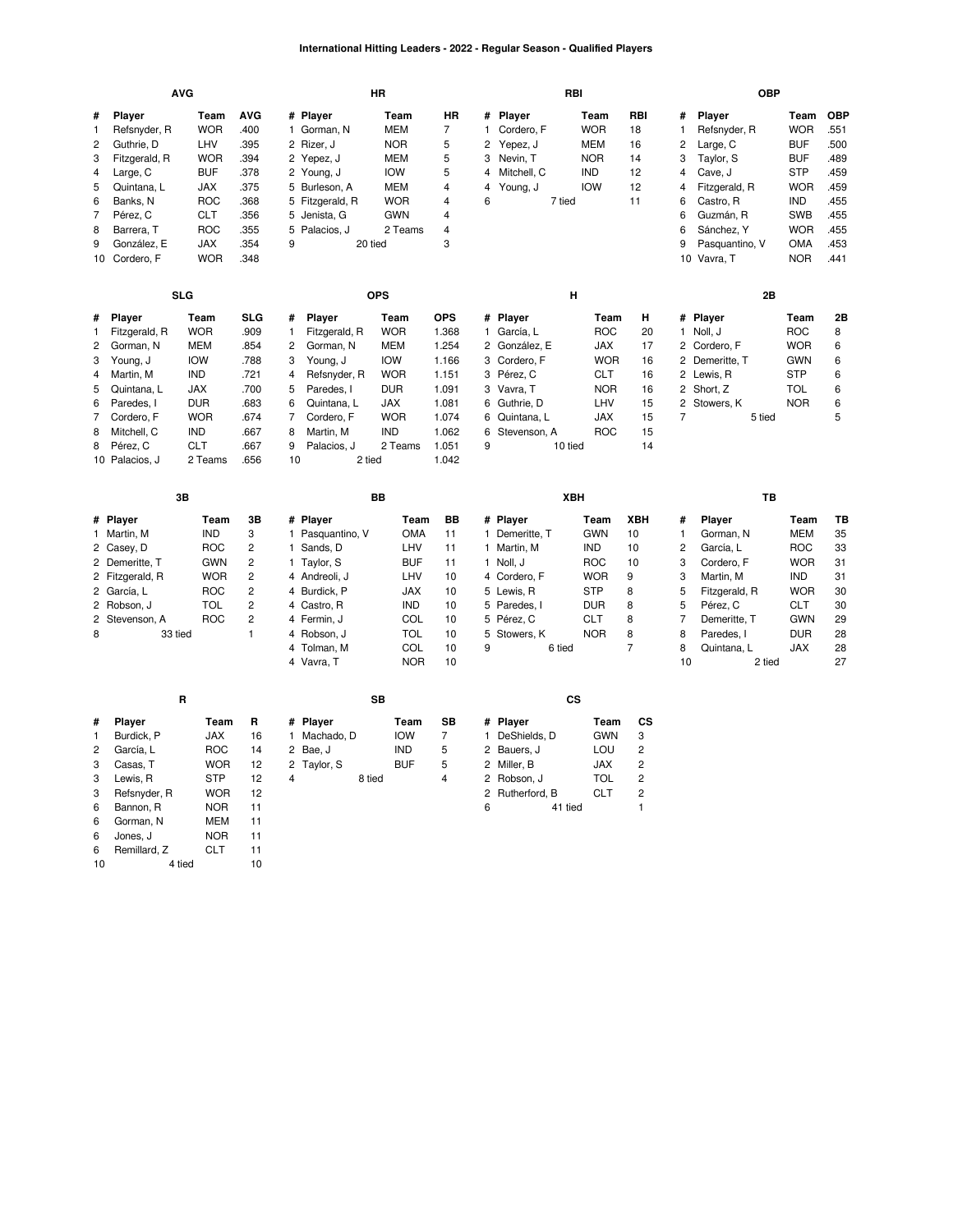# **International Pitching Leaders - 2022 - Regular Season - Qualified Players**

|   |                | <b>ERA</b>  |      |   |          | W          |                |              | <b>SO</b>     |            |     |   |             | GS        |            |                |
|---|----------------|-------------|------|---|----------|------------|----------------|--------------|---------------|------------|-----|---|-------------|-----------|------------|----------------|
| # | Player         | Team        | ERA  | # | Player   | Team       | W              | #            | Player        | Team       | SO. |   | # Player    | Team      |            | GS             |
| 1 | Swarmer, M     | <b>IOW</b>  | 0.00 |   | Hart, K  | <b>WOR</b> | 3              |              | Meyer, M      | <b>JAX</b> | 20  | 1 |             | 32 tied   |            | 3              |
| 1 | Wesneski, H    | <b>SWB</b>  | 0.00 | 2 |          | 10 tied    | $\overline{c}$ |              | Muller, K     | <b>GWN</b> | 20  |   |             |           |            |                |
| 3 | Rodriguez, N   | <b>TOL</b>  | 0.63 |   |          |            |                | 3            | De Jong, C    | IND        | 19  |   |             |           |            |                |
| 4 | Small, E       | <b>NAS</b>  | 0.68 |   |          |            |                | 3            | Krook, M      | <b>SWB</b> | 19  |   |             |           |            |                |
| 5 | McCarty, K     | COL         | 0.79 |   |          |            |                | 5            | Liberatore, M | <b>MEM</b> | 18  |   |             |           |            |                |
| 6 | Johnstone, C   | <b>GWN</b>  | 0.87 |   |          |            |                | 5            | Small, E      | <b>NAS</b> | 18  |   |             |           |            |                |
| 6 | Lindblom, J    | <b>NAS</b>  | 0.87 |   |          |            |                |              | Allgeyer, N   | <b>BUF</b> | 16  |   |             |           |            |                |
| 8 | Meyer, M       | <b>JAX</b>  | 1.23 |   |          |            |                |              | Pannone, T    | <b>WOR</b> | 16  |   |             |           |            |                |
| 9 | Heasley, J     | OMA         | 1.54 |   |          |            |                | 7            | Toussaint, T  | <b>GWN</b> | 16  |   |             |           |            |                |
|   | 10 Lawrence, C | <b>BUF</b>  | 1.64 |   |          |            |                | 10           | 2 tied        |            | 15  |   |             |           |            |                |
|   |                | $_{\rm CG}$ |      |   |          | SHO        |                |              | G             |            |     |   |             | <b>SV</b> |            |                |
|   | # Player       | Team        | CG   |   | # Player | Team       | <b>SHO</b>     |              | # Player      | Team       | G   |   | # Player    |           | Team       | s٧             |
|   | 1 Sulser, B    | <b>IND</b>  |      |   |          |            |                |              | Brazoban, H   | JAX        | 6   |   | Johnston, K |           | <b>BUF</b> | 3              |
|   |                |             |      |   |          |            |                |              | Clippard, T   | <b>ROC</b> | 6   |   | 1 Walsh, J  |           | MEM        | 3              |
|   |                |             |      |   |          |            |                |              | Diehl, P      | LOU        | 6   | 3 |             | 10 tied   |            | $\overline{2}$ |
|   |                |             |      |   |          |            |                |              | Kelley, T     | <b>NAS</b> | 6   |   |             |           |            |                |
|   |                |             |      |   |          |            |                | $\mathbf{1}$ | Naile, J      | <b>MEM</b> | 6   |   |             |           |            |                |
|   |                |             |      |   |          |            |                |              | Schryver, H   | <b>CLT</b> | 6   |   |             |           |            |                |
|   |                |             |      |   |          |            |                |              | Weems, J      | <b>ROC</b> | 6   |   |             |           |            |                |
|   |                |             |      |   |          |            |                | 8            | 43 tied       |            | 5   |   |             |           |            |                |

|                  | IP         |      |                 | <b>AVG</b> |            |   | <b>WHIP</b>      |            |           |          | <b>WPCT</b> |             |
|------------------|------------|------|-----------------|------------|------------|---|------------------|------------|-----------|----------|-------------|-------------|
| # Player         | Team       | ΙP   | # Player        | Team       | <b>AVG</b> | # | Player           |            | Team WHIP | # Player | Team        | <b>WPCT</b> |
| 1 Muller, K      | <b>GWN</b> | 15.2 | 1 Meyer, M      | <b>JAX</b> | .102       |   | Meyer, M         | JAX        | 0.55      |          | 14 tied     | 1.000       |
| 2 Parke, J       | CLT        | 15.1 | 2 Small, E      | NAS        | .111       | 2 | Wesneski, H      | <b>SWB</b> | 0.81      |          |             |             |
| 2 Wynne, R       | LOU        | 15.1 | 3 Eastman, C    | LHV        | .146       | 3 | Lawrence, C      | <b>BUF</b> | 0.82      |          |             |             |
| 4 Oviedo, J      | MEM        | 15.0 | 3 Swarmer, M    | <b>IOW</b> | .146       | 4 | Muller, K        | <b>GWN</b> | 0.83      |          |             |             |
| 4 Sanchez, A     | <b>ROC</b> | 15.0 | 5 De Jong, C    | <b>IND</b> | .156       | 5 | Montgomery, M    | <b>SYR</b> | 0.83      |          |             |             |
| 6 Battenfield, P | COL        | 14.2 | 6 Scott, A      | COL        | .159       | 6 | Heasley, J       | <b>OMA</b> | 0.86      |          |             |             |
| 6 Cox, A         | <b>OMA</b> | 14.2 | 7 Heasley, J    | <b>OMA</b> | .167       |   | Small, E         | <b>NAS</b> | 0.90      |          |             |             |
| 6 Meyer, M       | JAX        | 14.2 | 7 Wesneski, H   | <b>SWB</b> | .167       | 8 | De Jong, C       | <b>IND</b> | 0.92      |          |             |             |
| 9 Liberatore, M  | MEM        | 14.1 | 9 Johnstone, C  | <b>GWN</b> | .171       | 9 | Johnstone, C     | <b>GWN</b> | 0.97      |          |             |             |
| 9 Rodriguez, N   | TOL        | 14.1 | 9 Winckowski, J | <b>WOR</b> | .171       |   | 10 Winckowski, J | <b>WOR</b> | 1.00      |          |             |             |

### **Triple-A Team Hitting - 2022 - Regular Season**

| Team                             | League     | <b>AVG</b>     | G  | <b>AB</b>     | B | н                           |            |     |          |    | TB 2B 3B HR RBI BB IBB |       |   |        | SO SB CS |   | <b>OBP</b> |      | SLG OPS | <b>SAC</b> | <b>SF</b>      | <b>HBP</b> | <b>GIDP</b>    | LOB |
|----------------------------------|------------|----------------|----|---------------|---|-----------------------------|------------|-----|----------|----|------------------------|-------|---|--------|----------|---|------------|------|---------|------------|----------------|------------|----------------|-----|
| <b>Oklahoma City Dodgers</b>     | <b>PCL</b> |                |    |               |   | 290 12 420 85 122 213 18 11 |            |     |          | 17 | 81                     | 62    | 0 | 105    |          | 3 | .384       | .507 | .891    | 0          | 4              | 4          | 9              | 96  |
| <b>Buffalo Bisons</b>            | INT        | .276           |    |               |   | 12 391 58 108 152 20        |            |     | $\Omega$ | 8  | 53                     | -47   | 0 | 99     | 14       | 5 | .365       | .389 | .754    | 0          | 0              | 8          | 8              | 98  |
| Salt Lake Bees                   | <b>PCL</b> | .275           |    |               |   | 13 414 77 114 169 24        |            |     | 2        | 9  |                        | 72 57 | 0 | 88     | 11       | 6 | .365       | .408 | .773    | $\Omega$   | 6              | 5          | 14             | 87  |
| <b>Worcester Red Sox</b>         | INT        | .274 12        |    |               |   | 398 88 109 204 25           |            |     | 2        | 22 | 84                     | -57   |   | 125    | 9        | 4 | .377       | .513 | .890    | 0          | 2              | 10         | 4              | 79  |
| Jacksonville Jumbo Shrimp        | INT        |                |    |               |   | 269 13 450 77 121 204 28    |            |     | 2        | 17 | 74                     | 50    |   | 0.109  | 9        | 2 | .351       | .453 | .804    | 0          | 5              | 10         | 12             | 93  |
| Norfolk Tides                    | INT        | .268           |    |               |   | 13 436 83 117 201           |            | 27  | 3        | 17 | 74                     | 71    |   | 1 117  | 8        | 2 | .378       | .461 | .839    | 3          | 3              | 8          | $\overline{7}$ | 108 |
| Round Rock Express               | <b>PCL</b> | .265           | 13 |               |   | 446 61 118 181              |            | 22  | -1       | 13 | 53                     | 36    |   | 0, 136 | -12      | 6 | .325       | .406 | .731    |            | $\Omega$       | 4          | 8              | 85  |
| Albuquerque Isotopes             | <b>PCL</b> | .264           |    |               |   | 13 450 79 119 207 22        |            |     | 6        | 18 | 70                     | -52   |   | 0, 112 | 6        | 2 | .346       | .460 | .806    | 1          | $\overline{7}$ | 8          | $\overline{7}$ | 100 |
| <b>Rochester Red Wings</b>       | INT        | .264           |    |               |   | 13 455 63 120 203 28        |            |     | 8        | 13 | 61                     | 43    |   | 1 125  | 6        |   | .335       | .446 | .781    | 0          | 2              | 7          | 7              | 104 |
| Reno Aces                        | <b>PCL</b> | .258           |    |               |   | 13 445 66 115 221 27        |            |     | 2        | 25 | 62                     | -54   |   | 1 107  | 12       | 5 | .346       | .497 | .843    | $\Omega$   | 3              | 7          | 10             | 103 |
| Indianapolis Indians             | INT        | .256           |    | 12 375 55     |   | 96                          | 151        | 27  | 5        | 6  | 51                     | 45    |   | 0.109  | 17       | 2 | .339       | .403 | .742    | 3          | $\overline{c}$ | 3          | 8              | 84  |
| El Paso Chihuahuas               | <b>PCL</b> | .256           |    |               |   | 12 407 63 104 172 24        |            |     | -1       | 14 | 59                     | 55    |   | 0.119  | 9        | 5 | .346       | .423 | .769    | 2          | 5              | 4          | 6              | 94  |
| Las Vegas Aviators               | <b>PCL</b> | .254           |    |               |   | 12 393 47 100 155           |            | 20  |          | 11 | 42                     | -42   |   | 0.104  | -11      | 0 | .327       | .394 | .721    | 0          | 3              | 2          | $\overline{7}$ | 88  |
| <b>Charlotte Knights</b>         | INT        | .251           |    | 13 443 76     |   | 111                         | 189        | 24  | 0        | 18 | 71                     | 53    |   | 0.108  | 6        | 4 | .335       | .427 | .762    |            | 5              | 6          | 12             | 84  |
| St. Paul Saints                  | INT        | 242 12 397 75  |    |               |   |                             | 96 175 28  |     | 3        | 15 | 66                     | -52   |   | 0.114  | 11       | 3 | .332       | .441 | .773    | 0          | 3              | 3          | 5              | 77  |
| <b>Columbus Clippers</b>         | INT        | .240           |    | 13 412 78     |   | 99                          | 181        | 22  | 3        | 18 | 74                     | 63    |   | 0.108  | 9        | 3 | .349       | .439 | .788    |            | $\overline{4}$ | 8          | 9              | 89  |
| <b>Tacoma Rainiers</b>           | <b>PCL</b> | .237           |    | 12 392 53     |   |                             | 93 153 19  |     | -1       | 13 | 50                     | -47   |   | 0.116  | 20       | 4 | .324       | .390 | .714    | 2          | $\overline{4}$ | 5          | 6              | 89  |
| Sacramento River Cats            | <b>PCL</b> | .237 12 418 62 |    |               |   | 99                          | 162        | -20 | 2        | 13 | 60                     | 59    |   | 1 129  | 15       | 2 | .335       | .388 | .723    |            |                | 3          | 4              | 100 |
| Lehigh Valley IronPigs           | INT        | .235           |    | 13 396 67     |   |                             | 93 144 28  |     |          |    | 56                     | -54   |   | 1 104  | 3        | 2 | .330       | .364 | .694    |            | 3              | 4          | 7              | 76  |
| Durham Bulls                     | INT        | .233           |    | 13 429 55     |   |                             | 100 160 19 |     | 4        | 11 | 50                     | 57    |   | 0.133  | 11       | 5 | .323       | .373 | .696    |            | 4              | 2          | 10             | 93  |
| Memphis Redbirds                 | INT        | .232           | 13 | 423 67        |   | 98                          | 180        | 10  | 0        | 24 | 62                     | 42    |   | 0.124  | 12       | 2 | .307       | .426 | .733    | 0          | $\overline{c}$ | 5          | 13             | 62  |
| <b>Nashville Sounds</b>          | INT        | .228           |    | 13 421 57     |   | 96                          | 156 19     |     | 4        | 11 | 53                     | 52    |   | 0.123  | 17       | 0 | .320       | .371 | .691    | 0          | 3              | 6          | 9              | 89  |
| Scranton/Wilkes-Barre RailRiders | INT        | .227           | 11 | 348 46        |   | 79                          | 135 18     |     | -1       | 12 | 43                     | 45    | 0 | 96     | 8        | 0 | .322       | .388 | .710    | $\Omega$   | 3              | 5          | 10             | 79  |
| <b>Gwinnett Stripers</b>         | INT        | .226           |    | 13 420 42     |   | 95                          | 162 22     |     | 3        | 13 | 40                     | 42    |   | 0, 120 | 12       | 5 | .303       | .386 | .689    | $\Omega$   | 1              | 5          | 11             | 81  |
| Toledo Mud Hens                  | INT        | 224 12 411 48  |    |               |   |                             | 92 157     | 25  | 5        | 10 | 42                     | -52   |   | 1 137  | 14       | 4 | .311       | .382 | .693    | 1          | 6              | 3          | 4              | 102 |
| <b>Sugar Land Space Cowboys</b>  | <b>PCL</b> | .221           |    | 12 403 42     |   | 89                          | 146        | 18  | 6        | 9  | 39                     | 49    |   | 2 129  | 13       | 3 | .319       | .362 | .681    | 0          | 2              | 10         | 10             | 93  |
| Iowa Cubs                        | INT        |                |    | 216 12 380 49 |   |                             | 82 143 17  |     |          | 14 | 45                     | 45    |   | 2 117  | -15      | 2 | .303       | .376 | .679    | 1          | $\overline{4}$ | 4          | 4              | 80  |
| Louisville Bats                  | INT        | .213           | 13 | 428 45        |   |                             | 91 144     | 20  | $\Omega$ | 11 | 39                     | 48    |   | 0, 110 | 6        | 3 | .298       | .336 | .634    | 0          | $\overline{c}$ | 5          | 9              | 88  |
| Omaha Storm Chasers              | INT        | .210           | 13 | 405 48        |   | 85                          | 129        | 14  | 3        | 8  | 44                     | 58    |   | 0, 121 | 17       |   | .316       | .319 | .635    | 2          | $\overline{4}$ | 7          | 9              | 98  |
| <b>Syracuse Mets</b>             | INT        | .187 11 343 35 |    |               |   |                             | 64 105 11  |     | 0        | 10 | 30                     | 34    |   | 0.105  | -12      | 2 | .269       | .306 | .575    |            |                | 5          | 11             | 61  |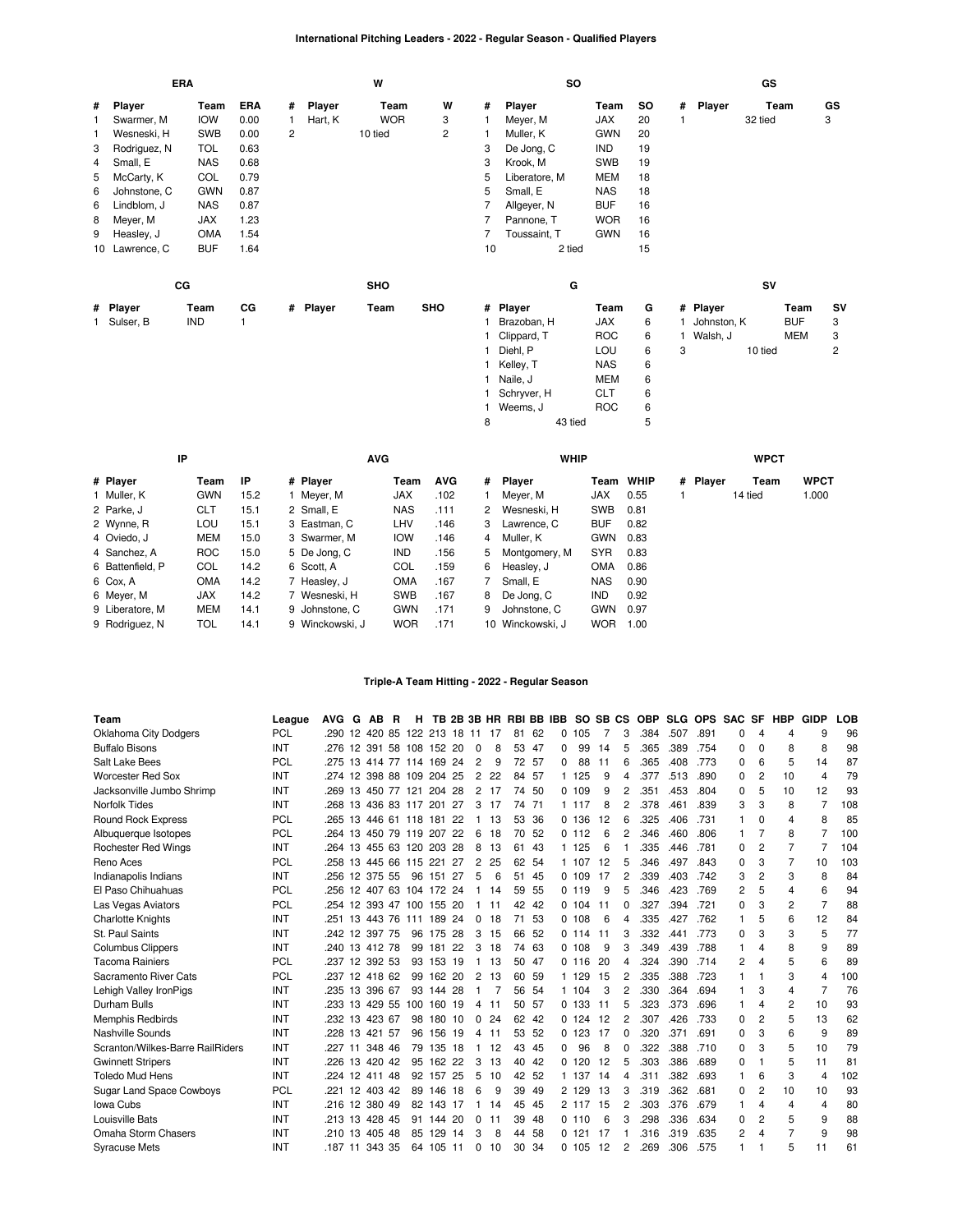| Team                                 | League W L ERA G GS CG SHO GF HLD SV SVO |    |                  |    |             |                 |                |                | IP                   |             |             |     |         |                |    |                |           |      | H RERHRHBBBIBB SO WP BK WHIP AVG GO/AO GIDP TBF AB |            |
|--------------------------------------|------------------------------------------|----|------------------|----|-------------|-----------------|----------------|----------------|----------------------|-------------|-------------|-----|---------|----------------|----|----------------|-----------|------|----------------------------------------------------|------------|
| Nashville Sounds                     | <b>INT</b>                               | 9  | 4 2.66 13 13     |    | $\mathbf 0$ | 313             | 18             | 6              | 7115.0               | 86 39 34    |             | 9   | 5 50    | 0 1 2 3        | 6  | -1             | 1.18 .205 |      | 0.93                                               | 7 478 420  |
| Salt Lake Bees                       | PCL                                      |    | 6 2.95 13        | 13 | $\Omega$    | 113             | 2              | -1             | 2106.2               | 84 39 35    |             | 8   | 3 51    | 0110           | 10 | 3              | 1.27      | .215 | 0.96                                               | 6 450 391  |
| Iowa Cubs                            | <b>INT</b>                               |    | 5 3.12 12 12     |    | $\Omega$    | 0, 12           | 4              | $\overline{2}$ | 5101.0               |             | 80 40 35 10 |     | 8 4 8   | 0 1 1 4        | 10 | $\Omega$       | 1.27 .212 |      | 0.91                                               | 5 435 377  |
| <b>Columbus Clippers</b>             | INT                                      | 10 | 3 3.35 13        | 13 | $\Omega$    | 2 13            | 12             | 5              | 8110.0               | 78 46 41    |             | 8   | 4 4 6   | 1 1 1 6        | 10 | -1             | 1.13 .195 |      | 0.89                                               | 9 452 401  |
| Round Rock Express                   | PCL                                      | 9  | 3.62 13<br>4     | 13 | 0           | 0 <sub>13</sub> | 8              | 5              | 6117.0               | 95 53 47    |             | -13 | 3 57    | 0 1 3 1        | 11 |                | 1.30 .219 |      | 0.93                                               | 12 496 433 |
| Omaha Storm Chasers                  | <b>INT</b>                               | 6  | 7 3.79 13 13     |    | $\Omega$    | 0 <sub>13</sub> | 4              | 3              | 3 109 1 104 51 46    |             |             | -9  | 5 4 4   | 0 1 1 8        | 15 |                | 1.35 .245 |      | 1.35                                               | 5 478 424  |
| Norfolk Tides                        | INT                                      | 9  | 3.80 13 13<br>4  |    | $\Omega$    | 0, 13           | 2              | 3              | 4 1 1 3 .2           | 96 54 48 10 |             |     | 7 57    | 0 109          | 7  | З              | 1.35 .231 |      | 0.88                                               | 13 487 416 |
| <b>Sugar Land Space Cowboys</b>      | <b>PCL</b>                               | 3  | 9 3.81 12 12     |    | $\Omega$    | 112             | 6              | $\overline{c}$ | 5 108 2 107 56 46 11 |             |             |     | 4 5 6   | 1 1 3 6        | 5  | $\overline{c}$ | 1.50 .254 |      | 0.95                                               | 7 484 421  |
| <b>Gwinnett Stripers</b>             | <b>INT</b>                               | 5  | 8 3.90 13 13     |    | $\Omega$    | 013             | 7              | $\overline{4}$ | 7113.0               | 93 53 49 14 |             |     | 7 38    | 0 1 2 7        | 5  | $\Omega$       | 1.16 .224 |      | 1.00                                               | 8 463 415  |
| Indianapolis Indians                 | INT                                      | 6  | 4.08 12 12<br>6  |    | -1          | 111             | 1              | -1             | 3 97.0               |             | 83 50 44 10 |     | 39<br>4 | 0 1 1 4        | 6  | $\overline{c}$ | 1.26      | .228 | 1.11                                               | 5 411 364  |
| <b>Oklahoma City Dodgers</b>         | PCL                                      | 8  | 4 4.10 12 12     |    | $\Omega$    | 0 <sub>12</sub> | 9              | $\mathbf{1}$   | 4 1 0 5 1            |             | 95 54 48 12 |     | 3 58    | 0 1 1 6        | 9  | $\Omega$       | 1.45 .238 |      | 0.93                                               | 2 470 399  |
| <b>Buffalo Bisons</b>                | <b>INT</b>                               |    | 5 4.10 12 12     |    | $\Omega$    | 112             | 4              | $\overline{4}$ | 5 98.2               | 88 48 45 11 |             |     | 8 40    | 1 1 1 2        | 6  | 0              | 1.30 .233 |      | 0.75                                               | 6 427 378  |
| <b>Toledo Mud Hens</b>               | <b>INT</b>                               | 4  | 4.29 12<br>8     | 12 | $\Omega$    | 212             | 6              | -1             | 6109.0102565212      |             |             |     | 2,41    | 2 1 2 2        | 7  | -1             | 1.31      | .244 | 0.92                                               | 5 467 418  |
| Las Vegas Aviators                   | <b>PCL</b>                               | 6  | 4.37 12 12<br>-6 |    | $\Omega$    | 0 <sub>12</sub> | 2              | 5              | 7101.0101604915      |             |             |     | 6 45    | 0 81           | 5  | -1             | 1.45 .261 |      | 1.23                                               | 16 441 387 |
| Sacramento River Cats                | PCL                                      | 7  | 5 4.42 12 12     |    | $\Omega$    | 112             | $\overline{c}$ | $\overline{c}$ | 4 108.0 105 56 53 16 |             |             |     | 13 53   | 3 1 2 5        | 7  | 2              | 1.46 .251 |      | 1.17                                               | 8 489 419  |
| St. Paul Saints                      | <b>INT</b>                               | 8  | 4 4.50 12 12     |    | 0           | 0 <sub>12</sub> | 4              | $\overline{4}$ | 6 102.0              | 92 58 51    |             | 8   | 52<br>4 | 0 100          | 16 | $\mathbf 1$    | 1.41      | .242 | 1.62                                               | 12 439 380 |
| Scranton/Wilkes-Barre RailRiders INT |                                          | 5  | 6 4.56 11 11     |    | $\mathbf 0$ | 211             | 2              | $\overline{2}$ | 3 92.2               | 81 53 47 11 |             |     | 8 5 3   | 0 1 0 3        | 12 | 0              | 1.45 .233 |      | 1.15                                               | 9 413 348  |
| <b>Rochester Red Wings</b>           | <b>INT</b>                               | 7  | 4.58 13 13<br>6  |    | $\Omega$    | 1 13            | 2              | $\overline{2}$ | 4114.01186358        |             |             | 9   | 2 50    | 1 1 2 2        | 4  | 0              | 1.47      | .263 | 0.88                                               | 8 505 449  |
| Reno Aces                            | <b>PCL</b>                               |    | 4.71 13<br>-6    | 13 | $\Omega$    | 113             | 6              | 3              | 5114.2117646018      |             |             |     | 4 4 6   | 0 1 3 1        | 3  | -1             | 1.42 .259 |      | 0.92                                               | 6 503 452  |
| Worcester Red Sox                    | INT                                      | 9  | 3 4.72 12 12     |    | $\Omega$    | 0 <sub>12</sub> | 4              | $\overline{2}$ | 5 103.0              | 96 66 54 11 |             |     | 6 4 6   | 0 1 1 9        | 5  | $\Omega$       | 1.38 .242 |      | 1.01                                               | 6 452 396  |
| Jacksonville Jumbo Shrimp            | INT                                      | 6  | 7 4.85 13        | 13 | $\Omega$    | 213             | $\overline{c}$ | $\mathbf{1}$   | 3115.0               |             | 98 65 62 18 |     | 5<br>55 | 0 1 3 2        |    | -1             | 1.33 .230 |      | 1.25                                               | 12 490 427 |
| <b>Memphis Redbirds</b>              | INT                                      |    | 6 4.97 13 13     |    | $\Omega$    | 0 <sub>13</sub> | 4              | 5              | 6 116 0 113 71 64 22 |             |             |     | 5 4 6   | 0 1 2 6        | 5  | 1              | 1.37      | .256 | 1.14                                               | 10 493 441 |
| Louisville Bats                      | INT                                      |    | 3 10 5 12 13 13  |    | $\Omega$    | 0 <sub>13</sub> | 3              | 3              | 3 114 1 111 83 65 16 |             |             |     | 7 71    | 0124           | 11 | $\overline{c}$ | 1.59 .246 |      | 1.11                                               | 8 535 451  |
| El Paso Chihuahuas                   | <b>PCL</b>                               | 6  | 6 5.40 12        | 12 | $\Omega$    | 0 <sub>12</sub> | 7              | $\overline{2}$ | 4 105.0 105 69 63 13 |             |             |     | 2,46    | 0 1 1 1        | 8  | 0              | 1.44      | .260 | 1.12                                               | 12 455 404 |
| Durham Bulls                         | INT                                      | 4  | 9 5.53 13 13     |    | $\Omega$    | 0 <sub>13</sub> | 6              | $\overline{c}$ | 7112.112175 69 15    |             |             |     | 7 57    | 0 1 0 4        | 17 | 3              | 1.58 .276 |      | 1.03                                               | 15 509 438 |
| Lehigh Valley IronPigs               | INT                                      | 6  | 7 6.09 13 13     |    | $\Omega$    | 1 13            | 7              | $\mathbf 0$    | 1105.0101747116      |             |             |     | 9 66    | 1 1 1 7        | 12 | -1             | 1.59 .248 |      | 0.91                                               | 6 484 407  |
| <b>Charlotte Knights</b>             | <b>INT</b>                               | 6  | 6.11 13<br>7     | 13 | 0           | 013             | 5              | 3              | 8 116 1 113 87 79 26 |             |             |     | 6 61    | 1 1 1 4        | 11 |                | 1.50      | .253 | 1.19                                               | 11 517 446 |
| Albuquerque Isotopes                 | PCL                                      | 5  | 8 6.51 13 13     |    | $\Omega$    | 013             | 9              | 3              | 6112.0130878120      |             |             |     | 5 5 6   | 0 1 1 7        | 8  | $\Omega$       | 1.66 .281 |      | 1.13                                               | 4 529 463  |
| <b>Syracuse Mets</b>                 | <b>INT</b>                               |    | 1 10 6.73 11 11  |    | $\Omega$    | 0.11            | 3              | $\mathbf 0$    | 3 91.0               | 98 80 68 20 |             |     | 5 50    | 88<br>0        | 7  | 0              | 1.63      | .268 | 0.90                                               | 9 425 365  |
| <b>Tacoma Rainiers</b>               | <b>PCL</b>                               |    | 4 8 8.29 12 12   |    | $\Omega$    | 112             |                | $\overline{c}$ | 4 101.0 134 97 93 16 |             |             |     | 9 4 5   | 87<br>$\Omega$ | 7  | -1             | 1.77 .320 |      | 1.00                                               | 8 481 419  |

# **Triple-A Team Fielding - 2022 - Regular Season**

| Team                             | League     | <b>PCT</b> | G  | GS | TC  | PO. | А   | Е              | <b>DP</b>      | <b>TP</b> | PB             | <b>CWP</b>     | <b>SB</b> | <b>CS</b>      |
|----------------------------------|------------|------------|----|----|-----|-----|-----|----------------|----------------|-----------|----------------|----------------|-----------|----------------|
| Reno Aces                        | <b>PCL</b> | .991       | 13 | 13 | 451 | 344 | 103 | $\overline{4}$ | 6              | 0         | 2              | 3              | 16        | $\Omega$       |
| <b>Toledo Mud Hens</b>           | INT        | .991       | 12 | 12 | 435 | 327 | 104 | $\overline{4}$ | 6              | 0         | $\overline{2}$ |                | 10        | 0              |
| <b>Buffalo Bisons</b>            | INT        | .990       | 12 | 12 | 383 | 296 | 83  | $\overline{4}$ | 6              | 0         | 3              | 6              | 9         | 3              |
| <b>Gwinnett Stripers</b>         | INT        | .989       | 13 | 13 | 457 | 341 | 111 | 5              | 13             | $\Omega$  | 3              | 5              | 16        |                |
| St. Paul Saints                  | INT        | .988       | 12 | 12 | 429 | 306 | 118 | 5              | 13             | 0         | 2              | 16             | 9         | 4              |
| Lehigh Valley IronPigs           | INT        | .986       | 13 | 13 | 419 | 315 | 98  | 6              | $\overline{7}$ | $\Omega$  |                | 12             | 11        | 4              |
| Jacksonville Jumbo Shrimp        | INT        | .985       | 13 | 13 | 472 | 345 | 120 | $\overline{7}$ | 14             | $\Omega$  |                | $\overline{7}$ | 12        | 2              |
| Nashville Sounds                 | INT        | .985       | 13 | 13 | 460 | 345 | 108 | $\overline{7}$ | 9              | $\Omega$  | 3              | 6              | 10        | 6              |
| Scranton/Wilkes-Barre RailRiders | INT        | .984       | 11 | 11 | 372 | 278 | 88  | 6              | 9              | $\Omega$  | 3              | 12             | 15        | 3              |
| Salt Lake Bees                   | <b>PCL</b> | .984       | 13 | 13 | 428 | 320 | 101 | $\overline{7}$ | 8              | $\Omega$  |                | 10             | 17        | 2              |
| Memphis Redbirds                 | INT        | .983       | 13 | 13 | 483 | 348 | 127 | 8              | 14             | 0         | $\Omega$       | 5              | 12        | 4              |
| <b>Tacoma Rainiers</b>           | <b>PCL</b> | .981       | 12 | 12 | 423 | 303 | 112 | 8              | 10             | 0         |                | 7              | 10        | 5              |
| <b>Worcester Red Sox</b>         | INT        | .979       | 12 | 12 | 421 | 309 | 103 | 9              | 7              | $\Omega$  | 4              | 5              | 2         | $\overline{2}$ |
| <b>Norfolk Tides</b>             | INT        | .976       | 13 | 13 | 468 | 341 | 116 | 11             | 14             | $\Omega$  | 1              | 7              | 3         | 3              |
| Durham Bulls                     | INT        | .976       | 13 | 13 | 466 | 337 | 118 | 11             | 15             | $\Omega$  | $\overline{2}$ | 17             | 15        |                |
| Rochester Red Wings              | INT        | .976       | 13 | 13 | 460 | 342 | 107 | 11             | 10             | 0         |                | 4              | 7         | 5              |
| Omaha Storm Chasers              | INT        | .976       | 13 | 13 | 456 | 328 | 117 | 11             | 6              | $\Omega$  | 0              | 15             | 11        |                |
| <b>Charlotte Knights</b>         | INT        | .976       | 13 | 13 | 493 | 349 | 132 | 12             | 12             | 0         |                | 11             | 8         | 1              |
| Indianapolis Indians             | INT        | .974       | 12 | 12 | 391 | 291 | 90  | 10             | 7              | $\Omega$  | 2              | 6              | 8         | $\overline{2}$ |
| <b>Oklahoma City Dodgers</b>     | <b>PCL</b> | .974       | 12 | 12 | 425 | 316 | 98  | 11             | 4              | 0         |                | 9              | 3         | 5              |
| Sacramento River Cats            | <b>PCL</b> | .973       | 12 | 12 | 448 | 324 | 112 | 12             | 9              | $\Omega$  | 2              | 7              | 9         | 3              |
| El Paso Chihuahuas               | <b>PCL</b> | .973       | 12 | 12 | 440 | 315 | 113 | 12             | 13             | $\Omega$  | $\overline{2}$ | 8              | 10        | 2              |
| <b>Sugar Land Space Cowboys</b>  | <b>PCL</b> | .972       | 12 | 12 | 434 | 326 | 96  | 12             | 8              | $\Omega$  | $\Omega$       | 5              | 10        | 6              |
| <b>Columbus Clippers</b>         | INT        | .968       | 13 | 13 | 443 | 330 | 99  | 14             | 10             | $\Omega$  | 3              | 10             | 9         | 2              |
| Albuquerque Isotopes             | <b>PCL</b> | .965       | 13 | 13 | 461 | 336 | 109 | 16             | 6              | 0         | $\overline{2}$ | 8              | 15        | 5              |
| Iowa Cubs                        | INT        | .964       | 12 | 12 | 412 | 303 | 94  | 15             | $\overline{7}$ | 0         | 0              | 10             | 20        | 4              |
| <b>Round Rock Express</b>        | <b>PCL</b> | .959       | 13 | 13 | 485 | 352 | 113 | 20             | 15             | $\Omega$  | 3              | 11             | 18        | 3              |
| Las Vegas Aviators               | <b>PCL</b> | .957       | 12 | 12 | 444 | 303 | 122 | 19             | 19             | 0         | 3              | 5              | 8         | 5              |
| Louisville Bats                  | INT        | .953       | 13 | 13 | 471 | 343 | 106 | 22             | 9              | $\Omega$  |                | 11             | 19        | 2              |
| <b>Syracuse Mets</b>             | INT        | .950       | 11 | 11 | 379 | 273 | 87  | 19             | 10             | 0         |                | $\overline{7}$ | 10        | 2              |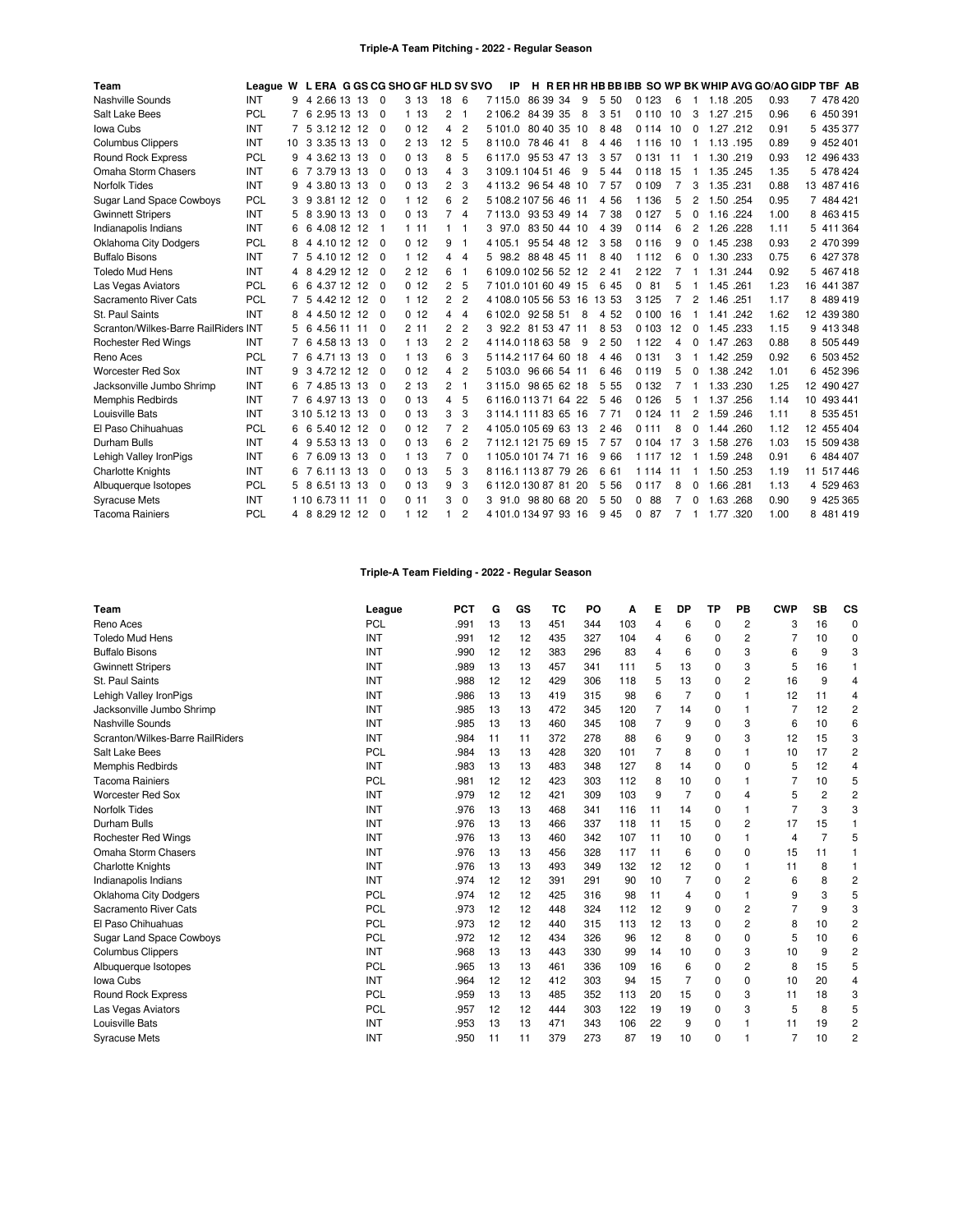| # Player        | Team       | в | <b>AVG</b> | G  | ΑВ  | R  | н   | ΤВ  |    | 2B 3B    |    | HR RBI | <b>BB IBB</b> |              | SO  | SB CS    |                | <b>OBP</b> | <b>SLG</b> | <b>OPS</b> | PA  |              |          | <b>SAC SF HBP</b> | GIDP E       |             |
|-----------------|------------|---|------------|----|-----|----|-----|-----|----|----------|----|--------|---------------|--------------|-----|----------|----------------|------------|------------|------------|-----|--------------|----------|-------------------|--------------|-------------|
| 45 Astudillo, W | <b>JAX</b> | R | .333       | 4  | 18  | 4  | 6   | 10  |    | $\Omega$ |    | 6      | 0             | $\Omega$     |     |          | 0              | .400       | .556       | .956       | 20  | <sup>0</sup> | $\Omega$ | 2                 | 0            |             |
| 10 Bleday, J    | <b>JAX</b> |   | .146       | 12 | 41  | 8  | 6   | 10  |    |          |    | 4      | 9             |              | 12  | $\Omega$ | 0              | .327       | .244       | .571       | 52  | 0            | $\Omega$ | 2                 | 0            |             |
| 6 Brigman, B    | <b>JAX</b> | R | .172       | 8  | 29  |    | 5   | 9   |    | $\Omega$ |    |        |               | 0            | 9   | 0        | 0              | .226       | .310       | .536       | 31  | 0            | 0        | 0                 |              | -0          |
| 8 Burdick, P    | <b>JAX</b> | R | .256       | 12 | 43  | 16 | 11  | 21  |    | $\Omega$ | 3  | 6      | 10            | $\Omega$     | 14  | 3        | 0              | .407       | .488       | .895       | 54  | 0            | $\Omega$ |                   |              | $2 \quad 0$ |
| 11 Díaz, L      | <b>JAX</b> |   | .289       | 12 | 45  | 9  | 13  | 21  | 2  | $\Omega$ | 2  | 10     | 6             | $\Omega$     | 11  | $\Omega$ | 0              | .377       | .467       | .844       | 53  | $\Omega$     |          |                   |              |             |
| 3 Dunand, J     | <b>JAX</b> | R | .345       | 8  | 29  |    | 10  | 15  | 5. | $\Omega$ | 0  | з      | 4             | $\Omega$     | 8   | 2        | 0              | .441       | .517       | .958       | 34  | <sup>0</sup> | $\Omega$ |                   | $\mathbf{2}$ | $\Omega$    |
| 4 Fortes, N     | JAX        | R | .294       | 8  | 34  |    | 10  | 16  | 3  | $\Omega$ |    |        |               |              |     | 0        | 0              | .306       | .471       | .777       | 36  | <sup>0</sup> |          | <sup>0</sup>      | 2            | 0           |
| 15 González, E  | JAX        | R | .354       | 12 | 48  |    | 17  | 24  | 4  | $\Omega$ |    | 8      | 2             | $\Omega$     | 9   | 3        | 0              | .373       | .500       | .873       | 51  | <sup>0</sup> |          | <sup>0</sup>      | $^{\circ}$   | -2          |
| 34 Gonzalez, N  | JAX        |   | .250       | 9  | 32  | 3  | 8   | 16  | 3  |          |    |        | 2             | $\Omega$     | 10  | 0        | 0              | .333       | .500       | .833       | 36  | 0            | $\Omega$ | 2                 |              | $2 \quad 0$ |
| 12 Leblanc, C   | <b>JAX</b> | R | .313       | 9  | 32  | 3  | 10  | 19  | 3  | $\Omega$ | 2  | h      |               | <sup>0</sup> | 9   | $\Omega$ | 0              | .425       | .594       | 1.019      | 40  | <sup>0</sup> |          | <sup>0</sup>      |              |             |
| 5 Miller, B     | <b>JAX</b> |   | .175       | 10 | 40  | 4  |     | 9   | 0  |          | 0  |        | 6             | $\Omega$     | 8   | $\Omega$ | 2              | .283       | .225       | .508       | 46  | 0            | $\Omega$ | 0                 | 0            |             |
| 32 Quintana, L  | JAX        | R | 375        | 9  | 40  | 8  | 15  | 28  | 4  | $\Omega$ | 3  | 10     | $\Omega$      | $\Omega$     | 5   | 0        | 0              | .381       | .700       | 1.081      | 42  |              |          |                   |              |             |
| 23 Sims. D      | <b>JAX</b> | R | .286       | 2  |     | 2  | 2   | 5   | 0  | $\Omega$ |    |        | 0             | $\Omega$     | 3   | 0        | 0              | .286       | .714       | 1.000      |     | 0            | $\Omega$ | 0                 | $^{\circ}$   | 0           |
|                 | <b>JAX</b> |   | .269       | 13 | 450 | 77 | 121 | 204 | 28 | 2        | 17 | 74     | 50            | 0            | 109 | 9        | $\mathbf{2}$   | .351       | .453       | .804       | 515 | 0            | 5        | 10                | $12 \quad 7$ |             |
|                 | <b>OPP</b> |   | .230       | 13 | 427 | 65 | 98  | 175 | 17 | 3        | 18 | 61     | 55            | 0            | 132 | 12       | $\overline{2}$ | .322       | .410       | .732       | 490 | 0            | 3        | 5                 | 12           |             |

**Jacksonville Jumbo Shrimp Pitching - 2022 - Regular Season - Active Roster**

| # Player        | Team       | т. | w        |              | ERA  | G  |    |             | GS CG SHO      | <b>GF HLD SV SVO</b> |              |          |   | ΙP    | н            | R              | ER.          | <b>HR</b> | <b>HB</b>    | <b>BB IBB</b> |             | SO  |      |              |              | AVG WP BK GIDP | TBF |
|-----------------|------------|----|----------|--------------|------|----|----|-------------|----------------|----------------------|--------------|----------|---|-------|--------------|----------------|--------------|-----------|--------------|---------------|-------------|-----|------|--------------|--------------|----------------|-----|
| 27 Brazoban, H  | <b>JAX</b> | R. | $\Omega$ | 0            | .23  | 6  |    | 0           |                | 4                    |              | 0        | 0 | 7.1   | 3            |                |              |           | $\Omega$     | 4             | $\Omega$    | 9   | .130 |              | 0            |                | 27  |
| 26 Brigham, J   | <b>JAX</b> | R  |          | 0            | 8.31 | 4  |    | 0           |                |                      |              | $\Omega$ | 0 | 4.1   |              | 4              | 4            |           | 0            |               | $\Omega$    | 5   | .368 | 0            | $\Omega$     | 0              | 21  |
| 20 Dayton, G    | JAX        |    |          |              | 0.00 | 4  |    | 0           |                | 2                    | 0            | $\Omega$ | 0 | 5.0   | $\mathbf{2}$ | 0              | 0            |           | $\Omega$     | 2             | $\Omega$    | 8   | .118 | 0            | 0            | <sup>0</sup>   | 19  |
| 37 Eveld, T     | <b>JAX</b> | R  |          | ŋ            | 9.00 |    |    |             |                | 0                    |              | $\Omega$ |   | 2.0   | 2            | $\overline{2}$ | 2            |           |              |               | 0           | 2   | .250 | 0            | 0            | <sup>0</sup>   | 9   |
| 17 Fishman, J   | <b>JAX</b> |    |          |              | .00  | 5  |    |             |                |                      |              | $\Omega$ | 0 | 9.0   | 3            |                |              |           |              | 2             | $\Omega$    | 13  | .103 | 0            | 0            |                | 32  |
| 39 Garcia, R    | <b>JAX</b> |    |          |              | 0.00 |    |    | O           |                | <sup>0</sup>         |              | 0        |   | 2.0   |              | 0              | ŋ            |           | <sup>0</sup> | 2             | $\Omega$    | 5   | 143  | 0            | <sup>0</sup> | <sup>0</sup>   | 9   |
| 22 Garrett, B   | JAX        |    |          |              | 8.00 | 2  | 2  | n           |                | 0                    |              | 0        |   | 9.0   | 11           | 8              | 8            | з         | $\Omega$     | 3             | 0           |     | .306 |              | 0            | <sup>0</sup>   | 40  |
| 31 Kent, M      | <b>JAX</b> |    |          |              | 5.40 | 3  |    | 0           |                | 0                    | 0            | 0        | 0 | 10.0  | 14           |                | 6            |           | 0            |               | 0           |     | .333 | 0            | 0            |                | 44  |
| 13 Lindgren, J  | <b>JAX</b> | R. | $\Omega$ | 0            | 9.35 |    |    | 0           |                | 0                    | 0            | $\Omega$ | 0 | 8.2   | 13           | 9              | 9            |           |              |               | $\mathbf 0$ | 6   | .351 | 0            |              | 2              | 42  |
| 1 Meyer, M      | <b>JAX</b> | R. |          | <sup>0</sup> | .23  | 3  | 3  | $\Omega$    | 0              | 0                    | <sup>0</sup> | 0        | 0 | 14.2  | 5.           | 2              |              |           |              | 3             | $\Omega$    | 20  | .102 |              | 0            |                | 53  |
| 7 Mitchell, B   | <b>JAX</b> | R. | $\Omega$ | <sup>0</sup> | 5.68 | 3  |    | $\Omega$    | <sup>0</sup>   | $\Omega$             | <sup>0</sup> | $\Omega$ | 0 | 6.1   | 5.           | 4              | Δ            | 2         | $\Omega$     | 4             | $\Omega$    |     | .200 | 3            | 0            | $\Omega$       | 29  |
| 38 Pop, Z       | <b>JAX</b> | R  | $\Omega$ |              | 0.00 | 5  |    | 0           | <sup>0</sup>   | $\Omega$             |              | 0        |   | 8.0   | 9            | 2              | <sup>0</sup> |           | $\Omega$     | 3             | $\Omega$    |     | .300 |              | 0            | 2              | 33  |
| 28 Yacabonis, J | <b>JAX</b> | R  |          |              | .80  | 5  |    | 0           |                | Δ                    |              |          |   | 5.0   | 2            |                |              |           | $\Omega$     | 3             | $\Omega$    | 6   | .118 | <sup>0</sup> | <sup>0</sup> | $\Omega$       | 20  |
| 41 Zabala, A    | <b>JAX</b> | R  | 0        | 0            | 8.44 | 4  | 0  | 0           |                |                      | 0            | 0        | 0 | 5.1   | 4            | 5              | 5            |           | $\Omega$     | 5             | $\Omega$    | 9   | .211 | 0            | $\Omega$     |                | 24  |
|                 | <b>JAX</b> |    | 6        | 7            | 4.85 | 13 | 13 | 0           | $\overline{2}$ | 13                   | $\mathbf{2}$ | - 1      | 3 | 115.0 | 98           | 65             | 62           | 18        | 5            | 55            | 0           | 132 | .230 |              |              | 12             | 490 |
|                 | <b>OPP</b> |    | 7        | 6            | 5.40 | 13 | 13 | $\mathbf 0$ | 0              | 13                   | 5            | 3        | 5 | 115.0 | 121          | 77             | 69           | 17        | 10           | 50            | 0           | 109 | .269 | 9            | 3            | 12             | 515 |

**Jacksonville Jumbo Shrimp Hitting - 2022 - Regular Season - Active Roster - Vs Left**

| 3 Dunand, J<br>4 Fortes, N   | <b>JAX</b><br><b>JAX</b> | R<br>R | .286<br>.273 | 4<br>5 | 11      | $\overline{2}$<br>3 | 3<br>3 | <sup>0</sup> | $\Omega$ | 0<br>$\Omega$ | 2             | 0  | 0<br>0        | 2      | .286<br>.308 | .429<br>.273 | .715<br>.581 | 13       | 0<br>0 | 0             | n |        |
|------------------------------|--------------------------|--------|--------------|--------|---------|---------------------|--------|--------------|----------|---------------|---------------|----|---------------|--------|--------------|--------------|--------------|----------|--------|---------------|---|--------|
| 15 González, E               | <b>JAX</b>               | R      | .467         |        | 15      |                     | 9      |              |          |               |               |    | <sup>0</sup>  | 2      | .467         | .600         | .067         | 15       | 0      |               |   | 0      |
| 34 Gonzalez, N               | JAX                      |        | .167         | 3      | 6       |                     |        |              |          | <sup>0</sup>  |               | n  | <sup>0</sup>  | 4      | .167         | .333         | .500         | 6        | 0      |               |   | 0      |
| 12 Leblanc, C<br>5 Miller, B | <b>JAX</b><br><b>JAX</b> | R      | .417<br>.111 | 6<br>4 | 12<br>9 | 5                   | 10     | 0            | $\Omega$ | $\Omega$      | 3<br>$\Omega$ | 2  | $\Omega$<br>0 | 5<br>4 | .500<br>.200 | .833<br>.111 | .333<br>.311 | 14<br>10 | 0<br>0 | 0<br>$\Omega$ |   | 0<br>0 |
| 32 Quintana, L               | <b>JAX</b>               | R      | .333         | 4      | 12      | 4                   | 8      |              |          |               | 3             | 0  | 0             |        | .333         | .667         | 1.000        | 12       | 0      | <sup>0</sup>  |   |        |
| 23 Sims, D                   | <b>JAX</b>               | R      | .000         |        |         | 0                   | 0      |              | 0        | 0             |               | 0  | 0             |        | .000         | .000         | .000         |          | 0      |               |   | 0      |
|                              | <b>JAX</b>               |        | .285         | 8      | 130     | 37                  | 57     | 11           | $\Omega$ | 3             | 25            | 8  | 0             | 34     | .336         | .438         | .774         | 143      | 0      | 2             | 3 | 3      |
|                              | <b>OPP</b>               |        | .221         | 13     | 244     | 54                  | 93     | 8            | 2        | 9             | 34            | 28 | 0             | 78     | .308         | .381         | .689         |          | 0      |               | 3 | 5      |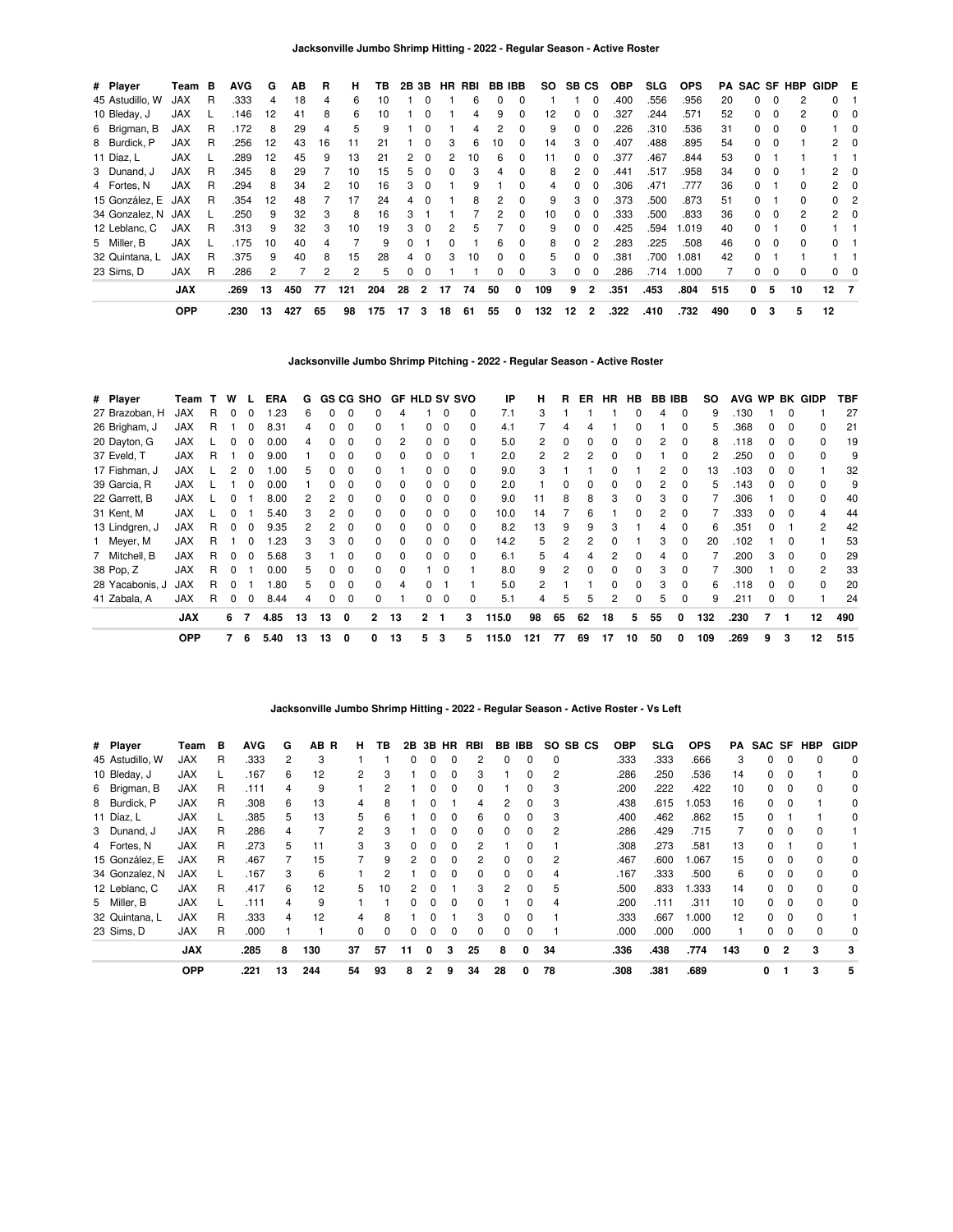| # Player        | Team       | т | <b>AVG</b> | AB R | н.           | ΤВ | 2B | 3B           | HR           | RBI | BB       | <b>IBB</b>   | SO. | SB CS | <b>OBP</b> | SLG  | <b>OPS</b> | РA  | SAC SF |          | <b>HBP</b> | <b>GIDP</b> |
|-----------------|------------|---|------------|------|--------------|----|----|--------------|--------------|-----|----------|--------------|-----|-------|------------|------|------------|-----|--------|----------|------------|-------------|
| 27 Brazoban, H  | <b>JAX</b> | R | .154       | 13   | 2            |    |    |              |              | 0   |          | $\Omega$     | 6   |       | .267       | .154 | .421       | 15  | 0      |          | 0          | 0           |
| 26 Brigham, J   | <b>JAX</b> | R | .400       | 10   | 4            | 9  |    |              |              | 6   | 0        | $\Omega$     | 4   |       | .364       | .900 | .264       | 11  | 0      |          | 0          | 0           |
| 20 Dayton, G    | <b>JAX</b> |   | .182       | 11   | 2            | 2  |    |              |              |     |          | 0            | 5   |       | .250       | .182 | .432       | 12  | 0      | $\Omega$ | 0          | 0           |
| 37 Eveld, T     | <b>JAX</b> | R | .000       | 3    | $\Omega$     |    |    |              | O            | 0   | $\Omega$ | <sup>0</sup> |     |       | .000       | .000 | .000       | 3   | 0      | $\Omega$ | $\Omega$   | 0           |
| 17 Fishman, J   | <b>JAX</b> |   | .118       | 17   | $\mathbf{2}$ | 2  |    |              |              | 0   | 0        |              |     |       | .118       | .118 | .236       | 17  | 0      |          | 0          | 0           |
| 39 Garcia, R    | <b>JAX</b> |   | .000       | 3    | $\Omega$     | 0  |    |              |              | 0   | 2        | 0            | 3   |       | .400       | .000 | .400       | 5   | 0      | $\Omega$ | 0          | 0           |
| 22 Garrett, B   | <b>JAX</b> |   | .263       | 19   | 5.           | 5  |    | <sup>0</sup> | <sup>0</sup> | 2   |          | 0            | 4   |       | .300       | .263 | .563       | 20  | 0      | $\Omega$ | $\Omega$   | 0           |
| 31 Kent, M      | <b>JAX</b> |   | .350       | 20   |              | 9  |    |              |              |     | $\Omega$ | 0            | 3   |       | .350       | .450 | .800       | 20  | 0      | $\Omega$ | $\Omega$   | 2           |
| 13 Lindgren, J  | <b>JAX</b> | R | .360       | 25   | 9            | 19 |    |              | 3            | 8   | 3        | 0            | 4   |       | .429       | .760 | 1.189      | 28  | 0      | $\Omega$ | 0          | 2           |
| Meyer, M        | <b>JAX</b> | R | .067       | 30   | 2            | 2  |    |              |              |     |          | 0            | 13  |       | .125       | .067 | .192       | 32  | 0      | $\Omega$ |            | 0           |
| 7 Mitchell, B   | <b>JAX</b> | R | .214       | 14   | 3            | 9  |    |              | 2            | 3   |          | 0            | 5   |       | .267       | .643 | .910       | 15  | 0      | $\Omega$ | $\Omega$   | 0           |
| 38 Pop, Z       | <b>JAX</b> | R | .235       | 17   | 4            | 5  |    |              |              |     | 2        | 0            | 6   |       | .316       | .294 | .610       | 19  | 0      | $\Omega$ | $\Omega$   |             |
| 28 Yacabonis, J | <b>JAX</b> | R | .182       | 11   | $\mathbf{2}$ | 4  |    |              | 0            |     | 3        | $\Omega$     | 2   |       | .357       | .364 | .721       | 14  | 0      | $\Omega$ | 0          | 0           |
| 41 Zabala, A    | <b>JAX</b> | R | .250       | 8    | $\mathbf{2}$ | 5  |    | 0            |              | 2   | 4        | $\Omega$     | 4   |       | .500       | .625 | 1.125      | 12  | 0      | $\Omega$ | 0          | 0           |
|                 | <b>JAX</b> |   | .221       | 244  | 54           | 93 | 8  | 2            | 9            | 34  | 28       | 0            | 78  |       | .308       | .381 | .689       | 276 | 0      |          | 3          | 5           |

# **Jacksonville Jumbo Shrimp Hitting - 2022 - Regular Season - Active Roster - Vs Right**

| # Player        | Team       | в | <b>AVG</b> | G  | AB R | н  | ΤВ  | 2B | 3B           | HR | RBI |               | BB IBB       |    | SO SB CS | <b>OBP</b> | <b>SLG</b> | <b>OPS</b> | PA  | SAC SF HBP |          |              | <b>GIDP</b> |
|-----------------|------------|---|------------|----|------|----|-----|----|--------------|----|-----|---------------|--------------|----|----------|------------|------------|------------|-----|------------|----------|--------------|-------------|
| 45 Astudillo, W | JAX        | R | .333       | 4  | 15   | 5  | 9   |    | 0            |    | 4   | 0             | 0            |    |          | .412       | .600       | 1.012      | 17  | 0          | 0        |              | 0           |
| 10 Bleday, J    | <b>JAX</b> |   | .138       | 12 | 29   | 4  |     | 0  | 0            |    |     | 8             | 0            | 10 |          | .342       | .241       | .583       | 38  | 0          | $\Omega$ |              | 0           |
| 6 Brigman, B    | <b>JAX</b> | R | .200       |    | 20   | 4  |     | 0  | 0            |    | 4   |               |              | 6  |          | .238       | .350       | .588       | 21  | 0          |          | $\Omega$     |             |
| 8 Burdick, P    | JAX        | R | .233       | 11 | 30   |    | 13  | 0  | 0            | 2  | 2   | 8             |              | 11 |          | .395       | .433       | .828       | 38  | 0          |          |              | 2           |
| 11 Díaz, L      | <b>JAX</b> | L | .250       | 11 | 32   | 8  | 15  |    | 0            | 2  | 4   | 6             | 0            | 8  |          | .368       | .469       | .837       | 38  | 0          | 0        | 0            |             |
| 3 Dunand, J     | <b>JAX</b> | R | .364       | 8  | 22   | 8  | 12  | 4  | 0            | 0  | 3   | 4             | 0            | 6  |          | .481       | .545       | 1.026      | 27  | 0          | 0        |              |             |
| 4 Fortes, N     | <b>JAX</b> | R | .304       |    | 23   |    | 13  | 3  | 0            |    |     | <sup>0</sup>  | <sup>0</sup> | 3  |          | .304       | .565       | .869       | 23  | 0          |          |              |             |
| 15 González, E  | <b>JAX</b> | R | .303       | 12 | 33   | 10 | 15  | 2  | 0            |    | 6   | $\mathcal{P}$ |              |    |          | .333       | .455       | .788       | 36  | O.         |          | <sup>0</sup> | 0           |
| 34 Gonzalez, N  | JAX        | L | .269       | 9  | 26   |    | 14  |    |              |    |     | 2             | 0            | 6  |          | .367       | .538       | .905       | 30  | 0          | 0        |              | 2           |
| 12 Leblanc, C   | <b>JAX</b> | R | .250       | 9  | 20   | 5  | 9   |    | 0            |    | 2   | 5             | 0            | 4  |          | .385       | .450       | .835       | 26  | 0          |          | $\Omega$     |             |
| 5 Miller, B     | <b>JAX</b> |   | .194       | 10 | 31   | 6  | 8   | 0  |              | ŋ  |     | 5             | 0            | 4  |          | .306       | .258       | .564       | 36  | 0          | $\Omega$ | $\Omega$     | 0           |
| 32 Quintana, L  | <b>JAX</b> | R | .393       | 8  | 28   | 11 | 20  | 3  | $\Omega$     | 2  |     | <sup>0</sup>  |              | 4  |          | .400       | .714       | 1.114      | 30  | 0          |          |              | 0           |
| 23 Sims. D      | JAX        | R | .333       | 2  | 6    | 2  | 5   | 0  | 0            |    |     | 0             | 0            | 2  |          | .333       | .833       | 1.166      | 6   | 0          |          |              | 0           |
|                 | <b>JAX</b> |   | .263       | 13 | 320  | 84 | 147 | 17 | $\mathbf{2}$ | 14 | 49  | 42            | 0            | 75 |          | .358       | .459       | .817       | 372 | 0          | 3        |              | 9           |
|                 | <b>OPP</b> |   | .240       | 13 | 183  | 44 | 82  | 9  |              | 9  | 27  | 27            | 0            | 54 |          | .341       | .448       | .789       |     | 0          | 2        | 2            | -7          |

**Jacksonville Jumbo Shrimp Opposing Hitting - 2022 - Regular Season - Active Roster - Vs Right**

| # Player        | Team       | т | AVG  | AB R | н.           | ΤВ       | 2В | 3В       | HR           | RBI      | BB       | IBB      | SO. | SB CS | OBP  | <b>SLG</b> | <b>OPS</b> | PA  | SAC SF   |              | HBP      | <b>GIDP</b> |
|-----------------|------------|---|------|------|--------------|----------|----|----------|--------------|----------|----------|----------|-----|-------|------|------------|------------|-----|----------|--------------|----------|-------------|
| 27 Brazoban, H  | <b>JAX</b> | R | .100 | 10   |              | 4        |    |          |              |          |          | 0        | 3   |       | .250 | .400       | .650       | 12  | 0        | 0            | $\Omega$ |             |
| 26 Brigham, J   | <b>JAX</b> | R | .333 | 9    | 3            | 3        |    | $\Omega$ | 0            |          |          | 0        |     |       | .400 | .333       | .733       | 10  | 0        | 0            | $\Omega$ | 0           |
| 20 Dayton, G    | <b>JAX</b> |   | .000 | 6    | 0            | 0        |    |          | $\Omega$     | 0        |          | 0        | 3   |       | .143 | .000       | .143       | 7   | 0        | $\Omega$     | $\Omega$ | 0           |
| 37 Eveld, T     | <b>JAX</b> | R | .400 | 5    | 2            | 3        |    |          |              | 2        |          | 0        |     |       | .500 | .600       | 1.100      | 6   | 0        |              | $\Omega$ | 0           |
| 17 Fishman, J   | <b>JAX</b> |   | .083 | 12   |              |          |    |          | 0            | 0        |          | 0        | 6   |       | .267 | .083       | .350       | 15  | 0        | 0            |          |             |
| 39 Garcia, R    | <b>JAX</b> |   | .250 | 4    |              |          |    |          | 0            | $\Omega$ | 0        | 0        | 2   |       | .250 | .250       | .500       | 4   | $\Omega$ | $\Omega$     | $\Omega$ | 0           |
| 22 Garrett, B   | <b>JAX</b> |   | .353 | 17   | 6            | 18       |    |          | 3            | 5        | 2        | $\Omega$ | 3   |       | .400 | .059       | 1.459      | 20  | 0        |              | $\Omega$ | 0           |
| 31 Kent, M      | <b>JAX</b> |   | .318 | 22   |              |          |    |          |              | 5        | 2        | 0        | 4   |       | .375 | .500       | .875       | 24  | 0        | 0            | $\Omega$ | 2           |
| 13 Lindgren, J  | JAX        | R | .333 | 12   | 4            | 5.       |    | $\Omega$ | 0            |          |          | 0        | 2   |       | .429 | .417       | .846       | 14  | 0        | $\Omega$     |          | 0           |
| 1 Meyer, M      | <b>JAX</b> | R | .158 | 19   | 3            | 4        |    |          | <sup>0</sup> | 0        | 2        | 0        |     |       | .238 | .211       | .449       | 21  | 0        | $\Omega$     | $\Omega$ |             |
| 7 Mitchell, B   | <b>JAX</b> | R | .182 | 11   | 2            | 2        |    |          |              |          | 3        | 0        | 2   |       | .357 | .182       | .539       | 14  | 0        | $\Omega$     | $\Omega$ | 0           |
| 38 Pop, Z       | <b>JAX</b> | R | .385 | 13   | 5.           |          | 2  | n        | <sup>0</sup> |          |          | 0        |     |       | .429 | .538       | .967       | 14  | 0        | $\Omega$     | $\Omega$ |             |
| 28 Yacabonis, J | <b>JAX</b> | R | .000 | 6    | <sup>0</sup> | $\Omega$ |    |          | <sup>0</sup> | 0        | $\Omega$ | 0        | 4   |       | .000 | .000       | .000       | 6   | 0        | $\Omega$     | $\Omega$ | 0           |
| 41 Zabala, A    | <b>JAX</b> | R | .182 | 11   | 2            | 6        |    |          |              | 3        |          | 0        | 5   |       | .250 | .545       | .795       | 12  | 0        | 0            | $\Omega$ |             |
|                 | <b>JAX</b> |   | .240 | 183  | 44           | 82       | 9  |          | 9            | 27       | 27       | 0        | 54  |       | .341 | .448       | .789       | 214 | 0        | $\mathbf{2}$ | 2        |             |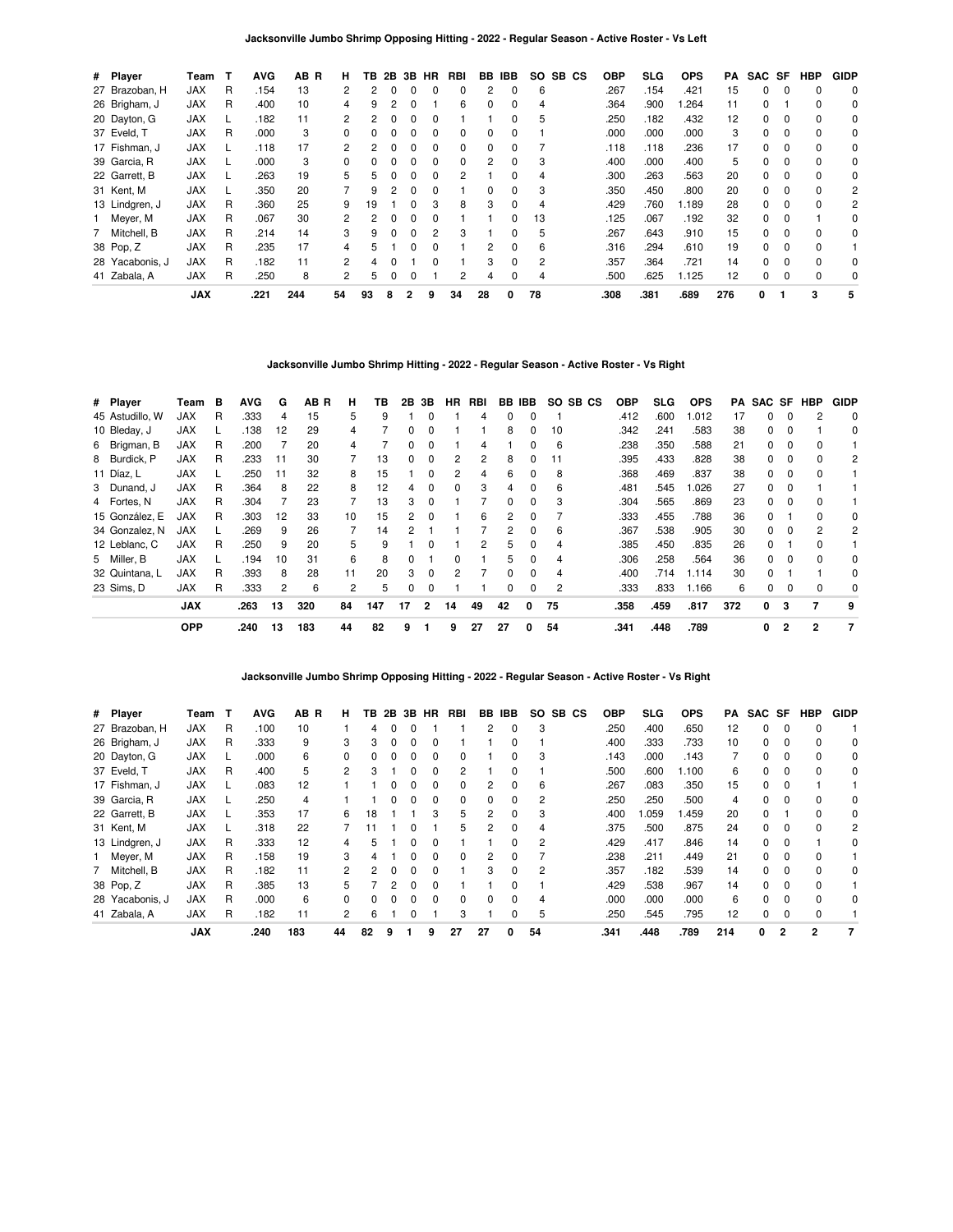| # Player        | Team       | в | <b>AVG</b> | G | AВ                   | R.             | н        | TB.          | 2B       | 3B       |          |              |              | HR RBI BB IBB | SO.            |          | SB CS       | <b>OBP</b> | SLG.  | <b>OPS</b> | PA | SAC SF       |          | <b>HBP</b>  | <b>GIDP</b>    |
|-----------------|------------|---|------------|---|----------------------|----------------|----------|--------------|----------|----------|----------|--------------|--------------|---------------|----------------|----------|-------------|------------|-------|------------|----|--------------|----------|-------------|----------------|
| 45 Astudillo, W | <b>JAX</b> | R | .000       |   | 4                    |                |          |              |          |          | 0        | 0            |              | 0             |                | 0        | $\Omega$    | .000       | .000  | .000       | 4  | $\Omega$     | $\Omega$ | $\Omega$    | 0              |
| 10 Bleday, J    | <b>JAX</b> |   | .000       |   | 3                    |                | $\Omega$ |              |          |          | 0        | 0            | 0            | 0             | $\Omega$       | 0        | $\Omega$    | .250       | .000  | .250       | 4  | 0            | $\Omega$ |             | $\Omega$       |
| 8 Burdick, P    | JAX        | R | .000       |   | 3                    | $\Omega$       | $\Omega$ | <sup>0</sup> | $\Omega$ | $\Omega$ | $\Omega$ | 0            | $\Omega$     | 0             | $\Omega$       | $\Omega$ | $\Omega$    | .000       | .000  | .000       | 3  | 0            | $\Omega$ | $\mathbf 0$ | 0              |
| 11 Díaz, L      | <b>JAX</b> |   | .500       |   | 2                    |                |          |              |          | $\Omega$ | 0        | 0            |              | 0             | $\Omega$       | $\Omega$ | $\Omega$    | .667       | .500  | 1.167      | 3  | 0            | $\Omega$ | $\mathbf 0$ | 0              |
| 3 Dunand, J     | <b>JAX</b> | R | .667       |   | 3                    |                | 2        | Δ            |          |          | $\Omega$ | 0            | $\Omega$     | 0             | $\Omega$       | $\Omega$ | $\Omega$    | .667       | 1.333 | 2.000      | 3  | $\Omega$     | $\Omega$ | $\Omega$    |                |
| 4 Fortes, N     | <b>JAX</b> | R | .333       |   | 3                    |                |          |              |          | $\Omega$ | 0        | 2            | $\Omega$     | $\Omega$      | $\Omega$       | $\Omega$ | $\Omega$    | .333       | .333  | .666       | 3  | 0            | $\Omega$ | $\Omega$    | 0              |
| 15 González, E  | <b>JAX</b> | R | .000       |   | 3                    | $\Omega$       | $\Omega$ | <sup>0</sup> |          |          | 0        | 0            | <sup>0</sup> | $\Omega$      | $\Omega$       | $\Omega$ | $\Omega$    | .000       | .000  | .000       | 3  | $\Omega$     | $\Omega$ | 0           | 0              |
| 34 Gonzalez, N  | <b>JAX</b> |   | .000       |   | 3                    | $\Omega$       | $\Omega$ | <sup>0</sup> |          |          | 0        | 0            | $\Omega$     | 0             |                | $\Omega$ | $\Omega$    | .000       | .000  | .000       | 3  | $\Omega$     | $\Omega$ | $\Omega$    |                |
| 5 Miller, B     | <b>JAX</b> |   | .500       |   | $\mathcal{P} \equiv$ | $\Omega$       |          |              |          | $\Omega$ | $\Omega$ | 0            |              | 0             | $\Omega$       | $\Omega$ | $\Omega$    | .667       | .500  | 1.167      | 3  | 0            | $\Omega$ | $\Omega$    | $\Omega$       |
|                 | <b>JAX</b> |   | .192       |   | 26                   | $\overline{2}$ | 5        |              | 2        | 0        | 0        | $\mathbf{2}$ | 2            | 0             | $\overline{2}$ | 0        | $\mathbf 0$ | .276       | .269  | .545       | 29 | $\mathbf{0}$ | 0        |             | $\overline{2}$ |
|                 | <b>OPP</b> |   | .100       |   | 30                   | 0              | з        | 4            |          | 0        | 0        | 0            | 3            | 0             | 10             | 2        | 0           | .182       | .133  | .315       | 33 | 0            | 0        | 0           | 1.             |

#### **Jacksonville Jumbo Shrimp Pitching - 2022 - Regular Season - Active Roster - Vs. Gwinnett**

| # Player        | Team T W L |    |          |          |                                          |                |       |            |   |            |   |   | ERA G GS CG SHO GF HLD SV SVO IP H R ER HR HB BB IBB SO |                 |  |                         |            |                   |                |          |          |            | AVG WP BK GIDP TBF |                         |
|-----------------|------------|----|----------|----------|------------------------------------------|----------------|-------|------------|---|------------|---|---|---------------------------------------------------------|-----------------|--|-------------------------|------------|-------------------|----------------|----------|----------|------------|--------------------|-------------------------|
| 27 Brazoban, H  | JAX        | R. | $\Omega$ | - 0      | 0.00                                     | $\overline{1}$ |       | $0\quad 0$ |   | $0\quad 0$ |   |   | 1 0 0 1.0 0 0 0                                         |                 |  | $\overline{\mathbf{0}}$ |            | $0\quad 0\quad 0$ |                | .000     |          | $0\quad 0$ | $\Omega$           | $_{3}$                  |
| 17 Fishman, J   | JAX L 1 0  |    |          |          | $0.00 \quad 1$                           |                |       | $0\quad 0$ |   | $0\quad 0$ |   |   | 0 0 0 1.1 0 0 0                                         |                 |  |                         |            | 0 0 1 0           | $\overline{2}$ | .000     |          | $0\quad 0$ |                    | - 5                     |
| 1 Mever, M      | JAX        |    | R 0 0    |          | 0.00                                     |                | 1 1 0 |            |   | $0\quad 0$ |   |   | 0 0 0 5.2 3 0 0                                         |                 |  | $\mathbf{0}$            | $0\quad 2$ | $\overline{0}$    | $\overline{7}$ | .150     |          | $0\quad 0$ |                    | 22                      |
| 28 Yacabonis, J | JAX        |    | R 0      | $\Omega$ | $0.00 \quad 1$                           |                |       | $0\quad 0$ |   |            |   |   | 0 1 0 1 1 1.0 0 0 0                                     |                 |  |                         |            |                   | $\Omega$       | .000     |          | $0\quad 0$ | $\Omega$           | $\overline{\mathbf{3}}$ |
|                 | JAX        |    | 10       |          | 0.00 1 1 0 1 1 1 1 1 1 9.0 3 0 0 0 0 3 0 |                |       |            |   |            |   |   |                                                         |                 |  |                         |            |                   | - 10           | .100 0 0 |          |            | $\sim$ 1           | 33                      |
|                 | <b>OPP</b> |    | 0 1      |          | 2.25                                     |                |       | 0          | 0 |            | 0 | 0 | $\mathbf 0$                                             | 8.0 5 2 2 0 1 2 |  |                         |            | $\mathbf{0}$      | 2              | .192     | $\Omega$ | 0          | $\overline{2}$     | -29                     |

#### **Jacksonville Jumbo Shrimp Hitting - 2022 - Regular Season - Active Roster - Home Games**

| # Player        | Геаm       | в | <b>AVG</b> | G  | AВ  | R        | н        | ΤВ  | 2B 3B |                | HR.          | RBI |              | BB IBB       | SO SB CS |   |              | <b>OBP</b> | SLG  | <b>OPS</b> | PA  |    |              | SAC SF HBP | <b>GIDP</b> |
|-----------------|------------|---|------------|----|-----|----------|----------|-----|-------|----------------|--------------|-----|--------------|--------------|----------|---|--------------|------------|------|------------|-----|----|--------------|------------|-------------|
| 45 Astudillo, W | <b>JAX</b> | R | .000       |    | 4   | $\Omega$ | $\Omega$ | 0   | 0     | $\Omega$       | $\Omega$     | 0   | <sup>0</sup> | 0            |          | 0 | $\Omega$     | .000       | .000 | .000       | 4   | 0  | $\Omega$     | $\Omega$   | $\mathbf 0$ |
| 10 Bleday, J    | <b>JAX</b> |   | .091       |    | 22  | 4        | 2        | з   |       |                |              |     |              |              | 6        |   | <sup>0</sup> | 286        | .136 | .422       | 28  | 0  | <sup>0</sup> | 2          | 0           |
| 6 Brigman, B    | <b>JAX</b> | R | .188       | 5  | 16  | 3        | 3        |     |       |                |              | 3   | 2            | 0            | 6        |   | $\Omega$     | .278       | .438 | .716       | 18  | 0  | 0            |            | 0           |
| 8 Burdick, P    | <b>JAX</b> | R | .240       |    | 25  | 6        | 6        | 9   | 0     | $\Omega$       |              | 3   | 3            | $\Omega$     | 9        | 0 | 0            | .345       | .360 | .705       | 29  | 0  | 0            |            |             |
| 11 Díaz, L      | <b>JAX</b> |   | .308       |    | 26  | 3        | 8        | 12  |       | $\Omega$       |              | 5   |              | 0            | 6        | 0 | $\Omega$     | .345       | .462 | .807       | 29  | 0  |              |            |             |
| 3 Dunand, J     | <b>JAX</b> | R | .357       | 4  | 14  | з        | 5        | 8   | 3     | $\Omega$       |              | 3   |              |              | 3        |   |              | .400       | .571 | .971       | 15  | 0  |              |            |             |
| 4 Fortes, N     | <b>JAX</b> | R | .200       | 4  | 15  |          | 3        | 3   | 0     | $\Omega$       |              | 2   |              |              |          |   | 0            | .250       | .200 | .450       | 16  | 0  | 0            |            |             |
| 15 González, E  | <b>JAX</b> | R | .190       | 6  | 21  |          | 4        | 5   |       | $\Omega$       | $\Omega$     | 3   | 2            | 0            | 5.       | 0 | $\Omega$     | 261        | .238 | .499       | 23  | 0  | $\Omega$     | $\Omega$   | 0           |
| 34 Gonzalez, N  | <b>JAX</b> |   | .150       | 6  | 20  |          | 3        |     | 2     |                | <sup>0</sup> | 4   | 2            | <sup>0</sup> | 8        | 0 | $\Omega$     | 261        | .350 | .611       | 23  | 0  |              |            |             |
| 12 Leblanc, C   | <b>JAX</b> | R | .538       | 4  | 13  | з        |          | 15  | 2     |                |              | 3   | 3            | <sup>0</sup> | 4        |   | <sup>0</sup> | .625       | .154 | 1.779      | 16  | O. |              |            | 0           |
| 5 Miller, B     | <b>JAX</b> |   | .136       | -6 | 22  | 2        | 3        | 5   |       |                |              |     |              | 0            | 6        | 0 |              | .269       | .227 | .496       | 26  | 0  | 0            |            | 0           |
| 32 Quintana, L  | <b>JAX</b> | R | .353       | 4  | 17  | 3        | 6        | 9   | 0     | $\Omega$       |              | 2   | $\Omega$     | <sup>0</sup> |          | 0 | $\Omega$     | .389       | .529 | .918       | 18  | 0  |              |            | 0           |
| 23 Sims, D      | <b>JAX</b> | R | .000       |    | 3   | $\Omega$ | 0        | 0   | 0     | $\Omega$       |              | 0   | 0            | 0            | 2        | 0 | $\Omega$     | .000       | .000 | .000       | 3   | 0  |              |            | 0           |
|                 | <b>JAX</b> |   | .220       | 7  | 227 | 30       | 50       | 83  | 11    | $\overline{2}$ | 6            | 30  | 23           | 0            | 63       |   |              | .307       | .366 | .673       | 257 | 0  |              | 6          | 5           |
|                 | <b>OPP</b> |   | .224       |    | 237 | 39       | 53       | 101 | 9     | 0              | 13           | 36  | 32           | 0            | 73       |   |              | .327       | .426 | .753       |     | 0  |              | 5          |             |

# **Jacksonville Jumbo Shrimp Pitching - 2022 - Regular Season - Active Roster - Home Games**

| # Player        | Team       |   | w            |              | ERA  |   |   |              | G GS CG SHO GF HLD SV SVO |               |              |          |              | IP   | н        | R        | ER. | <b>HR</b>      | <b>HB</b> | BB IBB         |              | so | <b>AVG</b> | <b>WP</b> | BK       | GIDP         | TBF |
|-----------------|------------|---|--------------|--------------|------|---|---|--------------|---------------------------|---------------|--------------|----------|--------------|------|----------|----------|-----|----------------|-----------|----------------|--------------|----|------------|-----------|----------|--------------|-----|
| 27 Brazoban, H  | <b>JAX</b> | R |              |              | 2.08 | 3 |   |              | 0                         | 2             |              |          | 0            | 4.1  |          |          |     |                | 0         | 2              |              | 5  | .071       |           | $\Omega$ |              | 16  |
| 26 Brigham, J   | <b>JAX</b> | R |              | $\Omega$     | 4.50 | 2 | 0 |              | 0                         | $\Omega$      | 0            | 0        | 0            | 2.0  | з        |          |     |                | 0         | 0              | $\Omega$     | 3  | .375       | 0         | 0        | 0            | 9   |
| 20 Dayton, G    | JAX        |   |              |              | 0.00 |   |   |              | 0                         |               |              | 0        |              | 3.0  |          | O        | 0   |                | 0         |                |              |    | .100       | 0         |          | 0            | 11  |
| 17 Fishman, J   | JAX        |   |              | $\Omega$     | .69  | 3 | 0 |              | 0                         |               | 0            | 0        | 0            | 5.1  | 3        |          |     | $\Omega$       |           |                | 0            |    | .167       | 0         | $\Omega$ |              | 20  |
| 22 Garrett, B   | <b>JAX</b> |   | 0            | $\Omega$     | 4.50 |   |   |              | 0                         | 0             | 0            | 0        | 0            | 4.0  | 4        | 2        | 2   |                | 0         | 2              | 0            | з  | .267       | 0         | $\Omega$ |              | 17  |
| 31 Kent, M      | <b>JAX</b> |   | U            |              | 1.25 |   |   |              | 0                         | $\Omega$      | 0            | $\Omega$ | $\Omega$     | 4.0  | 8        | 5        | 5   |                | $\Omega$  |                | $\Omega$     | з  | .381       | 0         | $\Omega$ | $\Omega$     | 22  |
| 13 Lindgren, J  | JAX        | R | <sup>0</sup> | <sup>0</sup> |      |   |   |              | 0                         | $\Omega$      | <sup>0</sup> | $\Omega$ | 0            | 4.2  | 6        | 4        | 4   | 3              |           | 2              | $\Omega$     | з  | .333       | $\Omega$  |          | 2            | 21  |
| 1 Meyer, M      | <b>JAX</b> | R |              | 0            | .86  | 2 |   |              | 0                         | $\Omega$      | 0            | 0        | 0            | 9.2  | 5        | 2        | 2   |                |           | 3              | 0            | 12 | .147       |           |          |              | 38  |
| 7 Mitchell, B   | <b>JAX</b> | R | <sup>0</sup> | $\Omega$     | 7.36 | 2 | 0 | <sup>n</sup> | 0                         | $\Omega$      | 0            | $\Omega$ | 0            | 3.2  | 2        | 3        | 3   | $\mathfrak{p}$ | $\Omega$  | 2              | $\Omega$     | 5  | .143       | 2         | $\Omega$ | <sup>0</sup> | 16  |
| 38 Pop, Z       | <b>JAX</b> | R | 0            |              | 0.00 | 2 | 0 |              | 0                         | 0             | 0            | $\Omega$ |              | 3.0  | 5        | 2        | 0   | 0              | $\Omega$  | 2              | <sup>0</sup> |    | .385       |           | $\Omega$ | 0            | 15  |
| 28 Yacabonis, J | <b>JAX</b> | R | <sup>0</sup> | $\Omega$     | 0.00 | 3 | 0 |              | 0                         | $\mathcal{P}$ | $\Omega$     |          |              | 3.0  | $\Omega$ | $\Omega$ | 0   | $\Omega$       | $\Omega$  | $\overline{2}$ | $\Omega$     |    | .000       | 0         | $\Omega$ | $\Omega$     | 11  |
| 41 Zabala, A    | JAX        | R | 0            |              | 7.71 |   | 0 |              | 0                         |               | 0            | 0        | 0            | 2.1  |          | 2        | 2   | $\Omega$       | $\Omega$  | 3              | $\Omega$     | 4  | .125       | 0         | $\Omega$ | $\Omega$     | 11  |
|                 | <b>JAX</b> |   | 2            | 5            | 5.29 |   |   | 0            |                           |               |              |          | $\mathbf{2}$ | 63.0 | 53       | 39       | 37  | 13             | 5         | 32             | 0            | 73 | .224       | 5         |          | 4            | 275 |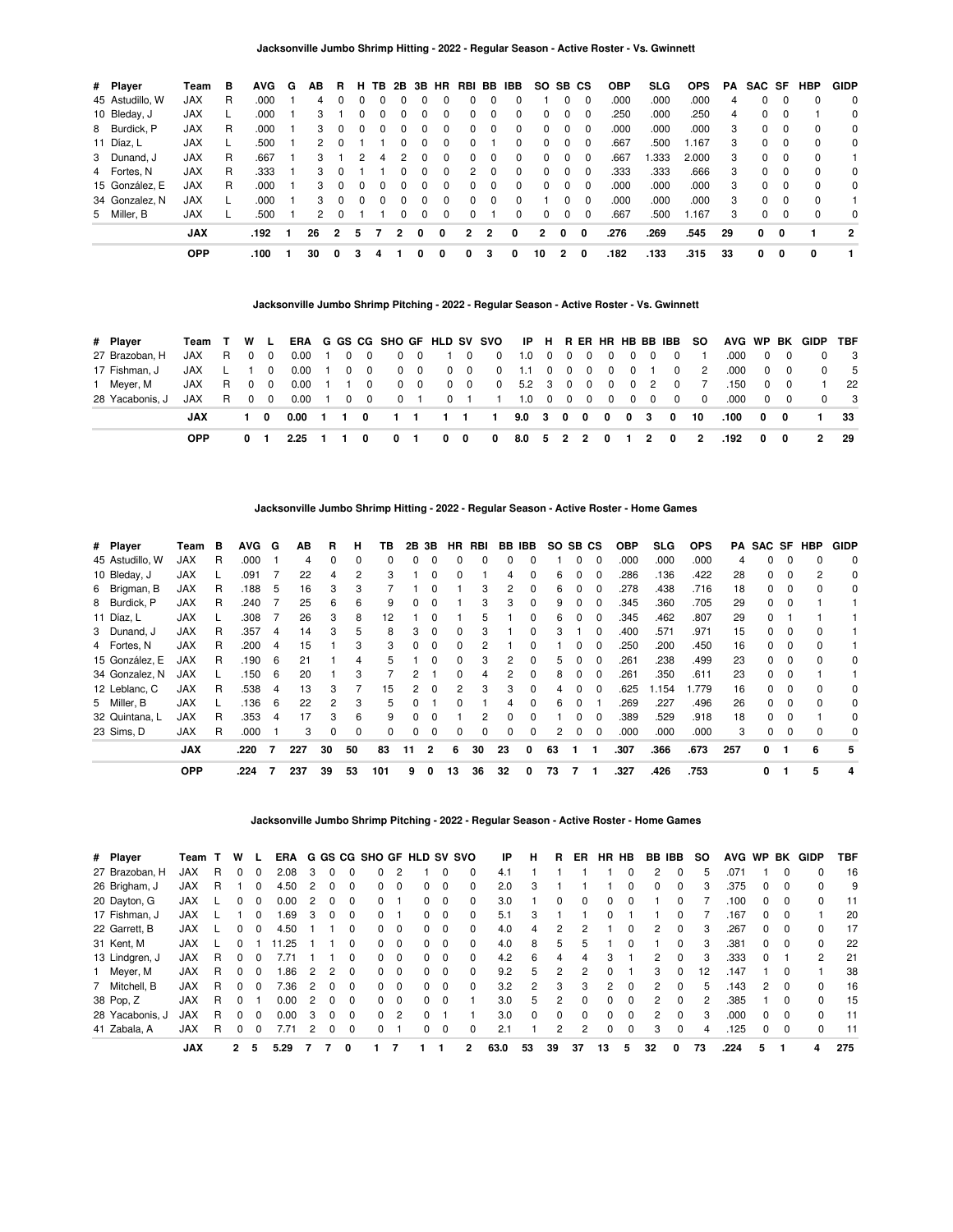| # Player        | Team       | в | <b>AVG</b> | G  | АB  | R  | н  | ΤВ  | 2В | 3B       | HR       | RBI      |    | BB IBB | SO. | SB CS    |          | <b>OBP</b> | SLG.  | <b>OPS</b> | PA  |    |                | SAC SF HBP | <b>GIDP</b> |
|-----------------|------------|---|------------|----|-----|----|----|-----|----|----------|----------|----------|----|--------|-----|----------|----------|------------|-------|------------|-----|----|----------------|------------|-------------|
| 45 Astudillo, W | <b>JAX</b> | R | .429       | -3 | 14  | 4  | 6  | 10  |    |          |          | 6        |    | 0      | 0   |          | $\Omega$ | .500       | .714  | .214       | 16  | 0  |                |            | $\mathbf 0$ |
| 10 Bleday, J    | <b>JAX</b> |   | .211       | 5  | 19  | 4  |    |     | n. |          |          | 3        | 5  | 0      | 6   |          |          | .375       | .368  | .743       | 24  | 0  |                | $\Omega$   | 0           |
| 6 Brigman, B    | <b>JAX</b> | R | .154       | -3 | 13  |    | 2  | 2   | 0  |          |          |          | 0  | 0      | 3   |          | 0        | 154        | .154  | .308       | 13  | 0  | 0              |            |             |
| 8 Burdick, P    | <b>JAX</b> | R | .278       | 5  | 18  | 10 | 5. | 12  |    | $\Omega$ | 2        | 3        |    | 0      | 5   | з        | $\Omega$ | .480       | .667  | 1.147      | 25  | 0  | $\Omega$       | $\Omega$   |             |
| 11 Díaz, L      | <b>JAX</b> |   | .263       | 5  | 19  | 6  | 5. | 9   |    | $\Omega$ |          | 5        | 5  | 0      | 5   |          | $\Omega$ | .417       | .474  | .891       | 24  | 0  | $\Omega$       | $\Omega$   | 0           |
| 3 Dunand, J     | <b>JAX</b> | R | .333       | 4  | 15  | 4  | 5  |     | 2  |          |          | $\Omega$ | з  | 0      | 5   |          |          | .474       | .467  | .941       | 19  | O. |                |            |             |
| 4 Fortes, N     | <b>JAX</b> | R | .368       | 4  | 19  |    |    | 13  | 3  |          |          |          |    |        | 3   |          | 0        | .350       | .684  | 1.034      | 20  | O. |                | $\Omega$   |             |
| 15 González, E  | <b>JAX</b> | R | .481       | 6  | 27  | 6  | 13 | 19  | 3  |          |          | 5        | 0  | 0      | 4   | з        | 0        | .464       | .704  | 1.168      | 28  | 0  |                |            | 0           |
| 34 Gonzalez, N  | <b>JAX</b> |   | .417       | 3  | 12  | 2  | 5  | 9   |    | $\Omega$ |          | 3        | 0  | 0      | 2   | $\Omega$ | $\Omega$ | .462       | .750  | 1.212      | 13  | 0  | 0              |            |             |
| 12 Leblanc, C   | <b>JAX</b> | R | .158       | -5 | 19  | 0  | 3  | 4   |    | $\Omega$ | $\Omega$ | 2        | 4  | 0      | 5   | $\Omega$ | $\Omega$ | .292       | .211  | .503       | 24  | 0  |                | $\Omega$   |             |
| 5 Miller, B     | <b>JAX</b> |   | 222        | 4  | 18  | 2  | 4  | 4   | n. | $\Omega$ | $\Omega$ | $\Omega$ | 2  | 0      | 2   |          |          | .300       | .222  | .522       | 20  | 0  | $\Omega$       | $\Omega$   | 0           |
| 32 Quintana, L  | <b>JAX</b> | R | .391       | 5  | 23  | 5  | 9  | 19  | 4  |          | 2        | 8        |    |        |     |          |          | .375       | .826  | .201       | 24  | 0  |                | $\Omega$   |             |
| 23 Sims, D      | JAX        | R | .500       |    | 4   | 2  | 2  | 5   | 0  | $\Omega$ |          |          | 0  | 0      |     | 0        | 0        | .500       | 1.250 | 1.750      | 4   | 0  |                | $\Omega$   | 0           |
|                 | <b>JAX</b> |   | .318       | 6  | 223 | 47 | 71 | 121 | 17 | $\Omega$ | 11       | 44       | 27 | 0      | 46  | 8        |          | .395       | .543  | .938       | 258 | 0  | 4              | 4          |             |
|                 | <b>OPP</b> |   | .237       | 6  | 190 | 26 | 45 | 74  | 8  | 3        | 5        | 25       | 23 | 0      | 59  | 5        |          | .316       | .389  | .705       |     | 0  | $\overline{2}$ | 0          | 8           |

**Jacksonville Jumbo Shrimp Pitching - 2022 - Regular Season - Active Roster - Away Games**

| # Player        | Team       |   | W            |              | ERA   |   | G GS CG |   | SHO GF HLD SV SVO |              |              |             |              | IP   | н        | R            | ER | <b>HR</b> | <b>HB</b>    | BB IBB        |              | SO. | <b>AVG</b> | <b>WP</b>    | BK       | GIDP         | TBF |
|-----------------|------------|---|--------------|--------------|-------|---|---------|---|-------------------|--------------|--------------|-------------|--------------|------|----------|--------------|----|-----------|--------------|---------------|--------------|-----|------------|--------------|----------|--------------|-----|
| 27 Brazoban, H  | <b>JAX</b> | R |              | <sup>0</sup> | 0.00  | 3 |         |   | 0                 | 2            |              |             | 0            | 3.0  | 2        |              |    |           |              | 2             | 0            |     | .222       |              |          |              | 11  |
| 26 Brigham, J   | <b>JAX</b> | R |              |              | 1.57  |   |         |   | O.                |              |              | 0           | 0            | 2.1  | 4        |              |    |           |              |               |              |     | .364       |              |          |              | 12  |
| 20 Dayton, G    | <b>JAX</b> |   |              | 0            | 0.00  | 2 |         |   | 0                 |              | <sup>0</sup> | $\mathbf 0$ | 0            | 2.0  |          | 0            |    |           |              |               | 0            |     | .143       | 0            | 0        |              | 8   |
| 37 Eveld, T     | <b>JAX</b> | R |              | $\Omega$     | 9.00  |   | O.      |   | 0                 | $\Omega$     | <sup>0</sup> | 0           |              | 2.0  | 2        | 2            |    |           |              |               | 0            |     | .250       | <sup>0</sup> | - 0      |              | 9   |
| 17 Fishman, J   | <b>JAX</b> |   |              | 0            | 0.00  |   |         |   | <sup>o</sup>      | <sup>0</sup> |              | $\Omega$    |              | 3.2  |          |              |    |           |              |               | <sup>0</sup> |     | .000       |              |          |              | 12  |
| 39 Garcia, R    | <b>JAX</b> |   |              | 0            | 0.00  |   | O.      |   | 0                 | $\Omega$     | 0            | $\mathbf 0$ | 0            | 2.0  |          | 0            |    |           | 0            | 2             | 0            | 5   | .143       | 0            | $\Omega$ |              | 9   |
| 22 Garrett, B   | <b>JAX</b> |   | <sup>n</sup> |              | 10.80 |   |         |   | 0                 | $\Omega$     | <sup>n</sup> | $\mathbf 0$ | 0            | 5.0  |          | 6            | 6  |           | U            |               | <sup>0</sup> | 4   | .333       |              | $\Omega$ | <sup>0</sup> | 23  |
| 31 Kent, M      | <b>JAX</b> |   |              | <sup>0</sup> | .50   |   |         |   | <sup>o</sup>      | $\Omega$     |              | $\Omega$    | <sup>0</sup> | 6.0  | 6        |              |    |           |              |               | <sup>0</sup> |     | .286       |              |          |              | 22  |
| 13 Lindgren, J  | JAX        | R | 0            | <sup>0</sup> | 11.25 |   |         |   | 0                 | $\Omega$     | 0            | $\mathbf 0$ | 0            | 4.0  |          | 5            |    |           | 0            |               | 0            |     | .368       | 0            | 0        | 0            | 21  |
| 1 Meyer, M      | <b>JAX</b> | R |              | $\Omega$     | 0.00  |   |         |   | 0                 | $\Omega$     | <sup>n</sup> | $\Omega$    | 0            | 5.0  | $\Omega$ | <sup>0</sup> |    |           | <sup>0</sup> | O.            | $\Omega$     | 8   | .000       | <sup>0</sup> | $\Omega$ | <sup>0</sup> | 15  |
| 7 Mitchell, B   | <b>JAX</b> | R |              |              | 3.38  |   |         |   | O.                | $\Omega$     |              | $\Omega$    | ŋ            | 2.2  | 3        |              |    |           | 0            | $\mathcal{P}$ | $\Omega$     |     | .273       |              |          |              | 13  |
| 38 Pop, Z       | <b>JAX</b> | R |              | <sup>0</sup> | 0.00  | 3 | 0       |   | 0                 | $\Omega$     |              | $\Omega$    | 0            | 5.0  | 4        |              |    |           |              |               | <sup>0</sup> | 5   | .235       | <sup>n</sup> |          | 2            | 18  |
| 28 Yacabonis, J | <b>JAX</b> | R |              |              | 4.50  | 2 | O.      |   | 0                 | 2            | n.           | $\Omega$    | 0            | 2.0  | 2        |              |    |           | U            |               | <sup>0</sup> | 3   | .250       | <sup>0</sup> | $\Omega$ | <sup>0</sup> | 9   |
| 41 Zabala, A    | <b>JAX</b> | R |              | $\Omega$     | 9.00  | 2 | 0       |   | 0                 | $\Omega$     |              | $\mathbf 0$ | 0            | 3.0  | 3        | 3            | 3  | 2         | 0            | 2             | 0            | 5   | .273       | 0            | $\Omega$ |              | 13  |
|                 | <b>JAX</b> |   | 4            |              | 4.33  | 6 | 6       | 0 |                   | 6            |              | 0           |              | 52.0 | 45       | 26           | 25 | 5         | 0            | 23            |              | 59  | .237       | 2            | 0        | 8            | 215 |

# **Jacksonville Jumbo Shrimp Hitting - 04/13/2022 - 04/19/2022 - Regular Season - All Players**

| <b>Player</b>  | Team       | в | AVG G AB PAR |    |    |     |          | H  |    |          | <b>TB 2B 3B</b> | HR       | RBI          | BB       | IBB.     | SO.      | SB.          | СS       | <b>OBP</b> | SLG  | <b>OPS</b> | <b>SAC</b>   | SF       | HBP      | <b>GIDP</b> |
|----------------|------------|---|--------------|----|----|-----|----------|----|----|----------|-----------------|----------|--------------|----------|----------|----------|--------------|----------|------------|------|------------|--------------|----------|----------|-------------|
| González, E    | <b>JAX</b> | R | .522         | -5 | 23 | 246 |          | 12 | 18 | 3        | $\Omega$        |          | 5            | 0        | $\Omega$ | 3        | 3            | 0        | .500       | .783 | 1.283      | $\Omega$     |          | $\Omega$ | $\Omega$    |
| 2 Fortes, N    | <b>JAX</b> | R | .500         | 3  | 14 | 15  |          |    | 13 | 3        | 0               |          |              | 0        | $\Omega$ | 3        | 0            | 0        | 467        | .929 | 1.396      | $\Omega$     |          | $\Omega$ |             |
| 3 Sims, D      | <b>JAX</b> | R | .500         |    | 4  | 4   | 2        | 2  | 5  |          |                 |          |              | 0        | 0        |          |              | 0        | .500       | .250 | 1.750      | 0            | $\Omega$ | 0        | 0           |
| 4 Astudillo, W | <b>JAX</b> | R | .429         | 3  | 14 | 16  | 4        | 6  | 10 |          | $\Omega$        |          | 6            | $\Omega$ | $\Omega$ | $\Omega$ |              | 0        | .500       | .714 | 1.214      | $\Omega$     | $\Omega$ | 2        | 0           |
| 5 Gonzalez, N  | <b>JAX</b> |   | .417         | 3  | 12 | 13  | 2        | 5  | 9  |          | 0               |          | 3            | $\Omega$ | $\Omega$ | 2        | 0            | 0        | .462       | .750 | 1.212      | $\mathbf{0}$ | $\Omega$ |          |             |
| 6 Quintana, L  | <b>JAX</b> | R | .389         | 4  | 18 | 19  | 4        |    | 16 | 3        | $\Omega$        | 2        |              | $\Omega$ | $\Omega$ | 4        | $\Omega$     | 0        | .368       | .889 | 1.257      | $\Omega$     |          | $\Omega$ |             |
| 7 Dunand, J    | <b>JAX</b> | R | .364         | 3  | 11 | 15  | 3        | 4  | 6  | 2        | $\Omega$        | 0        | 0            | 3        | 0        | 3        |              | 0        | .533       | .545 | 1.078      | $\Omega$     | $\Omega$ |          | $\Omega$    |
| 8 Osborne, J   | <b>JAX</b> | R | .333         |    | 3  | 4   | $\Omega$ |    |    | $\Omega$ | $\Omega$        | $\Omega$ | <sup>0</sup> |          | $\Omega$ |          | <sup>0</sup> | $\Omega$ | .500       | .333 | .833       | $\Omega$     | $\Omega$ | $\Omega$ | $\Omega$    |
| 9 Burdick, P   | <b>JAX</b> | R | .286         | 4  | 14 | 20  | 8        | 4  | 8  |          | $\Omega$        |          | 2            | 6        | $\Omega$ | 5        | З.           | 0        | .500       | .571 | 1.071      | $\Omega$     | $\Omega$ | 0        |             |
| 10 Miller, B   | <b>JAX</b> |   | .214         | 3  | 14 | 15  |          | 3  | 3  | $\Omega$ | $\Omega$        | $\Omega$ | <sup>0</sup> |          | 0        |          |              |          | .267       | .214 | .481       | $\Omega$     | $\Omega$ | $\Omega$ | $\Omega$    |
| 11 Bleday, J   | <b>JAX</b> |   | .200         | 4  | 15 | 19  | 3        | 3  | 6  | $\Omega$ | $\Omega$        |          |              | 4        | 0        | 5        |              | 0        | .368       | .400 | .768       | $\Omega$     | $\Omega$ | 0        | 0           |
| 12 Díaz, L     | <b>JAX</b> |   | .200         | 4  | 15 | 19  | 5        | 3  |    |          |                 |          | 3            | 4        | $\Omega$ | 4        | <sup>0</sup> | $\Omega$ | .368       | .467 | .835       | $\Omega$     | $\Omega$ | $\Omega$ | $\Omega$    |
| 13 Brigman, B  | <b>JAX</b> | R | .154         | 3  | 13 | 13  |          | 2  | 2  | 0        | $\Omega$        | 0        |              | 0        | $\Omega$ | 3        | <sup>0</sup> | 0        | .154       | .154 | .308       | $\Omega$     | $\Omega$ | $\Omega$ |             |
| 14 Leblanc, C  | <b>JAX</b> | R | .071         | 4  | 14 | 19  |          |    |    |          |                 | 0        |              | 4        | $\Omega$ | 3        | 0            | $\Omega$ | 263        | .071 | .334       | $\Omega$     |          | $\Omega$ |             |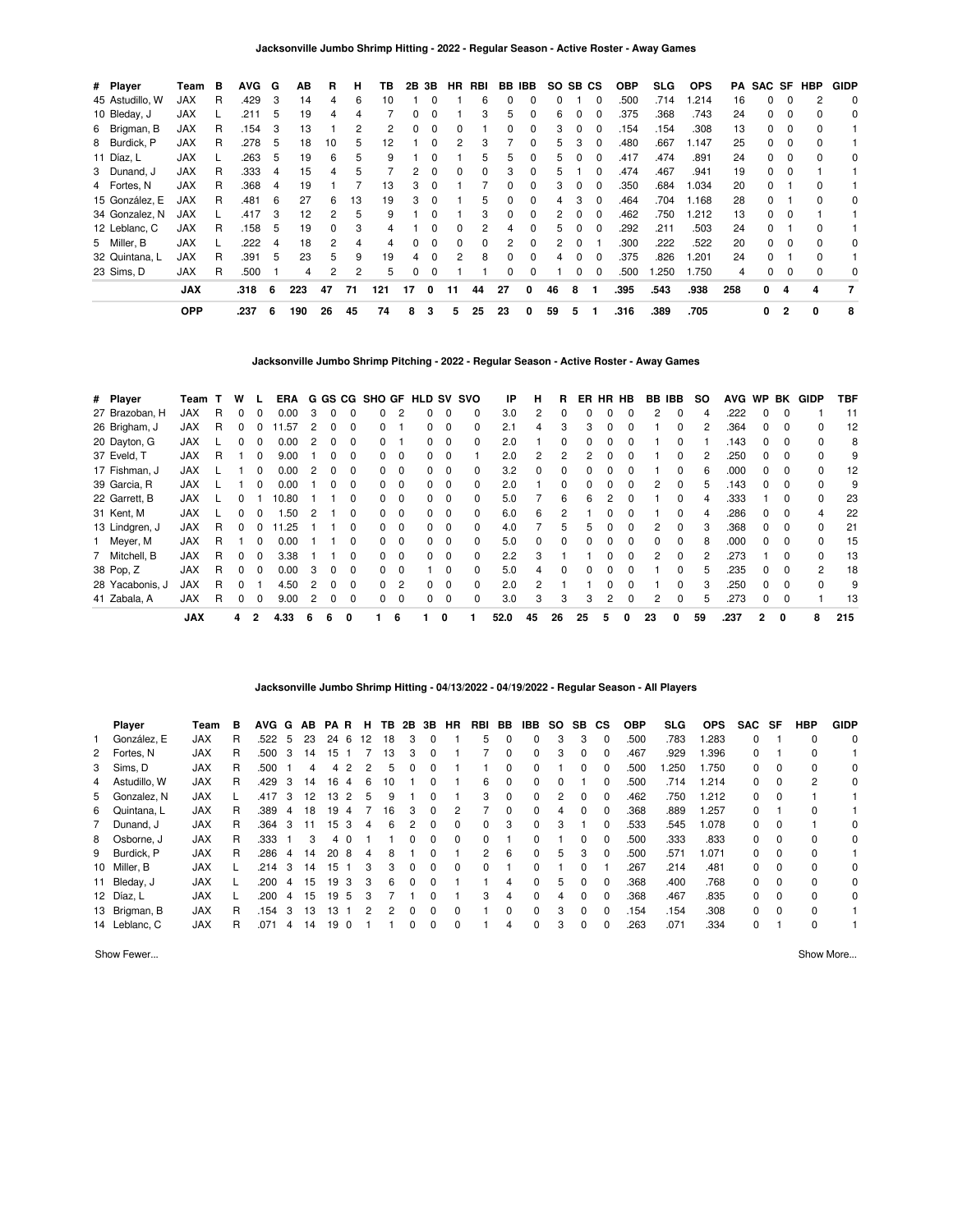| Player         | Team       |    | W L            | ERA G    |                | GS.      | CG.      | <b>SHO</b> | GF       | HLD          | sv       | <b>SVO</b> |        | IP H R         | ER | HR       | HB.      | BB           | <b>IBB</b> | so | <b>WHIP</b> | <b>AVG</b> | <b>WP</b> | BK       | <b>GDP</b> |
|----------------|------------|----|----------------|----------|----------------|----------|----------|------------|----------|--------------|----------|------------|--------|----------------|----|----------|----------|--------------|------------|----|-------------|------------|-----------|----------|------------|
| Brazoban, H    | <b>JAX</b> | R  | 0 <sub>0</sub> | 0.00     | $\overline{2}$ | $\Omega$ |          | $\Omega$   |          | 0            | $\Omega$ |            |        | 02.020         | 0  | $\Omega$ | 0        | 2            | $\Omega$   | 2  | 2.00        | .333       | $\Omega$  | $\Omega$ |            |
| 2 Dayton, G    | <b>JAX</b> |    | 0 <sub>0</sub> | 0.002    |                | $\Omega$ | $\Omega$ | $\Omega$   |          | 0            | $\Omega$ |            | 02.01  | ∣ 0            | 0  | $\Omega$ | $\Omega$ |              | $\Omega$   |    | 1.00        | .143       | $\Omega$  | $\Omega$ | 0          |
| 3 Fishman, J   | <b>JAX</b> |    | 1 <sub>0</sub> | 0.00     |                | $\Omega$ | $\Omega$ | $\Omega$   | $\Omega$ | <sup>0</sup> | $\Omega$ |            | 02.1   | 0 <sub>0</sub> | 0  | $\Omega$ | $\Omega$ |              | 0          | 4  | 0.43        | .000       | $\Omega$  | $\Omega$ | 0          |
| 4 Garcia, R    | <b>JAX</b> |    | 1 <sub>0</sub> | $0.00$ 1 |                | $\Omega$ | $\Omega$ | $\Omega$   | - 0      | $\Omega$     | $\Omega$ |            |        | 02.010         | 0  | $\Omega$ | $\Omega$ | 2            | $\Omega$   | 5  | 1.50        | .143       | $\Omega$  | $\Omega$ | 0          |
| 5 Pop, Z       | <b>JAX</b> | R  | 0 <sub>0</sub> | 0.002    |                | $\Omega$ | $\Omega$ | $\Omega$   | $\Omega$ |              | $\Omega$ |            | 0, 3.1 | 20             | 0  | $\Omega$ | $\Omega$ | <sup>0</sup> | $\Omega$   | 3  | 0.60        | .182       | $\Omega$  | $\Omega$ |            |
| 6 Kent, M      | <b>JAX</b> |    | 0 <sub>0</sub> | 1.502    |                |          | $\Omega$ | $\Omega$   | $\Omega$ | 0            | $\Omega$ |            |        | 06.062         |    | $\Omega$ | $\Omega$ |              | $\Omega$   | 4  | 1.17        | .286       | $\Omega$  | $\Omega$ | 4          |
| 7 Mitchell, B  | <b>JAX</b> | R  | 0 <sub>0</sub> | 3.38     |                |          | $\Omega$ | $\Omega$   | $\Omega$ | 0            | $\Omega$ |            |        | 02.231         |    | $\Omega$ | $\Omega$ | 2            | $\Omega$   | 2  | 1.88        | .273       |           | $\Omega$ | 0          |
| 8 Yacabonis, J | <b>JAX</b> | R  | 0 <sub>1</sub> | 4.50 2   |                | $\Omega$ | $\Omega$ | $\Omega$   | 2        | 0            | $\Omega$ |            | 02.0   | 2 1            |    | $\Omega$ | $\Omega$ |              | $\Omega$   | 3  | 1.50        | .250       | $\Omega$  | $\Omega$ | 0          |
| 9 Holloway, J  | <b>JAX</b> | R  | 0 <sub>0</sub> | 6.23     |                |          | $\Omega$ | $\Omega$   | $\Omega$ | $\Omega$     | $\Omega$ |            | 04.1   | 33             | 3  |          | $\Omega$ | 5            | $\Omega$   | 5  | 1.85        | .214       | $\Omega$  | $\Omega$ | 0          |
| 10 Eveld, T    | <b>JAX</b> | R  | 1 <sub>0</sub> | 9.00     |                | $\Omega$ | $\Omega$ | $\Omega$   | $\Omega$ | 0            | $\Omega$ |            |        | 1 2.0 2 2      | 2  | $\Omega$ | $\Omega$ |              | $\Omega$   | 2  | 1.50        | .250       | $\Omega$  | $\Omega$ | 0          |
| 11 Zabala, A   | <b>JAX</b> | R  | 0 <sub>0</sub> | 9.002    |                | $\Omega$ | $\Omega$ | $\Omega$   | $\Omega$ | $\Omega$     | $\Omega$ |            |        | 0, 3.0, 3, 3   | 3  | 2        | $\Omega$ | 2            | $\Omega$   | 5  | 1.67        | .273       | $\Omega$  | $\Omega$ |            |
| 12 Garrett, B  | <b>JAX</b> |    | 0 <sub>1</sub> | 10.80    |                |          | $\Omega$ | $\Omega$   | $\Omega$ | 0            | $\Omega$ |            | 0, 5.0 | 76             | 6  | 2        | $\Omega$ |              | $\Omega$   | 4  | 1.60        | .333       |           | $\Omega$ | 0          |
| 13 Lindgren, J | <b>JAX</b> | R. | 0 <sub>0</sub> | 11.25    |                |          | $\Omega$ | $\Omega$   | - 0      | 0            | $\Omega$ |            |        | 04.075         | 5  | $\Omega$ | $\Omega$ | 2            | $\Omega$   | 3  | 2.25        | .368       | $\Omega$  | $\Omega$ | $\Omega$   |
| 14 Brigham, J  | <b>JAX</b> | R. | 0 <sub>0</sub> | 11.57 2  |                | $\Omega$ | $\Omega$ | $\Omega$   |          | 0            | $\Omega$ |            | 02.1   | 4 3            | 3  | $\Omega$ | $\Omega$ |              | $\Omega$   | 2  | 2.14        | .364       | $\Omega$  | $\Omega$ | 0          |

Show Fewer... Show More...

# **Jacksonville Jumbo Shrimp Hitting - 04/08/2022 - 04/19/2022 - Regular Season - All Players**

| <b>Player</b>  | Team       | в | <b>AVG</b> | G | AB | РA | R  | н  | TB. | 2В           | 3В           | <b>HR</b> | RBI          | BB       | IBB.         | SO. | SB.          | <b>CS</b> | <b>OBP</b> | SLG. | <b>OPS</b> | <b>SAC</b> | SF       | HBP      | <b>GIDP</b>    |
|----------------|------------|---|------------|---|----|----|----|----|-----|--------------|--------------|-----------|--------------|----------|--------------|-----|--------------|-----------|------------|------|------------|------------|----------|----------|----------------|
| González. E    | <b>JAX</b> | R | .432       | 9 | 37 | 39 |    | 16 | 23  | 4            | $\Omega$     |           |              |          |              | 6   | 3            | $\Omega$  | .436       | .622 | .058       | $\Omega$   |          | $\Omega$ | 0              |
| 2 Quintana, L  | <b>JAX</b> | R | .375       |   | 32 | 34 | 6  | 12 | 22  | 4            |              | 2         | 8            | $\Omega$ |              | 5   | <sup>0</sup> | $\Omega$  | .382       | .688 | .070       | $\Omega$   |          |          |                |
| 3 Astudillo, W | <b>JAX</b> | R | .333       | 4 | 18 | 20 |    | 6  | 10  |              |              |           | 6            | $\Omega$ |              |     |              | $\Omega$  | .400       | .556 | .956       | $\Omega$   | $\Omega$ | 2        | 0              |
| 4 Dunand, J    | <b>JAX</b> | R | .320       |   | 25 | 30 | 5  | 8  | 13  | 5.           | $\Omega$     | $\Omega$  | 2            | 4        | 0            | 8   |              | $\Omega$  | .433       | .520 | .953       | $\Omega$   | $\Omega$ |          | 2              |
| 5 Díaz, L      | <b>JAX</b> |   | .303       | 9 | 33 | 41 |    | 10 | 17  |              |              | 2         |              | 6        |              |     | $\Omega$     | $\Omega$  | .415       | .515 | .930       | $\Omega$   |          |          | 0              |
| 6 Sims, D      | <b>JAX</b> | R | .286       | 2 |    |    | 2  | 2  | 5.  | $\Omega$     | $\Omega$     |           |              | 0        | 0            | 3   | $\Omega$     | $\Omega$  | .286       | .714 | .000       | $\Omega$   | $\Omega$ | $\Omega$ | 0              |
| 7 Leblanc, C   | <b>JAX</b> | R | .280       |   | 25 | 32 |    |    |     |              |              | 0         | 3            | 6        |              |     | $\Omega$     | $\Omega$  | .406       | .360 | .766       | $\Omega$   |          | $\Omega$ |                |
| 8 Burdick, P   | <b>JAX</b> | R | .273       | 9 | 33 | 42 | 12 | 9  | 16  |              | <sup>n</sup> | 2         | 4            | 8        | 0            | 10  | 3            | $\Omega$  | .429       | .485 | .914       | $\Omega$   | $\Omega$ |          |                |
| 9 Fortes, N    | <b>JAX</b> | R | .267       |   | 30 | 32 |    | 8  | 14  | 3            |              |           | 9            |          |              | 4   |              |           | .281       | .467 | .748       | $\Omega$   |          | 0        | 2              |
| 10 Osborne, J  | <b>JAX</b> | R | 250        | 2 | 4  | 5  |    |    |     | n.           |              | $\Omega$  | <sup>0</sup> |          |              |     | <sup>0</sup> | $\Omega$  | .400       | .250 | .650       | $\Omega$   | $\Omega$ | $\Omega$ | 0              |
| 11 Gonzalez, N | <b>JAX</b> |   | .200       |   | 25 | 28 |    | 5  | 9   |              |              |           | 4            | 2        |              | 9   |              |           | .286       | .360 | .646       | $\Omega$   | $\Omega$ |          | $\overline{2}$ |
| 12 Miller, B   | <b>JAX</b> |   | .179       |   | 28 | 33 |    | 5  | 5.  | <sup>0</sup> | $\Omega$     | $\Omega$  | $\Omega$     | 5        | <sup>0</sup> | 3   | $\Omega$     |           | .303       | .179 | .482       | $\Omega$   | $\Omega$ | $\Omega$ | 0              |
| 13 Bleday, J   | <b>JAX</b> |   | .161       | 9 | 31 | 40 |    | 5  | 8   | $\Omega$     | $\Omega$     |           | 3            | 8        |              | 10  | <sup>0</sup> | $\Omega$  | .350       | .258 | .608       | $\Omega$   | $\Omega$ |          | $\Omega$       |
| 14 Brigman, B  | <b>JAX</b> | R | .095       | 5 | 21 | 22 |    |    |     | 0            | $\Omega$     | 0         |              |          | 0            | 6   | $\Omega$     | 0         | .136       | .095 | .231       | $\Omega$   | $\Omega$ | $\Omega$ |                |

Show Fewer... Show More...

#### **Jacksonville Jumbo Shrimp Pitching - 04/08/2022 - 04/19/2022 - Regular Season - All Players**

| Player         | Team       |    | W L                     | ERA G GS |                |              | CG.          | SHO          | GF       | <b>HLD</b> | sv       | svo      | IP        | HR.                             | ER.      | HR.          | HB BB |   | <b>IBB</b>   | <b>SO</b> | <b>WHIP</b> | <b>AVG</b> | WP | BK           | <b>GDP</b> |
|----------------|------------|----|-------------------------|----------|----------------|--------------|--------------|--------------|----------|------------|----------|----------|-----------|---------------------------------|----------|--------------|-------|---|--------------|-----------|-------------|------------|----|--------------|------------|
| Dayton, G      | <b>JAX</b> |    | 0 <sub>0</sub>          | 0.00     | 3              | 0            | 0            | 0            | 2        | 0          | 0        | $\Omega$ | 3.0       | 2 <sub>0</sub>                  | $\Omega$ | $\Omega$     | 0     | 2 | $\Omega$     | 4         | .33         | .182       | 0  |              | 0          |
| 2 Fishman, J   | <b>JAX</b> |    | 2 <sub>0</sub>          | 0.00     | $\overline{4}$ | 0            | 0            | 0            |          | 0          | 0        | $\Omega$ | 7.2       | $\Omega$                        | 0        |              |       | 2 | 0            | 11        | 0.39        | .043       | 0  |              |            |
| 3 Garcia, R    | <b>JAX</b> |    | $\Omega$                | 0.00     |                | 0            | 0            | O.           | $\Omega$ | 0          | 0        | 0        | 2.0       | - 0                             | 0        |              | 0     | 2 | 0            | 5         | 1.50        | .143       | 0  |              | 0          |
| 4 Meyer, M     | <b>JAX</b> | R. | 0                       | 0.00     | -2             | 2            | 0            | <sup>o</sup> | $\Omega$ | 0          | $\Omega$ | 0        | 10.2      | 3 0                             | 0        | <sup>0</sup> | 0     | 2 | $\Omega$     | 15        | 0.47        | .086       | 0  | $\Omega$     |            |
| 5 Neidert, N   | JAX        | R  | 0 <sub>0</sub>          | 0.00     |                |              | 0            | <sup>o</sup> | 0        | 0          | 0        | 0        | 0.2       | 0 <sub>0</sub>                  | 0        |              |       |   | $\Omega$     |           | 1.50        | .000       | 0  | <sup>0</sup> | 0          |
| 6 Pop, Z       | <b>JAX</b> | R  | 0 <sub>0</sub>          | 0.00     | -4             | 0            | 0            | O.           | $\Omega$ |            | 0        | $\Omega$ | 6.2       | 6                               | 0        | 0            | 0     | 3 | $\Omega$     | 6         | 1.35        | .250       | 0  | $\Omega$     | 2          |
| 7 Brazoban, H  | JAX        | R  | 0 <sub>0</sub>          | 1.50     | -5             | 0            | 0            | 0            | 3        |            | 0        | 0        | 6.0       | 3                               |          |              | 0     | 4 | 0            |           | 1.17        | .158       |    |              |            |
| 8 Mitchell, B  | <b>JAX</b> | R  | 0 <sub>0</sub>          | 1.80     | $\overline{2}$ |              | 0            | O.           | $\Omega$ | 0          | 0        | 0        | 5.0       | 3                               |          | 0            | 0     | 3 | 0            | 4         | 1.20        | .158       | 3  |              | 0          |
| 9 Yacabonis, J | JAX        | R  | 01                      | 2.25     | -4             | 0            | 0            | 0            | 3        | 0          |          |          | 4.0       | 2                               |          |              | ი     |   | 0            | 4         | 0.75        | .143       | 0  |              | 0          |
| 10 Kent, M     | <b>JAX</b> |    | 0 <sub>1</sub>          | 5.40     | 3              | 2            | 0            | 0            | $\Omega$ | 0          | 0        | 0        | 10.0      | 14                              | 6        |              | 0     | 2 | 0            |           | 1.60        | .333       | 0  |              |            |
| 11 Holloway, J | JAX        | R  | 0 <sub>1</sub>          | 7.56     | $\overline{2}$ |              | 0            | 0            | $\Omega$ | 0          | 0        | 0        | 8.1       | 6                               |          |              | 0     | 8 | 0            | 9         | 1.68        | .207       | 0  |              | 0          |
| 12 Eveld, T    | <b>JAX</b> | R  | $\overline{\mathbf{0}}$ | 9.00     |                |              | 0            | <sup>o</sup> | 0        | 0          | 0        |          | 2.0       | $\overline{2}$<br>$\mathcal{P}$ |          |              | ი     |   | 0            | 2         | .50         | .250       | 0  |              | 0          |
| 13 Zabala, A   | <b>JAX</b> | R  | 0 <sub>0</sub>          | 10.38    | - 3            | <sup>0</sup> | 0            | 0            | $\Omega$ | 0          |          | 0        | 4.1       | 5<br>4                          | 5        |              | 0     | 5 | <sup>0</sup> |           | 2.08        | .250       | 0  |              |            |
| 14 Garrett, B  | <b>JAX</b> |    | 0 <sub>1</sub>          | 10.80    |                |              | 0            | 0            | $\Omega$ | 0          |          | 0        | 5.0       | 6                               | 6        |              | ი     |   | <sup>0</sup> | 4         | 1.60        | .333       |    |              | 0          |
| 15 Lindgren, J | <b>JAX</b> | R. | 0 <sub>0</sub>          | 11.25    |                |              | <sup>0</sup> | 0            | $\Omega$ | 0          |          | 0        | 4.0       | 5                               | ҕ        |              | n     | 2 | <sup>0</sup> | 3         | 2.25        | .368       | 0  |              | 0          |
| 16 Brigham, J  | <b>JAX</b> | R  | 0 <sub>0</sub>          | 12.00    | -3             |              | 0            | O.           |          | 0          | ŋ        | 0        | 3.0       | 6                               |          |              | ი     |   | <sup>0</sup> | 2         | 2.33        | .429       | 0  |              | 0          |
| 17 Campbell, P | <b>JAX</b> | R  | $\Omega$                | 12.46    |                |              | <sup>0</sup> | n.           | $\Omega$ | 0          | ŋ        | 0        | 4.1       | 3                               | 6        |              | n     | 3 | <sup>0</sup> | 6         | .38         | .188       | 0  |              | 0          |
| 18 Bugg, P     | <b>JAX</b> | R  | 0 <sub>0</sub>          | 13.50    |                |              | 0            | 0            | $\Omega$ | 0          | 0        | 0        | $\cdot$ 1 | 2<br>2                          |          |              | 0     | 2 | 0            | 2         | 3.00        | .333       | 0  |              | 0          |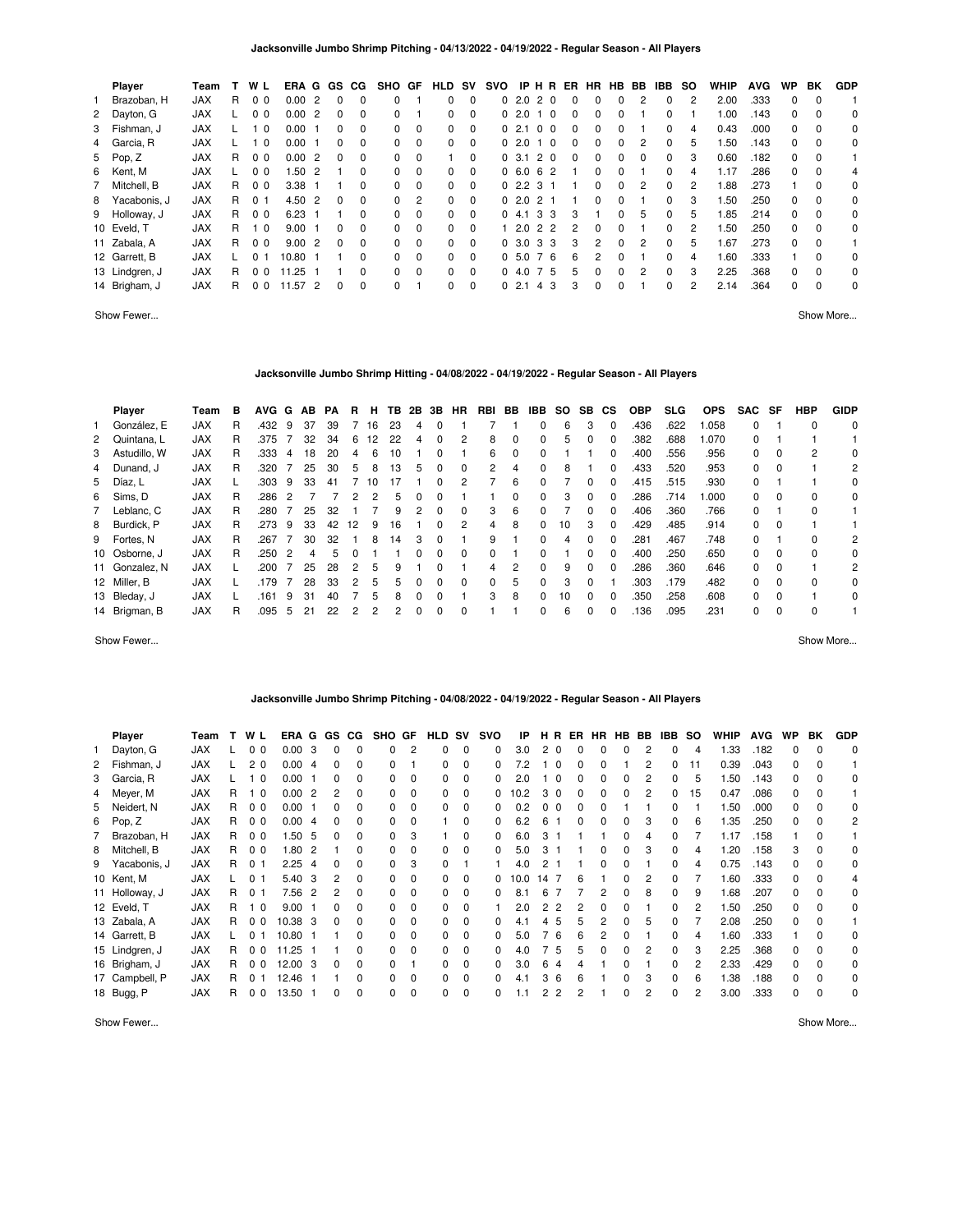| Date    |     | GM#Team Opp W L ERA G GS CG SHO SV SVO IP H R ER HR HB BB IBB SO WHIP AVG AB WP BK GIDP TBF                                |  |  |  |  |  |  |  |  |  |  |  |  | NP-S                                                                      |
|---------|-----|----------------------------------------------------------------------------------------------------------------------------|--|--|--|--|--|--|--|--|--|--|--|--|---------------------------------------------------------------------------|
| 4/6/22  |     | JAX WOR        0   0   4.50   1   1   0   0   0   0   4.0   4   2   2   1   0   2   0   3   1.50   267  15   0   0   0  17 |  |  |  |  |  |  |  |  |  |  |  |  | $68 - 46$                                                                 |
| 4/13/22 |     | JAX @DUR 0 1 8.00 1 1 0 0 0 0 5.0 7 6 6 2 0 1 0 4 1.56 .306 21 1 0 0 23                                                    |  |  |  |  |  |  |  |  |  |  |  |  | 75 - 54                                                                   |
| April   | JAX |                                                                                                                            |  |  |  |  |  |  |  |  |  |  |  |  | 0 1 8.00 2 2 0 0 0 0 9.0 11 8 8 3 0 3 0 7 1.56 .306 36 1 0 0 40 143 - 100 |
| Total   |     | JAX AAA 0 1                                                                                                                |  |  |  |  |  |  |  |  |  |  |  |  | 8.00 2 2 0 0 0 0 9.0 11 8 8 3 0 3 0 7 1.56 .306 36 1 0 0 40 143-100       |

#### **Braxton Garrett - Pitching - Stat Splits - 2022 - Regular Season**

| <b>Split</b>              | Team WL ERA G GS CG SHO SV IP H R ER HR HB BB IBB SO |     |                    |               |          |              |            |     |    |   |          |    |          |   | WHIP AVG AB WP BK |         |      |          | <b>GIDP</b>  | TBF | NP-S      |
|---------------------------|------------------------------------------------------|-----|--------------------|---------------|----------|--------------|------------|-----|----|---|----------|----|----------|---|-------------------|---------|------|----------|--------------|-----|-----------|
| Home Games                | <b>JAX</b>                                           | 00  | 4.50               |               |          |              | 04.0       | 4 2 |    |   |          |    | $\Omega$ | 3 | .50               | .267    | 15   |          |              | 17  | $68 - 46$ |
| Away Games                | <b>JAX</b>                                           | 0 1 | 10.80              |               |          | 0            | 0 5.0      | 76  | 6  | 2 |          |    | $\Omega$ | 4 | .60               | .333    | -21  |          | 0            | 23  | $75 - 54$ |
| Night Games               | <b>JAX</b>                                           | 0 1 | 8.002              | $\mathcal{P}$ |          | 0            | 0 9.0 11 8 |     | 8  | 3 | 0        | -3 | $\Omega$ |   | .56               | .306    | -36  | $\Omega$ | 0            | 40  | 143 - 100 |
| On Grass                  | <b>JAX</b>                                           | 0 1 | 8.00 2             | $\mathcal{P}$ | $\Omega$ | $\Omega$     | 0 9.0 11 8 |     | 8  | 3 | $\Omega$ | 3  | $\Omega$ |   | 56. ا             | .306 36 |      | $\Omega$ | 0            | 40  | 143 - 100 |
| April                     | <b>JAX</b>                                           | 0 1 | 8.00 2             | $\mathcal{P}$ |          | $\Omega$     | 0 9.0 11 8 |     | 8  | 3 | 0        | 3  | $\Omega$ |   | .56               | .306    | -36  |          | <sup>0</sup> | 40  | 143 - 100 |
| On Wednesdays             | <b>JAX</b>                                           | 0 1 | $8.00\text{ }2$    | $\mathcal{P}$ |          | <sup>0</sup> | 0 9.0 11 8 |     | 8  | 3 | 0        | 3  | $\Omega$ |   | .56               | .306    | -36  | 0        | 0            | 40  | 143 - 100 |
| In games following a win  | <b>JAX</b>                                           | 0 1 | $10.80 \text{ } 1$ |               |          | <sup>0</sup> | 0 5.0      | 76  | -6 | 2 | 0        |    | $\Omega$ | 4 | .60               | .333    | - 21 | $\Omega$ | 0            | 23  | 75 - 54   |
| In games following a loss | <b>JAX</b>                                           | 00  | 4.50               |               |          | <sup>0</sup> | 0.4.0      | 4 2 | 2  |   | O.       | 2  | $\Omega$ | 3 | 50. ا             | .267    | -15  | $\Omega$ | <sup>0</sup> | 17  | 68 - 46   |
| Starter                   | JAX                                                  |     | 8.002              |               |          | 0            | 09.0       | 118 | 8  |   | 0        |    | $\Omega$ |   | .56               | .306    | -36  | 0        | <sup>0</sup> | 40  | 143 - 100 |

**Braxton Garrett - Opposing Hitting - Stat Splits - 2022 - Regular Season**

| Split                   | Team       | AVG G |                | AB R           | н                                | 2B           | 3B           | ΗR             | <b>RBI</b>     | BB             | <b>IBB</b>  | SO.            | SB CS        |              | <b>OBP</b> | <b>SLG</b> | <b>OPS</b> | <b>HBP</b> | <b>SAC</b>  | <b>SF</b>      | <b>GIDP</b> |
|-------------------------|------------|-------|----------------|----------------|----------------------------------|--------------|--------------|----------------|----------------|----------------|-------------|----------------|--------------|--------------|------------|------------|------------|------------|-------------|----------------|-------------|
| vs Left                 | <b>JAX</b> | .263  | $\overline{c}$ | 19             | 5                                | $\mathbf 0$  | 0            | $\mathbf 0$    | $\overline{c}$ | $\mathbf{1}$   | 0           | 4              |              |              | .300       | .263       | .563       | 0          | $\mathbf 0$ | $\mathbf 0$    | $\Omega$    |
| vs Right                | <b>JAX</b> | .353  | $\overline{c}$ | 17             | 6                                | $\mathbf{1}$ | 1            | 3              | 5              | $\overline{c}$ | $\Omega$    | 3              |              |              | .400       | 1.059      | 1.459      | $\Omega$   | $\mathbf 0$ | $\mathbf{1}$   | $\Omega$    |
| Team is ahead           | <b>JAX</b> | .400  | 1              | 5              | $\overline{c}$                   | $\mathbf 0$  | $\Omega$     | $\mathbf{1}$   | $\overline{c}$ | $\mathbf{1}$   | 0           | $\mathbf{1}$   |              |              | .500       | 1.000      | 1.500      | 0          | $\mathbf 0$ | $\Omega$       | $\Omega$    |
| Team is behind          | <b>JAX</b> | .167  | -1             | 12             | $\overline{c}$                   | $\mathbf 0$  | 0            | $\overline{1}$ | $\overline{c}$ | 0              | 0           | 3              |              |              | .167       | .417       | .584       | 0          | $\Omega$    | $\Omega$       | $\Omega$    |
| Score is tied           | <b>JAX</b> | .368  | $\overline{c}$ | 19             | $\overline{7}$                   | 1            | 1            | $\overline{1}$ | 3              | 2              | $\Omega$    | 3              |              |              | .409       | .684       | 1.093      | $\Omega$   | $\mathbf 0$ | $\mathbf{1}$   | 0           |
| <b>Batting First</b>    | <b>JAX</b> | .500  | $\overline{c}$ | $\overline{4}$ | $\overline{c}$                   | $\mathbf 0$  | 0            | 0              | 0              | 1              | 0           | 0              |              |              | .600       | .500       | 1.100      | 0          | 0           | $\mathbf 0$    | 0           |
| <b>Batting Second</b>   | <b>JAX</b> | .200  | $\overline{c}$ | 5              | 1                                | $\mathbf{1}$ | 0            | 0              | $\mathbf 0$    | 0              | 0           | 1              |              |              | .200       | .400       | .600       | 0          | $\mathbf 0$ | $\Omega$       | $\mathbf 0$ |
| <b>Batting Third</b>    | <b>JAX</b> | .250  | $\overline{c}$ | 4              | 1                                | $\mathbf 0$  | 0            | 0              | $\mathbf 0$    | 1              | 0           | $\overline{c}$ |              |              | .400       | .250       | .650       | 0          | $\mathbf 0$ | $\mathbf 0$    | 0           |
| <b>Batting Fourth</b>   | <b>JAX</b> | .667  | $\overline{c}$ | 3              | 2                                | 0            | 1            | $\mathbf{1}$   | 3              | 1              | 0           | 0              |              |              | .600       | 2.333      | 2.933      | 0          | $\mathbf 0$ | $\mathbf{1}$   | $\Omega$    |
| <b>Batting Fifth</b>    | <b>JAX</b> | .200  | $\overline{c}$ | 5              | $\mathbf{1}$                     | $\mathbf 0$  | $\Omega$     | 0              | $\mathbf{1}$   | 0              | 0           | 1              |              |              | .200       | .200       | .400       | 0          | 0           | $\Omega$       | $\mathbf 0$ |
| <b>Batting Sixth</b>    | <b>JAX</b> | .000  | $\overline{c}$ | 4              | 0                                | 0            | 0            | 0              | 0              | 0              | 0           | 1              |              |              | .000       | .000       | .000       | 0          | 0           | $\mathbf 0$    | 0           |
| <b>Batting Seventh</b>  | <b>JAX</b> | .500  | $\overline{2}$ | 4              | 2                                | 0            | 0            | $\mathbf 0$    | 1              | 0              | 0           | 0              |              |              | .500       | .500       | 1.000      | 0          | $\mathbf 0$ | $\mathbf 0$    | $\mathbf 0$ |
| <b>Batting Eighth</b>   | <b>JAX</b> | .250  | $\overline{c}$ | 4              | 1                                | 0            | 0            | $\mathbf{1}$   | 1              | 0              | 0           | $\overline{c}$ |              |              | .250       | 1.000      | 1.250      | 0          | 0           | $\mathbf 0$    | 0           |
| <b>Batting Ninth</b>    | <b>JAX</b> | .333  | $\overline{2}$ | 3              | 1                                | 0            | 0            | $\mathbf{1}$   | 1              | 0              | 0           | 0              |              |              | .333       | 1.333      | 1.666      | 0          | 0           | $\mathbf 0$    | 0           |
| Leading Off             | <b>JAX</b> | .444  | $\overline{c}$ | 9              | 4                                | $\mathbf 0$  | $\Omega$     | $\overline{c}$ | $\overline{c}$ | 1              | 0           | 1              |              |              | .500       | 1.111      | 1.611      | 0          | $\mathbf 0$ | $\Omega$       | $\mathbf 0$ |
| First Inning            | <b>JAX</b> | .333  | $\overline{c}$ | 6              | $\overline{c}$<br>$\mathbf{1}$   | $\mathbf{1}$ | 0            | $\mathbf 0$    | 1              | 1              | 0           | 2              | $\mathbf 0$  | $\pmb{0}$    | 375        | .500       | .875       | 0          | $\mathbf 0$ | $\mathbf{1}$   | 0           |
| Second Inning           | <b>JAX</b> | .222  | $\overline{c}$ | 9              | $\overline{c}$<br>$\mathbf{1}$   | $\mathbf 0$  | 0            | $\mathbf{1}$   | $\mathbf{1}$   | 0              | 0           | 0              | $\mathbf 0$  | $\pmb{0}$    | .222       | .556       | .778       | 0          | $\mathbf 0$ | $\mathbf 0$    | $\mathbf 0$ |
| Third Inning            | <b>JAX</b> | .167  | $\overline{c}$ | 6              | $\mathbf{1}$<br>$\overline{1}$   | 0            | 0            | $\mathbf{1}$   | $\mathbf{1}$   | 1              | 0           | $\overline{c}$ | $\mathbf{1}$ | $\mathbf{1}$ | 286        | .667       | .953       | 0          | $\mathbf 0$ | $\mathbf 0$    | $\mathbf 0$ |
| Fourth Inning           | <b>JAX</b> | .250  | $\overline{c}$ | 8              | $\overline{c}$<br>$\overline{c}$ | 0            | 0            | $\mathbf{1}$   | $\overline{c}$ | 1              | 0           | $\overline{c}$ | $\mathbf 0$  | $\mathbf 0$  | .333       | .625       | .958       | 0          | $\mathbf 0$ | $\mathbf 0$    | $\mathbf 0$ |
| Fifth Inning            | <b>JAX</b> | .250  | $\overline{1}$ | 4              | $\mathbf{1}$<br>$\mathbf 0$      | $\mathbf 0$  | $\Omega$     | $\mathbf 0$    | $\mathbf 0$    | 0              | 0           | $\mathbf{1}$   | $\mathbf 0$  | $\mathbf 0$  | .250       | .250       | .500       | 0          | $\mathbf 0$ | $\mathbf 0$    | $\mathbf 0$ |
| Sixth Inning            | <b>JAX</b> | 1.000 | $\overline{1}$ | 3              | 3<br>3                           | $\mathbf 0$  | 1            | $\mathbf 0$    | $\overline{c}$ | $\mathbf 0$    | 0           | 0              | $\mathbf{0}$ | 0            | 1.000      | 1.667      | 2.667      | 0          | 0           | $\mathbf 0$    | $\mathbf 0$ |
| <b>Bases Empty</b>      | <b>JAX</b> | .318  | $\overline{c}$ | 22             | $\overline{7}$                   | $\mathbf{1}$ | 0            | 3              | 3              | 2              | 0           | 3              |              |              | .375       | .773       | 1.148      | 0          | 0           | $\mathbf 0$    | 0           |
| Runner at 1st           | <b>JAX</b> | .286  | $\overline{c}$ | $\overline{7}$ | $\overline{c}$                   | $\mathbf 0$  | 1            | 0              | $\mathbf{1}$   | 0              | 0           | $\overline{c}$ |              |              | .286       | .571       | .857       | 0          | $\mathbf 0$ | $\mathbf 0$    | $\mathbf 0$ |
| Runner at 2nd           | <b>JAX</b> | .250  | $\overline{c}$ | 4              | 1                                | 0            | 0            | $\mathbf 0$    | $\mathbf{1}$   | 1              | 0           | $\mathbf{1}$   |              |              | .400       | .250       | .650       | 0          | $\mathbf 0$ | $\mathbf 0$    | $\mathbf 0$ |
| Runner at 3rd           | <b>JAX</b> | .500  | $\mathbf{1}$   | 2              | 1                                | 0            | 0            | 0              | 1              | 0              | 0           | 1              |              |              | .500       | .500       | 1.000      | 0          | 0           | $\mathbf 0$    | $\mathbf 0$ |
| Runners at 1st & 2nd    | <b>JAX</b> | .000  | $\overline{1}$ | 1              | $\mathbf 0$                      | 0            | $\Omega$     | 0              | $\mathbf 0$    | $\Omega$       | $\Omega$    | 0              |              |              | .000       | .000       | .000       | $\Omega$   | $\Omega$    | $\Omega$       | $\Omega$    |
| Runners at 2nd & 3rd    | <b>JAX</b> | .000  | $\overline{1}$ | 0              | $\Omega$                         | $\mathbf 0$  | $\Omega$     | $\Omega$       | 1              | $\Omega$       | 0           | $\Omega$       |              |              | .000       | .000       | .000       | 0          | $\mathbf 0$ | $\mathbf{1}$   | $\Omega$    |
| Runners On              | <b>JAX</b> | .286  | $\overline{c}$ | 14             | 4                                | 0            | $\mathbf{1}$ | 0              | 4              | 1              | $\Omega$    | 4              |              |              | .313       | .429       | .742       | $\Omega$   | $\mathbf 0$ | $\mathbf{1}$   | 0           |
| <b>Scoring Position</b> | <b>JAX</b> | .286  | $\overline{2}$ | $\overline{7}$ | 2                                | $\mathbf 0$  | $\Omega$     | $\mathbf 0$    | 3              | $\mathbf{1}$   | $\mathbf 0$ | $\overline{c}$ |              |              | .333       | .286       | .619       | 0          | $\mathbf 0$ | $\mathbf{1}$   | $\mathbf 0$ |
| No Outs                 | <b>JAX</b> | .400  | $\overline{c}$ | 15             | 6                                | $\Omega$     | 1            | $\overline{2}$ | $\overline{4}$ | 2              | 0           | $\overline{c}$ |              |              | .471       | .933       | 1.404      | 0          | $\mathbf 0$ | $\Omega$       | $\mathbf 0$ |
| One Out                 | <b>JAX</b> | .111  | $\overline{c}$ | 9              | 1                                | $\mathbf{1}$ | $\Omega$     | 0              | 1              | $\mathbf{1}$   | $\Omega$    | $\overline{c}$ |              |              | .182       | .222       | .404       | $\Omega$   | $\Omega$    | $\mathbf{1}$   | $\Omega$    |
| Two Outs                | <b>JAX</b> | .333  | $\overline{c}$ | 12             | 4                                | $\mathbf 0$  | $\Omega$     | $\mathbf{1}$   | $\overline{c}$ | 0              | 0           | 3              |              |              | .333       | .583       | .916       | 0          | $\mathbf 0$ | $\Omega$       | $\Omega$    |
| Ahead in Count          | <b>JAX</b> | .375  | $\overline{c}$ | 16             | 6                                | $\mathbf{1}$ | 0            | 3              | 4              | 0              | 0           | 4              |              |              | .353       | 1.000      | 1.353      | 0          | 0           | $\mathbf{1}$   | 0           |
| <b>Behind in Count</b>  | <b>JAX</b> | .200  | $\overline{c}$ | 5              | 1                                | 0            | 0            | $\mathbf 0$    | 1              | 3              | 0           | 0              |              |              | .500       | .200       | .700       | 0          | $\mathbf 0$ | $\Omega$       | 0           |
| 0-0 Count               | <b>JAX</b> | .167  | $\overline{2}$ | 6              | 1                                | 0            | 1            | 0              | 1              | 0              | 0           | 0              |              |              | .167       | .500       | .667       | 0          | 0           | $\mathbf 0$    | $\mathbf 0$ |
| 0-1 Count               | <b>JAX</b> | .500  | $\overline{c}$ | 4              | 2                                | $\mathbf{1}$ | 0            | $\mathbf{1}$   | 1              | 0              | 0           | 0              |              |              | .500       | 1.500      | 2.000      | 0          | $\mathbf 0$ | $\Omega$       | $\mathbf 0$ |
| 0-2 Count               | <b>JAX</b> | .000  | $\overline{c}$ | 4              | 0                                | 0            | 0            | $\mathbf 0$    | 1              | $\Omega$       | 0           | $\overline{c}$ |              |              | .000       | .000       | .000       | 0          | 0           | $\mathbf{1}$   | $\Omega$    |
| 1-0 Count               | <b>JAX</b> | .250  | $\overline{c}$ | 4              | 1                                | 0            | 0            | 0              | 1              | 0              | 0           | 0              |              |              | .250       | .250       | .500       | 0          | 0           | $\mathbf 0$    | 0           |
| 1-1 Count               | <b>JAX</b> | .333  | $\overline{c}$ | 3              | 1                                | 0            | 0            | $\mathbf 0$    | 0              | 0              | 0           | 0              |              |              | .333       | .333       | .666       | 0          | 0           | $\mathbf 0$    | $\mathbf 0$ |
| 1-2 Count               | <b>JAX</b> | .500  | $\overline{c}$ | 8              | 4                                | $\mathbf 0$  | 0            | $\overline{c}$ | $\overline{c}$ | 0              | 0           | $\overline{c}$ |              |              | .500       | 1.250      | 1.750      | 0          | $\mathbf 0$ | $\mathbf 0$    | $\mathbf 0$ |
| 2-0 Count               | <b>JAX</b> | .000  | 0              | 0              | $\mathbf 0$                      | $\mathbf 0$  | 0            | $\mathbf 0$    | $\mathbf 0$    | 0              | $\mathbf 0$ | 0              |              |              | .000       | .000       | .000       | 0          | $\mathbf 0$ | $\mathbf 0$    | $\mathbf 0$ |
| 2-1 Count               | <b>JAX</b> | .000  | 0              | $\Omega$       | $\mathbf 0$                      | $\mathbf 0$  | $\Omega$     | $\mathbf 0$    | $\mathbf 0$    | $\Omega$       | 0           | 0              |              |              | .000       | .000       | .000       | 0          | 0           | $\mathbf 0$    | $\mathbf 0$ |
| 2-2 Count               | <b>JAX</b> | .333  | $\overline{c}$ | 6              | 2                                | 0            | 0            | 0              | 1              | 0              | 0           | 3              |              |              | .333       | .333       | .666       | 0          | $\mathbf 0$ | $\mathbf 0$    | $\mathbf 0$ |
| 3-1 Count               | JAX        | .000  | $\overline{c}$ | 0              | $\mathbf 0$                      | $\mathbf 0$  | 0            | $\mathbf 0$    | 0              | $\overline{c}$ | $\mathbf 0$ | 0              |              |              | 1.000      | .000       | 1.000      | 0          | 0           | $\mathbf 0$    | $\mathbf 0$ |
| 3-2 Count               | <b>JAX</b> | .000  | $\overline{c}$ | $\mathbf{1}$   | 0                                | $\mathbf 0$  | 0            | 0              | 0              | 1              | 0           | 0              |              |              | .500       | .000       | .500       | 0          | 0           | $\mathbf 0$    | $\mathbf 0$ |
| Pitcher                 | <b>JAX</b> | .306  | $\overline{c}$ | 36             | 11                               | $\mathbf{1}$ | 1            | 3              | $\overline{7}$ | 3              | $\Omega$    | 7              |              |              | .350       | .639       | 989        | $\Omega$   | 0           | $\overline{1}$ | $\Omega$    |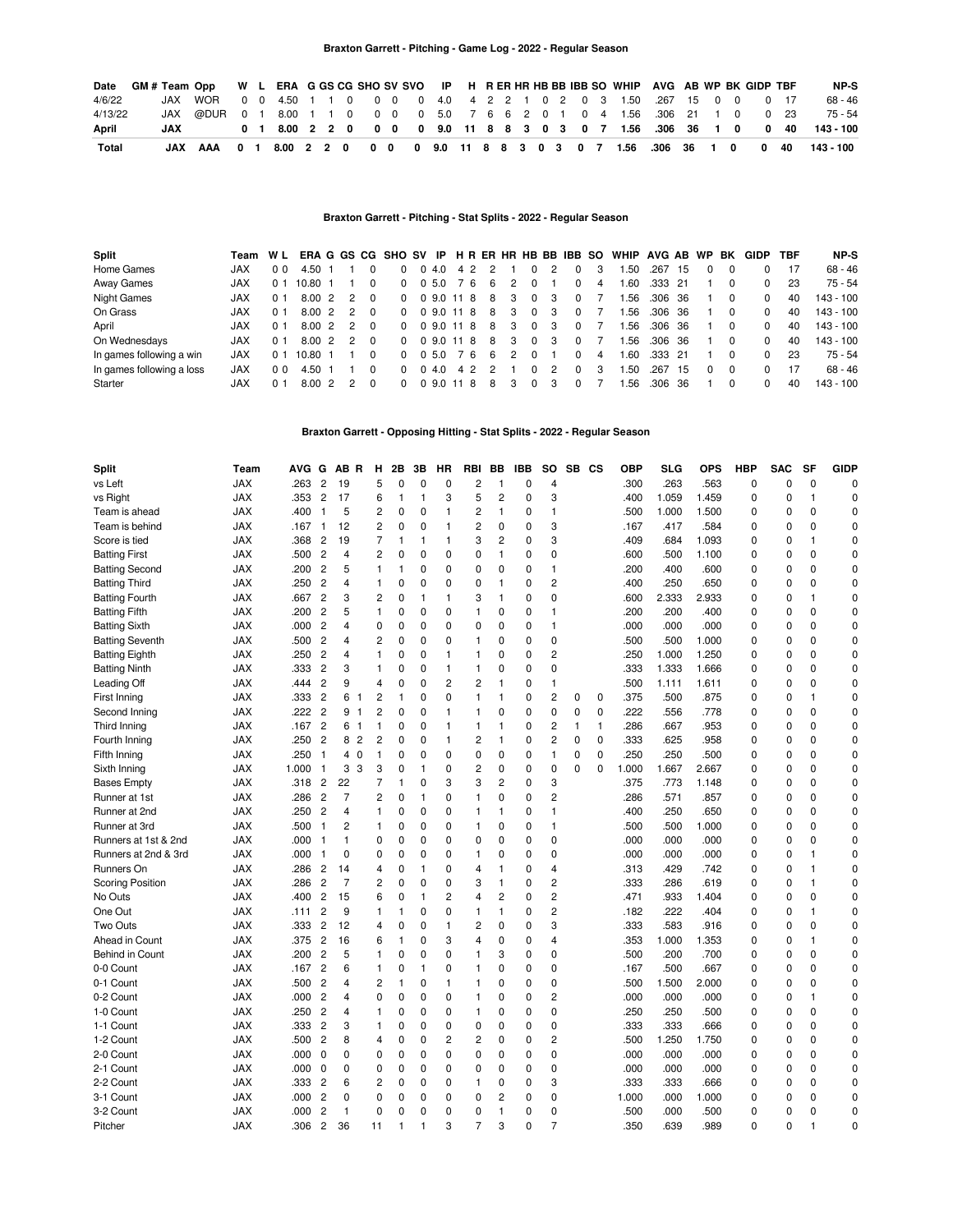| # Player        | Team       | в | <b>AVG</b> | G  | AВ  | R  | н  | ΤВ  | 2В | 3В       |    | HR RBI |    | BB IBB       | SO. |              | SB <sub>CS</sub> | <b>OBP</b> | <b>SLG</b> | <b>OPS</b> |     |    |             | PA SAC SF HBP | GIDP E |  |
|-----------------|------------|---|------------|----|-----|----|----|-----|----|----------|----|--------|----|--------------|-----|--------------|------------------|------------|------------|------------|-----|----|-------------|---------------|--------|--|
| 13 Acuña Jr., R | <b>GWN</b> | R | .333       |    | 3   |    |    |     |    |          |    |        | 0  |              | 0   | 0            |                  | .333       | .667       | 1.000      | 3   |    | 0           |               |        |  |
| 9 Casteel, R    | <b>GWN</b> | R | .125       | 5  | 16  |    | 2  | 8   | 0  | $\Omega$ |    |        |    |              |     | 0            |                  | .176       | .500       | .676       | 17  |    | 0           |               |        |  |
| 24 Contreras, W | GWN        | R | .190       | 6  | 21  |    |    | 6   |    | $\Omega$ | ი  |        |    |              | Δ   |              |                  | .261       | .286       | .547       | 23  |    | $\Omega$    |               |        |  |
| 15 Dean, J      | <b>GWN</b> | R | .233       | 12 | 30  |    |    | 8   |    | $\Omega$ | n  |        |    |              | 11  | 3            |                  | .303       | 267        | .570       | 33  |    | $\Omega$    |               |        |  |
| 12 Demeritte, T | GWN        | R | .283       | 12 | 46  |    | 13 | 29  | 6  | 2        |    |        | հ  |              | 12  | 2            |                  | .365       | .630       | .995       | 52  |    | $\Omega$    |               | 3      |  |
| 26 DeShields, D | GWN        | R | .261       |    | 23  |    | 6  | 8   | 2  | $\Omega$ | ი  |        |    |              | 9   | 3            | 3                | .393       | .348       | .741       | 28  |    | $\Omega$    |               |        |  |
| 1 Goins, R      | <b>GWN</b> |   | .056       | 10 | 36  |    |    |     | n  | $\Omega$ | 0  |        | 0  | <sup>0</sup> | 10  | 0            | 0                | .056       | .056       | .112       | 36  |    | $\Omega$    |               | 3      |  |
| 33 Gonzalez, Y  | <b>GWN</b> | S | .147       | 9  | 34  | 2  | 5  | 6   |    | 0        | 0  |        |    | 0            | 8   | 0            | 0                | .167       | .176       | .343       | 36  | 0  |             | $\Omega$      |        |  |
| 5 Gosselin, P   | <b>GWN</b> | R | .257       | 10 | 35  | 5  | 9  | 12  |    |          | 0  |        | 8  |              | 10  | 0            | 0                | .409       | .343       | .752       | 44  | O. | $\Omega$    |               |        |  |
| 18 Jenista, G   | <b>GWN</b> |   | .258       | 10 | 31  | 5  | 8  | 20  | 0  | 0        |    |        | 3  |              | 12  | 0            |                  | .324       | .645       | .969       | 34  |    | $\Omega$    |               |        |  |
| 28 Nogowski, J  | <b>GWN</b> | R | .235       | 10 | 34  |    | 8  | 13  |    | $\Omega$ |    | 'n.    | 5  |              |     |              | 0                | .350       | .382       | .732       | 40  |    | $\Omega$    |               |        |  |
| 7 Pabst, A      | <b>GWN</b> | R | .000       |    | 3   |    | 0  |     |    | 0        |    |        |    |              | 2   |              |                  | .000       | .000       | .000       | 3   |    | 0           |               |        |  |
| 8 Shewmake, B   | GWN        |   | .259       | 8  | 27  |    |    | 10  |    |          |    |        |    |              | 5   |              |                  | 259        | .370       | .629       | 27  |    | $\Omega$    |               |        |  |
| 14 Tromp, C     | <b>GWN</b> | R | .357       | 4  | 14  |    | 5  | q   |    |          |    |        |    |              | 5   | <sup>0</sup> | <sup>0</sup>     | .400       | .643       | .043       | 15  |    | $\Omega$    |               |        |  |
| 17 Tucker, P    | <b>GWN</b> |   | .217       | 8  | 23  |    | 5  |     | 2  | $\Omega$ | 0  |        | 5  | C            | 5   | 0            | 0                | .379       | .304       | .683       | 29  | 0  | 0           |               |        |  |
| 4 Valaika, P    | <b>GWN</b> | R | .295       | 12 | 44  |    | 13 | 22  | 3  | 0        | 2  | 9      | 4  | <sup>0</sup> | 13  |              |                  | .354       | .500       | .854       | 48  | 0  | $\mathbf 0$ | <sup>0</sup>  |        |  |
|                 | <b>GWN</b> |   | .226       | 13 | 420 | 42 | 95 | 162 | 22 | 3        | 13 | 40     | 42 | 0            | 120 | 12           | 5                | .303       | .386       | .689       | 468 | 0  |             | 5             | 11     |  |
|                 | <b>OPP</b> |   | .224       | 13 | 415 | 53 | 93 | 157 | 20 |          | 14 | 51     | 38 | 0            | 127 | 16           |                  | .298       | .378       | .676       | 463 | 0  | 3           |               | 8      |  |

# **Gwinnett Stripers Pitching - 2022 - Regular Season - Active Roster**

| # Player         | Team       |   | w            |   | <b>ERA</b> | G  |    |   | <b>GS CG SHO</b> |              |              |   | <b>GF HLD SV SVO</b> | ΙP    | н  | R            | ER. |    | HR HB    |    | <b>BB IBB</b> | so  | AVG WP |   |              | <b>BK GIDP</b> | TBF |
|------------------|------------|---|--------------|---|------------|----|----|---|------------------|--------------|--------------|---|----------------------|-------|----|--------------|-----|----|----------|----|---------------|-----|--------|---|--------------|----------------|-----|
| 32 Alaniz, R     | <b>GWN</b> | R |              |   | 5.06       |    |    | 0 |                  | 2            |              |   |                      | 5.1   | 4  | 3            |     |    |          |    | $\Omega$      | 5   | .211   |   | 0            | 0              | 21  |
| 53 Brach, B      | <b>GWN</b> | R |              |   | 3.60       | 4  |    | 0 | 0                | 4            |              |   |                      | 5.0   |    | 2            |     | 0  |          |    | 0             | 5   | .368   | 0 | 0            |                | 21  |
| 57 Brennan, B    | <b>GWN</b> | R | <sup>0</sup> |   | 24.30      | 4  |    | 0 | 0                |              |              |   | 0                    | 3.1   | 10 | 9            | 9   | 2  | $\Omega$ |    |               |     | .500   |   | 0            | 0              | 24  |
| 49 Burrows, T    | <b>GWN</b> |   |              |   | 6.23       |    |    | 0 | 0                |              |              |   | 2                    | 4.1   | 3  | 4            |     |    |          | 3  |               | 5   | .176   | 0 | 0            | 0              | 21  |
| 48 Cruz, J       | <b>GWN</b> | R |              |   | 5.40       |    |    | 0 | <sup>0</sup>     | 0            |              |   |                      | 1.2   | 2  |              |     |    |          |    |               | 2   | .286   | 0 | 0            | <sup>0</sup>   |     |
| 22 Davidson, T   | <b>GWN</b> |   | <sup>0</sup> |   | 6.23       |    |    | O | <sup>0</sup>     | <sup>0</sup> | 0            |   | 0                    | 4.1   | 6  | 5            |     | 2  |          | 2  |               | 5   | .300   | 0 | 0            | $\Omega$       | 22  |
| 60 De La Cruz, J | <b>GWN</b> | R | <sup>0</sup> |   | 9.00       | 2  |    | 0 | <sup>0</sup>     | <sup>0</sup> | 0            |   | 0                    | 5.0   | 6  | 5            |     |    |          |    |               | 4   | .286   |   | <sup>0</sup> | 0              | 23  |
| 55 Elledge, S    | <b>GWN</b> | R | <sup>0</sup> |   | 3.86       |    | 0  | 0 | <sup>0</sup>     |              |              |   | <sup>0</sup>         | 4.2   | 4  |              |     |    |          |    |               | 5   | .222   |   | O            | <sup>0</sup>   | 19  |
| 51 Johnstone, C  | <b>GWN</b> | R |              |   | 0.87       |    |    | O | <sup>0</sup>     |              |              |   | O.                   | 10.1  | 6  |              |     | 0  |          |    |               | 4   | .171   |   | O            | 3              | 39  |
| 39 Kingham, N    | <b>GWN</b> | R |              |   | 0.00       |    |    | 0 | <sup>0</sup>     | <sup>0</sup> |              |   | 0                    | 7.2   | 2  | <sup>0</sup> |     | 0  |          | 0  | $\Omega$      | 6   | .087   |   |              |                | 23  |
| 50 Muller, K     | <b>GWN</b> |   |              |   | 2.87       | 3  | 3  | 0 | <sup>0</sup>     | <sup>0</sup> | <sup>0</sup> |   | 0                    | 15.2  | 10 | 5            | 'n. | 2  |          | 3  |               | 20  | .185   | o |              | 2              | 59  |
| 56 Sittinger, B  | <b>GWN</b> | R |              |   | 4.50       | 5. |    | 0 | <sup>0</sup>     |              |              |   | O.                   | 8.0   |    | 4            |     |    |          | Δ  |               | 11  | .250   | o | O            | <sup>0</sup>   | 33  |
| 59 Tonkin, M     | <b>GWN</b> | R |              |   | 4.50       |    |    | 0 | <sup>0</sup>     | 4            |              |   | 2                    | 4.0   | 3  | 2            |     | 0  |          |    |               | 4   | .200   |   |              | <sup>0</sup>   | 19  |
| 54 Vincent, N    | <b>GWN</b> | R |              |   | 5.40       |    |    | 0 | 0                | <sup>0</sup> |              |   |                      | 5.0   | 4  | 3            |     | 2  |          |    | $\Omega$      | 9   | .211   |   | <sup>0</sup> | $\Omega$       | 20  |
| 37 Winans, A     | <b>GWN</b> | R | 0            |   | 2.08       | 2  | 2  | 0 | 0                | 0            | 0            |   | 0                    | 8.2   | 5  | 2            |     | 0  | 0        | 4  | $\Omega$      | 8   | .167   |   | 0            |                | 34  |
|                  | <b>GWN</b> |   | 5            | 8 | 3.90       | 13 | 13 | 0 | 0                | 13           | 7            | 4 | 7                    | 113.0 | 93 | 53           | 49  | 14 |          | 38 | 0             | 127 | .224   | 5 | 0            | 8              | 463 |
|                  | <b>OPP</b> |   | 8            | 5 | 3.21       | 13 | 13 | 0 | 3                | 13           | 10           | 7 | 7                    | 115.0 | 95 | 42           | 41  | 13 | 5        | 42 | 0             | 120 | .226   |   |              | 11             | 468 |

# **Gwinnett Stripers Hitting - 2022 - Regular Season - Active Roster - Vs Left**

| # Player        | Team       | в  | <b>AVG</b> | G  | AB R | н. | TB |   |              |   | 2B 3B HR RBI |          | BB IBB |                | SO SB CS | <b>OBP</b> | SLG.  | <b>OPS</b> | PA  | SAC SF |              | HBP | <b>GIDP</b> |
|-----------------|------------|----|------------|----|------|----|----|---|--------------|---|--------------|----------|--------|----------------|----------|------------|-------|------------|-----|--------|--------------|-----|-------------|
| 9 Casteel, R    | <b>GWN</b> | R. | .500       | 2  | 2    |    |    |   |              |   |              |          | 0      | 0              |          | .667       | 2.000 | 2.667      | з   | 0      |              |     | 0           |
| 24 Contreras, W | <b>GWN</b> | R. | .000       | 2  | 3    | 0  |    |   | 0            | 0 | 0            | 0        | 0      |                |          | .000       | .000  | .000       | 3   | 0      | 0            |     | 0           |
| 15 Dean, J      | <b>GWN</b> | R. | .000       | 6  | 6    | 0  |    |   | 0            | O | 0            |          | 0      | 2              |          | .250       | .000  | .250       | 8   | 0      |              |     | 0           |
| 12 Demeritte. T | <b>GWN</b> | R  | .400       | 5  | 10   |    | 9  | з |              |   |              | 0        | 0      |                |          | .400       | .900  | 1.300      | 10  | 0      |              |     | 2           |
| 26 DeShields, D | <b>GWN</b> | R. | .000       | 5  | 6    |    |    |   |              |   | 0            |          | 0      | 4              |          | .333       | .000  | .333       | 9   | 0      |              |     | 0           |
| 1 Goins, R      | <b>GWN</b> |    | .125       | 6  | 8    |    |    |   | ŋ            | O | 0            | 0        | 0      | 3              |          | .125       | .125  | .250       | 8   | 0      |              |     |             |
| 33 Gonzalez, Y  | <b>GWN</b> | S  | .111       | 6  | 9    |    |    |   | ŋ            |   |              | 0        | 0      | 3              |          | .100       | .111  | .211       | 10  | 0      |              |     | 0           |
| 5 Gosselin, P   | <b>GWN</b> | R  | .444       | 6  | 9    |    |    |   |              |   |              | 3        | 0      | 2              |          | .583       | .778  | 1.361      | 12  | 0      |              |     | 0           |
| 18 Jenista, G   | <b>GWN</b> |    | .286       |    |      | 2  | 5  |   | O            |   |              | 2        | 0      | 4              |          | .444       | .714  | 1.158      | 9   | 0      |              |     | 0           |
| 28 Nogowski, J  | <b>GWN</b> | R. | .143       | 4  |      |    |    |   | ŋ            | O |              |          | 0      | $\overline{c}$ |          | .250       | .143  | .393       | 8   | 0      |              |     | 0           |
| 7 Pabst, A      | <b>GWN</b> | R  | .000       |    | 2    | 0  |    |   | 0            | O | 0            | 0        | 0      |                |          | .000       | .000  | .000       | 2   | 0      | 0            |     | 0           |
| 8 Shewmake, B   | <b>GWN</b> |    | .500       | 4  | 6    | 3  | 6  |   | O            |   |              | 0        | 0      | 0              |          | .500       | .000  | 1.500      | 6   | 0      |              |     | 0           |
| 14 Tromp, C     | <b>GWN</b> | R  | .400       | 3  | 5    | 2  | 3  |   | <sup>0</sup> | O | 0            |          | 0      | $\overline{c}$ |          | .500       | .600  | 1.100      | 6   | 0      | <sup>0</sup> |     | 0           |
| 17 Tucker, P    | <b>GWN</b> |    | .500       | 2  | 4    | 2  |    |   | O            | O | 0            | $\Omega$ | 0      |                |          | .500       | .000  | 1.500      | 4   | 0      | 0            |     | 0           |
| 4 Valaika, P    | <b>GWN</b> | R. | .333       | 4  | 9    | 3  | 6  | 0 | 0            |   | 3            | $\Omega$ | 0      | 3              |          | .333       | .667  | 1.000      | 9   | 0      | 0            |     | 0           |
|                 | <b>GWN</b> |    | .258       | 11 | 93   | 24 | 47 |   | 2            | 4 | 10           | 11       | 0      | 29             |          | .346       | .505  | .851       | 107 | 0      |              | 2   | 3           |
|                 | <b>OPP</b> |    | .266       | 13 | 177  | 47 | 74 |   |              | 6 | 23           | 18       | 0      | 47             |          | .342       | .418  | .760       |     | 0      |              | 3   | 2           |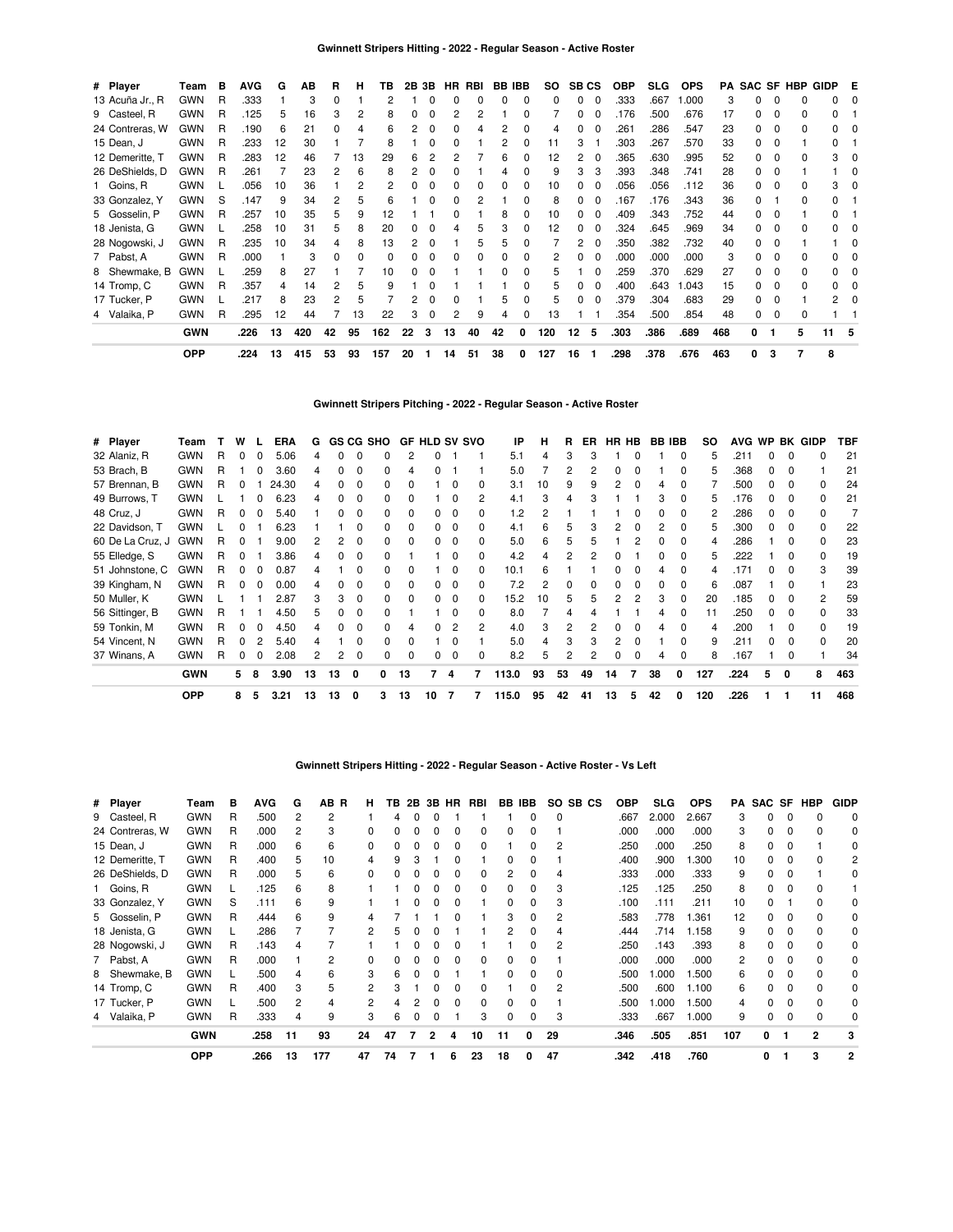| # Player         | Team       |   | <b>AVG</b> | AB R | н. | ΤВ | 2B           |              | 3B HR        | <b>RBI</b>     | BB           | <b>IBB</b>   | SO SB CS |      | <b>OBP</b> | SLG   | <b>OPS</b> | PA  | SAC SF   |          | HBP      | <b>GIDP</b>    |
|------------------|------------|---|------------|------|----|----|--------------|--------------|--------------|----------------|--------------|--------------|----------|------|------------|-------|------------|-----|----------|----------|----------|----------------|
| 32 Alaniz, R     | <b>GWN</b> | R | .375       | 8    | 3  |    |              | $\Omega$     |              | $\overline{c}$ | 0            | 0            |          |      | .375       | .875  | .250       | 8   | $\Omega$ | $\Omega$ | $\Omega$ | 0              |
| 53 Brach, B      | <b>GWN</b> | R | .429       |      | 3  | 3  | <sup>0</sup> |              | 0            | $\overline{c}$ |              | O            |          |      | .444       | .429  | .873       | 9   | 0        |          | $\Omega$ |                |
| 57 Brennan, B    | <b>GWN</b> | R | .667       | 6    | 4  | 10 |              |              |              | 5              | 2            |              |          |      | .750       | .667  | 2.417      | 8   | 0        |          | $\Omega$ | 0              |
| 49 Burrows, T    | <b>GWN</b> |   | .333       | 6    |    |    |              |              | 0            | 0              |              |              |          |      | .429       | .333  | .762       |     | 0        |          | $\Omega$ | 0              |
| 48 Cruz, J       | <b>GWN</b> | R | .333       | 3    |    |    |              |              |              | 3              | 0            | 0            | 0        |      | .333       | 1.333 | .666       | 3   | 0        | 0        | 0        | 0              |
| 22 Davidson, T   | <b>GWN</b> |   | .222       | 9    | 2  | 2  | <sup>0</sup> | $\Omega$     | <sup>0</sup> | 0              |              | 0            | 2        |      | .300       | .222  | .522       | 10  | $\Omega$ | $\Omega$ | $\Omega$ | 0              |
| 60 De La Cruz, J | <b>GWN</b> | R | .364       | 11   | 4  |    | <sup>0</sup> | <sup>0</sup> | <sup>0</sup> | 2              | <sup>0</sup> | 0            | 3        |      | .364       | .364  | .728       | 11  | 0        | $\Omega$ | $\Omega$ | 0              |
| 55 Elledge, S    | <b>GWN</b> | R | .000       |      | 0  |    |              |              | $\Omega$     | 0              | <sup>0</sup> | <sup>0</sup> |          |      | .125       | .000  | .125       | 8   | $\Omega$ | $\Omega$ |          | 0              |
| 51 Johnstone, C  | <b>GWN</b> | R | .308       | 13   |    |    |              |              | <sup>0</sup> | $\Omega$       | 3            |              |          |      | .438       | .308  | .746       | 16  | $\Omega$ | $\Omega$ | $\Omega$ |                |
| 39 Kingham, N    | <b>GWN</b> | R | .083       | 12   |    |    |              |              | <sup>0</sup> | $\Omega$       | <sup>0</sup> |              | 3        |      | .083       | .083  | .166       | 12  | 0        |          | $\Omega$ | 0              |
| 50 Muller, K     | <b>GWN</b> |   | .200       | 20   |    |    |              |              |              | $\overline{c}$ |              | 0            | 10       |      | .273       | .350  | .623       | 22  | 0        | 0        |          | 0              |
| 56 Sittinger, B  | <b>GWN</b> | R | .417       | 12   | 5  | 10 | 2            | <sup>0</sup> |              | 4              | 0            | 0            | 3        |      | .462       | .833  | .295       | 13  | 0        | 0        |          | 0              |
| 59 Tonkin, M     | <b>GWN</b> | R | .143       |      |    |    | <sup>n</sup> | $\Omega$     | <sup>0</sup> | $\Omega$       | 2            | $\Omega$     |          |      | .333       | .143  | .476       | 9   | $\Omega$ | $\Omega$ | $\Omega$ | $\Omega$       |
| 54 Vincent, N    | <b>GWN</b> | R | .333       | 6    | 2  | 5  | <sup>0</sup> | n            |              |                | <sup>n</sup> | <sup>0</sup> | 3        |      | .333       | .833  | 1.166      | 6   | $\Omega$ | $\Omega$ | $\Omega$ | 0              |
| 37 Winans, A     | <b>GWN</b> | R | .125       | 16   | 2  |    | $\Omega$     |              | 0            | 0              | 3            | 0            | 4        |      | .263       | .125  | .388       | 19  | 0        | 0        | 0        | 0              |
|                  | <b>GWN</b> |   | .266       | 177  | 47 | 74 |              |              | 6            | 23             | 18           | 0            | 47       | .342 |            | .418  | .760       | 199 | 0        |          | 3        | $\overline{2}$ |

# **Gwinnett Stripers Hitting - 2022 - Regular Season - Active Roster - Vs Right**

| # Player        | Team       | в | AVG  | G  | AB R | н  | ΤВ  | 2В |   | 3B HR | RBI | BB | IBB | SO. | SB CS | <b>OBP</b> | <b>SLG</b> | <b>OPS</b> | PA  | SAC SF |   | HBP | <b>GIDP</b> |
|-----------------|------------|---|------|----|------|----|-----|----|---|-------|-----|----|-----|-----|-------|------------|------------|------------|-----|--------|---|-----|-------------|
| 13 Acuña Jr., R | <b>GWN</b> | R | .333 |    | 3    |    | 2   |    |   |       |     |    |     |     |       | .333       | .667       | 1.000      | З   |        |   |     | 0           |
| 9 Casteel, R    | <b>GWN</b> | R | .071 | 5  | 14   |    | 4   | 0  |   |       |     | 0  | ŋ   |     |       | .071       | .286       | .357       | 14  | 0      |   |     | 0           |
| 24 Contreras, W | <b>GWN</b> | R | .222 | 6  | 18   | 4  | 6   |    |   |       | 4   |    | 0   | 3   |       | .300       | .333       | .633       | 20  | 0      |   |     | 0           |
| 15 Dean, J      | <b>GWN</b> | R | .292 | 10 | 24   |    | 8   |    |   |       |     |    | 0   | 9   |       | .320       | .333       | .653       | 25  | 0      |   |     | 0           |
| 12 Demeritte, T | <b>GWN</b> | R | .250 | 12 | 36   | 9  | 20  | 3  |   |       | հ   | 6  | 0   | 11  |       | .357       | .556       | .913       | 42  | 0      |   |     |             |
| 26 DeShields, D | <b>GWN</b> | R | .353 |    | 17   | 6  | 8   | 2  |   |       |     |    | 0   | 5   |       | .421       | .471       | .892       | 19  | 0      |   |     |             |
| 1 Goins, R      | <b>GWN</b> |   | .036 | 10 | 28   |    |     | O. |   |       | 0   | 0  | 0   |     |       | .036       | .036       | .072       | 28  | 0      |   |     | 2           |
| 33 Gonzalez, Y  | <b>GWN</b> | S | .160 | 9  | 25   | 4  | 5   |    |   |       |     |    | 0   | 5   |       | .192       | .200       | .392       | 26  | 0      |   |     | 0           |
| 5 Gosselin, P   | <b>GWN</b> | R | .192 | 10 | 26   | 5  | 5   | 0  |   |       | 0   | 5  | 0   | 8   |       | .344       | .192       | .536       | 32  | 0      |   |     | 0           |
| 18 Jenista, G   | <b>GWN</b> | L | .250 | 10 | 24   | 6  | 15  | O. |   | 3     |     |    | 0   | 8   |       | .280       | .625       | .905       | 25  | 0      |   |     | 0           |
| 28 Nogowski, J  | <b>GWN</b> | R | .259 | 10 | 27   |    | 12  |    |   |       |     |    | 0   | 5   |       | .375       | .444       | .819       | 32  | 0      |   |     |             |
| 7 Pabst, A      | <b>GWN</b> | R | .000 |    |      | 0  | 0   | 0  |   |       | 0   |    | 0   |     |       | .000       | .000       | .000       |     | 0      |   |     | 0           |
| 8 Shewmake, B   | <b>GWN</b> |   | .190 |    | 21   | 4  |     |    |   |       |     |    | ŋ   |     |       | .190       | .190       | .380       | 21  | 0      |   |     | 0           |
| 14 Tromp, C     | <b>GWN</b> | R | .333 |    | 9    | 3  | 6   | 0  |   |       |     | 0  | ŋ   | 3   |       | .333       | .667       | 1.000      | 9   | n.     |   |     | 0           |
| 17 Tucker, P    | <b>GWN</b> |   | .158 | 8  | 19   | 3  | 3   | O. |   |       |     |    | n   | 4   |       | .360       | .158       | .518       | 25  | 0      |   |     | 2           |
| 4 Valaika, P    | <b>GWN</b> | R | .286 | 12 | 35   | 10 | 16  | 3  |   |       | 6   |    | 0   | 10  |       | .359       | .457       | .816       | 39  | 0      |   |     |             |
|                 | GWN        |   | .217 | 13 | 327  | 71 | 115 | 15 |   | 9     | 30  | 31 | 0   | 91  |       | .291       | .352       | .643       | 361 | 0      | 0 | 3   | 8           |
|                 | <b>OPP</b> |   | .193 | 13 | 238  | 46 | 83  | 13 | 0 | 8     | 28  | 20 |     | 80  |       | .265       | .349       | .614       |     | 0      | 2 | 4   | 6           |

**Gwinnett Stripers Opposing Hitting - 2022 - Regular Season - Active Roster - Vs Right**

| # Player         | Team       |   | <b>AVG</b> | AB R | н  | ΤВ | 2В | 3B           | <b>HR</b>    | RBI      | BB. | <b>IBB</b>   | SO.<br>SB CS   | <b>OBP</b> | <b>SLG</b> | <b>OPS</b> | PA  | <b>SAC</b> | SF       | HBP      | <b>GIDP</b> |
|------------------|------------|---|------------|------|----|----|----|--------------|--------------|----------|-----|--------------|----------------|------------|------------|------------|-----|------------|----------|----------|-------------|
| 32 Alaniz, R     | <b>GWN</b> | R | .091       | 11   |    |    |    |              |              |          |     |              | 4              | .154       | .182       | .336       | 13  | $\Omega$   |          | $\Omega$ | $\Omega$    |
| 53 Brach, B      | <b>GWN</b> | R | .333       | 12   |    |    |    |              |              |          |     |              | 4              | .333       | .583       | .916       | 12  | $\Omega$   | 0        |          | 0           |
| 57 Brennan, B    | <b>GWN</b> | R | .429       | 14   | 6  | 9  |    |              |              |          |     |              | 6              | .500       | .643       | 1.143      | 16  | 0          | 0        | $\Omega$ | 0           |
| 49 Burrows, T    | <b>GWN</b> |   | .091       | 11   |    | 4  |    |              |              | 3        | 2   |              | 4              | .286       | .364       | .650       | 14  | 0          | 0        |          | 0           |
| 48 Cruz, J       | <b>GWN</b> | R | .250       | 4    |    |    |    |              | 0            | $\Omega$ | 0   | 0            | $\overline{c}$ | .250       | .500       | .750       | 4   | $\Omega$   | 0        | $\Omega$ | 0           |
| 22 Davidson, T   | <b>GWN</b> |   | .364       | 11   | 4  | 10 | 0  | <sup>0</sup> | 2            | 3        |     | <sup>0</sup> | 3              | .417       | .909       | .326       | 12  | $\Omega$   | $\Omega$ | $\Omega$ | 0           |
| 60 De La Cruz, J | <b>GWN</b> | R | .200       | 10   | 2  | 6  |    |              |              | 2        | 0   | 0            |                | .333       | .600       | .933       | 12  | $\Omega$   | 0        | 2        | 0           |
| 55 Elledge, S    | <b>GWN</b> | R | .364       | 11   |    | 6  |    |              |              | 2        | 0   |              | 4              | .364       | .545       | .909       | 11  | 0          | $\Omega$ | $\Omega$ | 0           |
| 51 Johnstone, C  | <b>GWN</b> | R | .091       | 22   |    |    |    |              |              |          |     |              | 3              | .130       | .091       | .221       | 23  | 0          | 0        | $\Omega$ | 2           |
| 39 Kingham, N    | <b>GWN</b> | R | .091       | 11   |    |    |    |              |              | 0        | 0   | 0            | 3              | .091       | .091       | .182       | 11  | 0          | 0        | $\Omega$ |             |
| 50 Muller, K     | <b>GWN</b> |   | .176       | 34   | 6  | 10 |    |              |              | 3        | 2   | 0            | 10             | .243       | .294       | .537       | 37  | 0          | $\Omega$ |          | 2           |
| 56 Sittinger, B  | <b>GWN</b> | R | .125       | 16   | 2  | з  |    |              | 0            | $\Omega$ | 4   | <sup>0</sup> | 8              | .300       | .188       | .488       | 20  | $\Omega$   | $\Omega$ | $\Omega$ | 0           |
| 59 Tonkin, M     | <b>GWN</b> | R | .250       | 8    | 2  | з  |    |              | <sup>0</sup> | 2        | 2   | <sup>0</sup> | 3              | .400       | .375       | .775       | 10  | 0          | $\Omega$ | $\Omega$ | 0           |
| 54 Vincent, N    | <b>GWN</b> | R | .154       | 13   | 2  |    |    |              |              | 2        |     |              | 6              | .214       | .385       | .599       | 14  | 0          | $\Omega$ | $\Omega$ | 0           |
| 37 Winans, A     | <b>GWN</b> | R | .214       | 14   | 3  |    |    |              | 0            |          |     |              | 4              | .267       | .286       | .553       | 15  | 0          | $\Omega$ | $\Omega$ |             |
|                  | <b>GWN</b> |   | .193       | 238  | 46 | 83 | 13 | O            | 8            | 28       | 20  | 0            | 80             | .265       | .349       | .614       | 264 | 0          |          | 4        | 6           |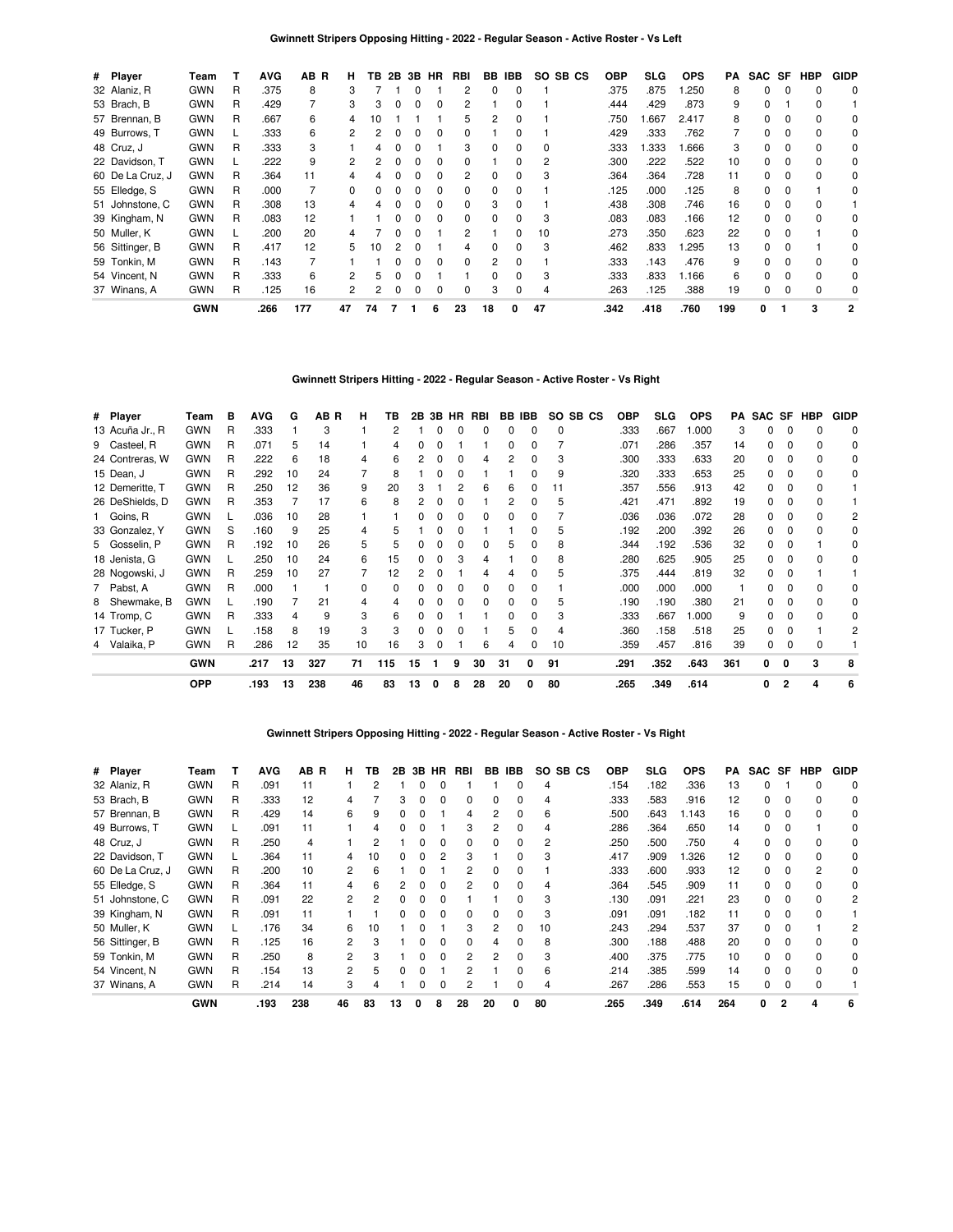| # Player        | Team       | в | <b>AVG</b> | G | AB | R. | н            | TB. | 2B 3B        |              | <b>HR</b>    | RBI BB |          | IBB          | SO.            | SB CS        |          | <b>OBP</b> | <b>SLG</b> | <b>OPS</b> | PA | SAC SF |          | <b>HBP</b> | <b>GIDP</b> |
|-----------------|------------|---|------------|---|----|----|--------------|-----|--------------|--------------|--------------|--------|----------|--------------|----------------|--------------|----------|------------|------------|------------|----|--------|----------|------------|-------------|
| 13 Acuña Jr., R | <b>GWN</b> | R | .333       |   | 3  |    |              |     |              | <sup>0</sup> |              | 0      |          |              | 0              | 0            | $\Omega$ | .333       | .667       | .000       | 3  | 0      | $\Omega$ | $\Omega$   | 0           |
| 24 Contreras, W | <b>GWN</b> | R | .000       |   | 4  |    | 0            | 0   |              | $\Omega$     | 0            | 0      | $\Omega$ | $\Omega$     |                | 0            | $\Omega$ | .000       | .000       | .000       | 4  | 0      | $\Omega$ | $\Omega$   | 0           |
| 15 Dean, J      | <b>GWN</b> | R | .000       |   |    |    | 0            | 0   |              | 0            | 0            | 0      | 0        |              |                |              | $\Omega$ | .000       | .000       | .000       |    | 0      | $\Omega$ | $\Omega$   | 0           |
| 12 Demeritte. T | <b>GWN</b> | R | .000       |   | 3  |    | 0            | 0   |              | $\Omega$     | 0            | 0      |          | <sup>0</sup> | 2              | 0            | $\Omega$ | .250       | .000       | .250       | 4  | 0      | $\Omega$ | $\Omega$   | 0           |
| 26 DeShields, D | <b>GWN</b> | R | .500       |   | 2  |    |              |     |              | $\Omega$     | 0            | 0      |          | 0            | 0              |              | $\Omega$ | .667       | .500       | 1.167      | 3  | 0      | $\Omega$ | $\Omega$   |             |
| 1 Goins, R      | <b>GWN</b> |   | .000       |   | 2  |    | <sup>0</sup> | 0   |              | $\Omega$     | 0            | 0      | 0        | $\Omega$     | 0              | <sup>0</sup> | $\Omega$ | .000       | .000       | .000       | 2  | 0      | $\Omega$ | $\Omega$   | 0           |
| 33 Gonzalez, Y  | <b>GWN</b> | S | .000       |   | 3  |    | 0            | 0   |              | 0            | 0            | 0      | 0        | 0            | 0              | 0            | $\Omega$ | .000       | .000       | .000       | 3  | 0      | 0        | $\Omega$   | 0           |
| 18 Jenista, G   | <b>GWN</b> |   | .000       |   | 4  |    | 0            | 0   | <sup>0</sup> | $\Omega$     | $\Omega$     | 0      | $\Omega$ | $\Omega$     |                | <sup>0</sup> | $\Omega$ | .000       | .000       | .000       | 4  | 0      | $\Omega$ | $\Omega$   | 0           |
| 8 Shewmake, B   | <b>GWN</b> |   | .000       |   |    |    | <sup>0</sup> | 0   |              | $\Omega$     | 0            | 0      | 0        | <sup>0</sup> | 4              | <sup>0</sup> | $\Omega$ | .000       | .000       | .000       | 4  | 0      | $\Omega$ | $\Omega$   | 0           |
| 17 Tucker, P    | <b>GWN</b> |   | .333       |   | 3  |    |              |     |              | $\Omega$     | <sup>0</sup> | 0      |          |              |                | <sup>0</sup> | $\Omega$ | .500       | .333       | .833       | 4  | 0      | $\Omega$ | $\Omega$   | 0           |
| 4 Valaika, P    | <b>GWN</b> | R | .000       |   |    |    | 0            | 0   |              | 0            | 0            | 0      | 0        | $\Omega$     | 0              | 0            | $\Omega$ | .000       | .000       | .000       |    | 0      | $\Omega$ | $\Omega$   | 0           |
|                 | <b>GWN</b> |   | .100       |   | 30 | 0  | 3            | 4   |              | 0            | 0            | 0      | з        | 0            | 10             | $\mathbf{2}$ | 0        | .182       | .133       | .315       | 33 | 0      | 0        | 0          |             |
|                 | <b>OPP</b> |   | .192       |   | 26 | 2  | 5            |     |              |              | 0            | 2      | 2        | 0            | $\overline{2}$ | 0            | 0        | .276       | .269       | .545       | 29 | 0      | 0        |            | 2           |

# **Gwinnett Stripers Pitching - 2022 - Regular Season - Active Roster - Vs. Jacksonville**

| # Plaver        | Team | W L   |             |                                |                |              |                         |             |            |            | ERA G GS CG SHO GF HLD SV SVO IP H R ER HR HB BB IBB SO |              |   |   |   |              |     |                   |                         | AVG WP BK GIDP TBF             |              |              |              |      |
|-----------------|------|-------|-------------|--------------------------------|----------------|--------------|-------------------------|-------------|------------|------------|---------------------------------------------------------|--------------|---|---|---|--------------|-----|-------------------|-------------------------|--------------------------------|--------------|--------------|--------------|------|
| 55 Elledge, S   | GWN  | R 0 1 |             | 18.00                          | $\blacksquare$ | $\mathbf{0}$ | $\overline{\mathbf{0}}$ |             | $0\quad 0$ |            | 0 0 0 1.0 2 2 2 0 1 0                                   |              |   |   |   |              |     | $\overline{0}$    | $\overline{\mathbf{0}}$ | .400                           |              | $0\quad 0$   |              | 6    |
| 51 Johnstone, C | GWN  | R 0 0 |             | $0.00 \quad 1 \quad 1 \quad 0$ |                |              |                         |             | $0\quad 0$ | $0\quad 0$ | $\sim$ 0                                                |              |   |   |   |              |     | 5.0 1 0 0 0 0 2 0 | $\overline{\mathbf{0}}$ | .067                           |              | $0\quad 0$   |              | 2 17 |
| 56 Sittinger, B | GWN  | R 0 0 |             | $0.00 \quad 1$                 |                |              | $0\quad 0$              | $0 \quad 1$ |            |            | 0 0 0 2.0 2 0 0 0 0 0 0 2                               |              |   |   |   |              |     |                   |                         | .333                           |              | $0\quad 0$   |              | - 6  |
|                 | GWN  |       | $0 \quad 1$ | $2.25 \quad 1 \quad 1 \quad 0$ |                |              |                         | $0 \quad 1$ |            |            |                                                         |              |   |   |   |              |     |                   |                         | 0 0 0 8.0 5 2 2 0 1 2 0 2 .192 | $\mathbf{0}$ | $\mathbf{0}$ | $\mathbf{2}$ | - 29 |
|                 | OPP  |       | - 0         | 0.00                           |                |              |                         |             |            |            |                                                         | $9.0\quad 3$ | 0 | 0 | 0 | $\mathbf{0}$ | - 3 | 0                 | - 10                    | .100                           | 0            | 0            |              | 33   |

| Player          | Team       | в | <b>AVG</b> | G  | ΑВ | R | н | ΤВ |   |          | RBI      |          |              |                    |   |          | <b>OBP</b> | <b>SLG</b> | <b>OPS</b> |    |    |          |                                                     | <b>GIDP</b>             |
|-----------------|------------|---|------------|----|----|---|---|----|---|----------|----------|----------|--------------|--------------------|---|----------|------------|------------|------------|----|----|----------|-----------------------------------------------------|-------------------------|
| 9 Casteel, R    | <b>GWN</b> | R | .143       | -2 |    |   |   | 4  |   |          |          | 0        | 0            | 3                  |   | 0        | .143       | .571       | .714       |    | 0  |          | 0                                                   | 0                       |
| 24 Contreras, W | <b>GWN</b> | R | 235        | 5  | 17 | 0 | 4 | 6  | 0 | $\Omega$ | 4        | 2        | 0            | 3                  | 0 | $\Omega$ | .316       | .353       | .669       | 19 |    | $\Omega$ | $\Omega$                                            | 0                       |
| 15 Dean, J      | <b>GWN</b> | R | .385       | 5  | 13 | 0 | 5 | 6  | 0 | $\Omega$ | $\Omega$ | 0        | $\Omega$     | 2                  |   |          | .385       | .462       | .847       | 13 |    | 0        | $\Omega$                                            | 0                       |
| 12 Demeritte. T | <b>GWN</b> | R | 250        | 5  | 20 | 2 | 5 |    |   |          | 3        |          | 0            | 5                  |   | $\Omega$ | 286        | .550       | .836       | 21 |    | $\Omega$ | $\Omega$                                            |                         |
| 26 DeShields, D | <b>GWN</b> | R | .231       | 4  | 13 |   | 3 | 4  |   | 0        |          | 2        | 0            | 5                  |   |          | .375       | .308       | .683       | 16 |    |          |                                                     | 0                       |
| Goins, R        | <b>GWN</b> |   | .077       | 4  | 13 |   |   |    |   |          | 0        | 0        | 0            | 3                  |   |          | .077       | .077       | 154        |    |    |          | $\Omega$                                            | 2                       |
| 33 Gonzalez, Y  | <b>GWN</b> | S | .000       | 3  | 10 | 0 | 0 | 0  | 0 | $\Omega$ | $\Omega$ |          | 0            | 3                  |   | $\Omega$ | .091       | .000       | .091       | 11 |    | $\Omega$ | $\Omega$                                            | 0                       |
| 5 Gosselin, P   | <b>GWN</b> | R | .133       | 5  | 15 |   | 2 | 2  |   |          | $\Omega$ |          | 0            | 6                  |   | $\Omega$ | .381       | .133       | .514       | 21 |    |          |                                                     | 0                       |
| 18 Jenista, G   | <b>GWN</b> |   | 308        | 4  | 13 | 3 | 4 | 10 |   | 2        | 2        | 2        | 0            | 4                  |   | $\Omega$ | .400       | .769       | 1.169      | 15 |    | $\Omega$ | <sup>0</sup>                                        | 0                       |
| 28 Nogowski, J  | <b>GWN</b> | R | 222        | 5  | 18 |   | 4 | 8  |   |          | 3        | 0        | 0            | 3                  |   |          | 222        | .444       | .666       | 18 |    | $\Omega$ | $\Omega$                                            |                         |
| 8 Shewmake, B   | <b>GWN</b> |   | 182        | -3 | 11 | 0 | 2 | 2  |   | $\Omega$ | 0        | 0        | <sup>0</sup> |                    |   |          | .182       | .182       | .364       | 11 |    | $\Omega$ | $\Omega$                                            | 0                       |
| 17 Tucker, P    | <b>GWN</b> |   | 133        | 5  | 15 |   | 2 | 3  | 0 | $\Omega$ | $\Omega$ | 3        | $\Omega$     | 4                  |   | $\Omega$ | .316       | .200       | .516       | 19 |    | $\Omega$ |                                                     |                         |
| Valaika, P      | <b>GWN</b> | R | .200       | 5  | 20 | 4 | 4 | 5  |   | $\Omega$ | 0        | $\Omega$ | 0            | 6                  |   |          | .200       | .250       | .450       | 20 | 0  | 0        | $\Omega$                                            |                         |
|                 |            |   |            |    |    |   |   |    |   | 2B       |          | 3B HR    |              | <b>BB IBB</b><br>5 |   |          | SO SB CS   |            |            |    | 13 |          | 0<br>0<br>0<br>0<br>0<br>0<br>0<br>0<br>0<br>0<br>0 | PA SAC SF<br><b>HBP</b> |

**Gwinnett Stripers Hitting - 2022 - Regular Season - Active Roster - Home Games**

**Gwinnett Stripers Pitching - 2022 - Regular Season - Active Roster - Home Games**

[GWN](https://research.mlb.com/teams/431/stats#timeframe=2022) 200 6 185 15 37 62 8 1 5 14 16 0 48 5 3 275 335 610 204 0 0 3 6 OPP 3244 6 209 29 51 82 11 1 6 27 20 0 61 7 0 316 392 708 0 2 3 2

| # Player         | Team       |    | w            |              | ERA   |   |              | G GS CG SHO GF HLD SV SVO |                |   |              |   | ΙP             | н  | R            |    |   | ER HR HB     | BB IBB |   | SO. | <b>AVG</b> | <b>WP</b>    | BK           | GIDP           | TBF |
|------------------|------------|----|--------------|--------------|-------|---|--------------|---------------------------|----------------|---|--------------|---|----------------|----|--------------|----|---|--------------|--------|---|-----|------------|--------------|--------------|----------------|-----|
| 32 Alaniz, R     | <b>GWN</b> | R  | 0            | 0            | 5.40  |   |              |                           |                |   |              |   | 3.1            |    |              |    |   |              |        |   |     | .182       |              |              |                | 13  |
| 53 Brach, B      | <b>GWN</b> |    |              |              | 6.00  |   |              |                           | 2              |   |              |   | 3.0            | 6. |              |    |   |              |        |   |     | .462       |              |              |                | 15  |
| 57 Brennan, B    | <b>GWN</b> | R  | 0            |              | 37.80 |   |              |                           | $\Omega$       |   |              |   | .2             |    |              |    |   |              |        |   |     | .583       |              |              |                | 14  |
| 49 Burrows, T    | <b>GWN</b> |    | 0            |              | 0.00  |   |              |                           | $\Omega$       |   | 0            |   | 3.0            |    |              |    |   |              |        |   |     | .091       |              |              |                | 14  |
| 48 Cruz, J       | <b>GWN</b> | R  | 0            | $\Omega$     | 5.40  | 0 | <sup>0</sup> | <sup>o</sup>              | $\Omega$       |   | 0            |   | .2             | 2  |              |    |   |              |        |   |     | .286       | <sup>0</sup> | $\Omega$     |                |     |
| 22 Davidson, T   | <b>GWN</b> |    |              |              | 6.23  |   |              |                           | $\Omega$       |   | 0            |   | 4.1            | 6  | 5            | З  |   | <sup>0</sup> |        |   |     | .300       | <sup>n</sup> | $\Omega$     | 0              | 22  |
| 60 De La Cruz, J | GWN        | R. | O            |              | 36.00 |   |              |                           | $\Omega$       |   | 0            |   | $\overline{0}$ |    |              |    |   |              |        |   |     | .571       |              |              |                | 9   |
| 55 Elledge, S    | <b>GWN</b> | R  | 0            |              | 0.00  |   |              |                           | $\Omega$       |   | <sup>0</sup> |   | $\cdot$        |    |              |    |   |              |        |   |     | .167       |              |              |                | 6   |
| 51 Johnstone, C  | <b>GWN</b> | R  | 0            |              | 2.70  |   |              |                           | 0              |   | 0            |   | 3.1            |    |              |    |   |              |        |   |     | .308       |              |              |                | 14  |
| 39 Kingham, N    | <b>GWN</b> | R  | 0            | 0            | 0.00  | 0 | 0            | O.                        | $\Omega$       | 0 | $\Omega$     |   | 4.1            |    | <sup>0</sup> |    |   |              |        |   |     | .077       | <sup>0</sup> | <sup>0</sup> |                | 13  |
| 50 Muller, K     | <b>GWN</b> |    | 0            |              | 3.00  |   | <sup>0</sup> | n.                        | $\Omega$       | 0 | $\Omega$     |   | 6.0            |    | 2            |    |   |              |        |   |     | .100       | <sup>n</sup> | $\Omega$     | <sup>0</sup>   | 21  |
| 56 Sittinger, B  | <b>GWN</b> | R  |              | <sup>0</sup> | 0.00  |   |              |                           | $\Omega$       |   | 0            |   | 4.0            | 3  | <sup>0</sup> |    |   |              |        |   |     | .200       | <sup>n</sup> | $\Omega$     |                | 17  |
| 59 Tonkin, M     | <b>GWN</b> | R  | 0            |              | 9.00  |   |              |                           | $\overline{2}$ |   |              |   | 2.0            | 2  | 2            |    |   |              |        |   |     | .250       |              |              |                | 10  |
| 54 Vincent, N    | <b>GWN</b> | R  | 0            |              | 0.00  |   |              |                           | 0              |   | 0            |   | 3.0            |    |              |    |   |              |        |   |     | .100       |              |              |                | 11  |
| 37 Winans, A     | <b>GWN</b> |    | 0            | 0            | 0.00  |   |              |                           | $\Omega$       |   |              |   | 4.2            |    |              |    |   |              |        |   |     | .125       |              | 0            |                | 18  |
|                  | <b>GWN</b> |    | $\mathbf{2}$ | 4            | 4.17  |   |              | 0                         | 6              |   |              | 2 | 54.0           | 51 | 29           | 25 | 6 |              | 20     | 0 | 61  | .244       | 2            | $\Omega$     | $\overline{2}$ | 234 |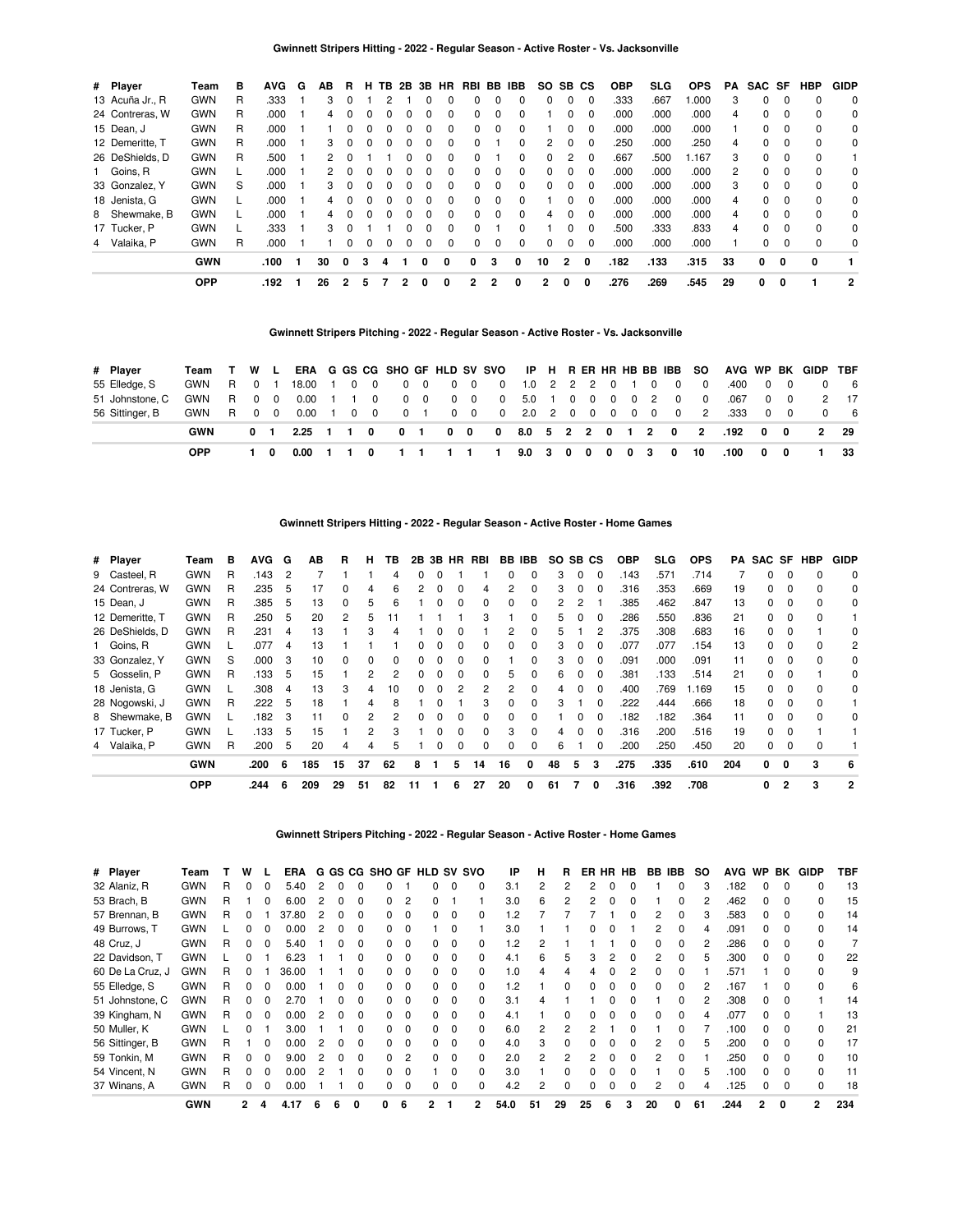| # Player        | Team       | в | <b>AVG</b> | G | ΑВ  | R  | н  | ΤВ  | 2В | 3Β | <b>HR</b> | RBI |          | BB IBB | SO SB CS |              |              | <b>OBP</b> | <b>SLG</b> | <b>OPS</b> | PA  | SAC SF |   | <b>HBP</b>     | <b>GIDP</b>  |
|-----------------|------------|---|------------|---|-----|----|----|-----|----|----|-----------|-----|----------|--------|----------|--------------|--------------|------------|------------|------------|-----|--------|---|----------------|--------------|
| 13 Acuña Jr., R | <b>GWN</b> | R | .333       |   | 3   | 0  |    |     |    |    |           | 0   | $\Omega$ | 0      | 0        | $\Omega$     | $\Omega$     | .333       | .667       | 1.000      | 3   | 0      | 0 |                | 0            |
| 9 Casteel, R    | <b>GWN</b> | R | .111       | 3 | 9   | 2  |    | 4   |    |    |           |     |          | ŋ      | 4        | $\Omega$     | 0            | .200       | .444       | .644       | 10  | 0      | 0 |                | 0            |
| 24 Contreras, W | <b>GWN</b> | R | .000       |   | 4   |    |    |     |    |    |           |     |          |        |          |              |              | .000       | .000       | .000       |     |        | 0 |                |              |
| 15 Dean, J      | <b>GWN</b> | R | .118       |   | 17  |    | 2  | 2   |    |    |           |     |          |        |          |              |              | .250       | .118       | .368       | 20  | 0      |   |                | <sup>0</sup> |
| 12 Demeritte, T | <b>GWN</b> | R | .308       |   | 26  | 5  | 8  | 18  |    |    |           |     | 5        |        |          |              |              | .419       | .692       | 1.111      | 31  |        | o |                | 2            |
| 26 DeShields, D | <b>GWN</b> | R | .300       | 3 | 10  |    | 3  | 4   |    |    |           |     | 2        |        |          |              |              | .417       | .400       | .817       | 12  |        | 0 |                |              |
| 1 Goins, R      | <b>GWN</b> |   | .043       | 6 | 23  | 0  |    |     |    |    |           |     |          |        |          |              | <sup>0</sup> | .043       | .043       | .086       | 23  |        | ŋ |                |              |
| 33 Gonzalez, Y  | <b>GWN</b> | S | .208       | 6 | 24  | 2  | 5  | 6   |    |    |           |     | ŋ        | n      | 5.       | 0            | $\Omega$     | .200       | .250       | .450       | 25  |        |   |                | 0            |
| 5 Gosselin, P   | <b>GWN</b> | R | .350       | 5 | 20  | 4  |    | 10  |    |    | 0         |     | 3        | 0      | 4        | $\Omega$     | $\Omega$     | .435       | .500       | .935       | 23  | 0      | 0 |                | 0            |
| 18 Jenista, G   | <b>GWN</b> |   | .222       | 6 | 18  |    | 4  | 10  |    |    |           |     |          |        | 8        | 0            | 0            | .263       | .556       | .819       | 19  |        | 0 |                |              |
| 28 Nogowski, J  | <b>GWN</b> | R | .250       | 5 | 16  | 3  |    | 5   |    |    |           |     | 5        |        |          |              | 0            | .455       | .313       | .768       | 22  | 0      | o |                | 0            |
| 7 Pabst, A      | <b>GWN</b> | R | .000       |   | 3   | n  | U  | 0   |    |    |           |     |          |        |          |              |              | .000       | .000       | .000       |     |        | ი |                | 0            |
| 8 Shewmake, B   | <b>GWN</b> |   | .313       | 5 | 16  |    | 5  | 8   |    |    |           |     | ŋ        |        |          |              |              | .313       | .500       | .813       | 16  |        | 0 |                | 0            |
| 14 Tromp, C     | <b>GWN</b> | R | .357       | 4 | 14  | 2  | 5  | 9   |    |    |           |     |          |        |          |              |              | .400       | .643       | .043       | 15  |        | ŋ |                | 0            |
| 17 Tucker, P    | <b>GWN</b> |   | 375        | 3 | 8   |    | 3  | 4   |    |    |           |     | 2        |        |          | <sup>0</sup> | <sup>0</sup> | .500       | .500       | .000       | 10  | O.     | ŋ |                |              |
| 4 Valaika, P    | <b>GWN</b> | R | .375       |   | 24  | 3  | 9  | 17  | 2  |    |           | 9   | 4        | n      |          | $\Omega$     |              | .464       | .708       | 1.172      | 28  | 0      | 0 | 0              | 0            |
|                 | <b>GWN</b> |   | .247       | 7 | 235 | 27 | 58 | 100 | 14 | 2  | 8         | 26  | 26       | 0      | 72       | 7            | $\mathbf{2}$ | .326       | .426       | .752       | 264 | 0      |   | $\overline{2}$ |              |
|                 | <b>OPP</b> |   | .204       | 7 | 206 | 24 | 42 | 75  | 9  | 0  | 8         | 24  | 18       | 0      | 66       | 9            |              | .279       | .364       | .643       |     | 0      |   | 4              | 6            |

# **Gwinnett Stripers Pitching - 2022 - Regular Season - Active Roster - Away Games**

| # Player         | Team       |   | w        |   | ERA   |   |   |              | G GS CG SHO GF HLD SV SVO |                |    |                |              | IP      | н  | R.       |              | ER HR HB |              | <b>BB IBB</b> |   | <b>SO</b> | <b>AVG</b> | <b>WP</b>    | BK       | <b>GIDP</b>   | TBF |
|------------------|------------|---|----------|---|-------|---|---|--------------|---------------------------|----------------|----|----------------|--------------|---------|----|----------|--------------|----------|--------------|---------------|---|-----------|------------|--------------|----------|---------------|-----|
| 32 Alaniz, R     | <b>GWN</b> | R | 0        | 0 | 4.50  |   |   |              |                           |                |    |                |              | 2.0     | 2  |          |              |          |              |               |   |           | .250       |              |          |               | 8   |
| 53 Brach, B      | <b>GWN</b> | R | 0        | 0 | 0.00  |   |   |              | O.                        | 2              |    |                |              | 2.0     |    | 0        |              |          |              |               |   |           | .167       |              | 0        |               | 6   |
| 57 Brennan, B    | <b>GWN</b> | R | 0        | 0 | 10.80 |   |   |              | 0                         | $\Omega$       |    |                |              | $\cdot$ | 3  | 2        | 2            |          |              | 2             |   |           | .375       |              | $\Omega$ |               | 10  |
| 49 Burrows, T    | <b>GWN</b> |   |          | 0 | 20.25 |   |   |              |                           | - 0            |    |                |              |         |    | 3        | 3            |          |              |               |   |           | .333       |              | 0        |               |     |
| 60 De La Cruz, J | <b>GWN</b> | R | 0        | 0 | 2.25  |   |   |              | <sup>o</sup>              | $\Omega$       | 0  | $\Omega$       | $\Omega$     | 4.0     | 2  |          |              |          | <sup>0</sup> | <sup>0</sup>  |   |           | .143       | <sup>0</sup> | $\Omega$ | <sup>0</sup>  | 14  |
| 55 Elledge, S    | <b>GWN</b> | R | 0        |   | 6.00  | 3 | 0 |              |                           |                |    |                | 0            | 3.0     | 3  | 2        |              |          |              |               |   |           | .250       | <sup>o</sup> |          |               | 13  |
| 51 Johnstone, C  | <b>GWN</b> | R | 0        | 0 | 0.00  | 3 |   | U            | 0                         | $\Omega$       |    | $\Omega$       | <sup>0</sup> | 7.0     | 2  | $\Omega$ | $\Omega$     | $\Omega$ | $\Omega$     | 3             |   |           | .091       | $\Omega$     | $\Omega$ | $\mathcal{P}$ | 25  |
| 39 Kingham, N    | <b>GWN</b> | R | 0        | 0 | 0.00  |   |   |              | O.                        | $\Omega$       | O. | $\Omega$       |              | 3.1     |    | 0        |              |          |              | <sup>n</sup>  |   |           | .100       |              |          |               | 10  |
| 50 Muller, K     | <b>GWN</b> |   |          | 0 | 2.79  |   | 2 | <sup>0</sup> | <sup>o</sup>              | $\Omega$       | 0  | $\Omega$       | <sup>0</sup> | 9.2     | 8  | 3        | з            |          | 2            | 2             |   | 13        | .235       | <sup>0</sup> | $\Omega$ | 2             | 38  |
| 56 Sittinger, B  | <b>GWN</b> | R | 0        |   | 9.00  | з | 0 | O            | O.                        |                |    | 0              | <sup>0</sup> | 4.0     | 4  | 4        |              |          |              | 2             |   |           | .308       | <sup>0</sup> | $\Omega$ |               | 16  |
| 59 Tonkin, M     | <b>GWN</b> | R | 0        | 0 | 0.00  |   | 0 | <sup>0</sup> | <sup>o</sup>              | $\overline{2}$ | 0  | $\overline{2}$ | 2            | 2.0     |    | $\Omega$ | <sup>0</sup> | $\Omega$ | $\Omega$     | 2             |   |           | .143       |              | $\Omega$ | $\Omega$      | 9   |
| 54 Vincent, N    | <b>GWN</b> | R | $\Omega$ | 2 | 13.50 | 2 | 0 | O            | <sup>n</sup>              | $\Omega$       | 0  | 0              |              | 2.0     | 3  | 3        | 3            | 2        | <sup>0</sup> | U             |   |           | .333       | <sup>n</sup> | $\Omega$ | <sup>0</sup>  | 9   |
| 37 Winans, A     | <b>GWN</b> | R | 0        | 0 | 4.50  |   |   |              | O.                        | 0              | 0  | $\Omega$       |              | 4.0     | 3  | 2        |              |          |              | 2             |   | 4         | .214       |              |          |               | 16  |
|                  | <b>GWN</b> |   | 3        | 4 | 3.66  |   |   | 0            | 0                         |                | 5  | 3              | 5            | 59.0    | 42 | 24       | 24           | 8        | 4            | 18            | 0 | 66        | .204       | 3            | 0        | 6             | 229 |

# **Gwinnett Stripers Hitting - 04/13/2022 - 04/19/2022 - Regular Season - All Players**

|   | Player         | Team       | в | <b>AVG</b> | G  | AB              |    | <b>PARH</b>    | TB. | 2B | 3B | <b>HR</b>    | RBI          | BB       | IBB      | SO. | SB.      | СS       | <b>OBP</b> | SLG. | <b>OPS</b> | <b>SAC</b> | SF       | <b>HBP</b> | <b>GIDP</b> |
|---|----------------|------------|---|------------|----|-----------------|----|----------------|-----|----|----|--------------|--------------|----------|----------|-----|----------|----------|------------|------|------------|------------|----------|------------|-------------|
|   | Dean, J        | <b>GWN</b> | R | .385       | 4  | 13              | 13 | 05             | 6   |    | 0  |              | 0            | 0        | $\Omega$ | 2   |          |          | .385       | .462 | .847       | 0          | 0        | $\Omega$   | $\Omega$    |
|   | 2 Contreras, W | <b>GWN</b> | R | .308       | 4  | 13              | 15 | 0 <sub>4</sub> | 6   | 2  | 0  |              | 4            | 2        | $\Omega$ |     | $\Omega$ | 0        | .400       | .462 | .862       | 0          | $\Omega$ | $\Omega$   | 0           |
| 3 | DeShields, D   | <b>GWN</b> | R | .222       | -3 | 9               | 12 | -2             | 3   |    | 0  |              |              | 2        | $\Omega$ | 3   | $\Omega$ |          | .417       | .333 | .750       | 0          | $\Omega$ |            | 0           |
|   | 4 Jenista, G   | <b>GWN</b> |   | 200        | -3 | 10 <sup>1</sup> | 12 | $\overline{2}$ | 2   | 0  | 0  | <sup>0</sup> | $\Omega$     | 2        | $\Omega$ | 3   | $\Omega$ | 0        | .333       | .200 | .533       | 0          | $\Omega$ | $\Omega$   | $\Omega$    |
|   | 5 Demeritte. T | <b>GWN</b> | R | 188        | 4  | 16              |    | 17, 2, 3       |     |    | 0  |              | 3            |          | 0        | 5   | $\Omega$ | 0        | .235       | .438 | .673       | 0          | $\Omega$ | $\Omega$   |             |
| 6 | Valaika, P     | <b>GWN</b> | R | .188       | -4 | 16              | 16 | 33             | 3   | 0  | 0  |              | 0            | 0        | 0        | 6   |          | 0        | .188       | 188  | .376       | 0          | 0        | $\Omega$   | 0           |
|   | Shewmake, B    | <b>GWN</b> |   | 182        | -3 | 11              | 11 | 0 <sub>2</sub> | 2   | 0  | 0  | <sup>0</sup> | <sup>0</sup> | $\Omega$ | $\Omega$ |     | $\Omega$ | 0        | .182       | .182 | .364       | 0          | $\Omega$ | $\Omega$   | $\Omega$    |
|   | 8 Gosselin, P  | <b>GWN</b> | R | 167        | 4  | 12              | 17 | $\overline{2}$ | 2   | 0  | 0  | <sup>0</sup> | <sup>0</sup> | 4        | $\Omega$ | 4   | $\Omega$ | 0        | .412       | 167  | .579       | 0          | $\Omega$ |            | 0           |
|   | 9 Casteel, R   | <b>GWN</b> | R | .143       | 2  |                 |    |                | 4   | 0  | 0  |              |              | 0        | 0        | 3   | 0        | 0        | .143       | .571 | .714       | 0          | $\Omega$ | $\Omega$   | $\Omega$    |
|   | 10 Nogowski, J | <b>GWN</b> | R | .133       | 4  | 15              | 15 | 0 <sub>2</sub> | 3   |    | 0  | $\Omega$     |              | 0        | $\Omega$ | 3   |          | O        | .133       | .200 | .333       | 0          | $\Omega$ | $\Omega$   |             |
|   | 11 Goins, R    | <b>GWN</b> |   | 100        | 3  | 10              | 10 |                |     | 0  | 0  | <sup>0</sup> | <sup>0</sup> | $\Omega$ | $\Omega$ | 2   | $\Omega$ | $\Omega$ | .100       | 100  | .200       | 0          | $\Omega$ | $\Omega$   |             |
|   | 12 Tucker, P   | <b>GWN</b> |   | .083       | 4  | 12              | 15 |                |     |    | 0  | <sup>0</sup> | $\Omega$     | 3        | $\Omega$ | 4   | $\Omega$ | 0        | .267       | 167  | .434       | 0          | $\Omega$ | $\Omega$   |             |
|   | 13 Gonzalez, Y | <b>GWN</b> | S | .000       | 3  | 10              |    | 0 <sub>0</sub> | 0   | 0  | 0  | $\Omega$     | 0            |          | 0        | 3   | 0        | 0        | .091       | .000 | .091       | $\Omega$   | $\Omega$ | 0          | 0           |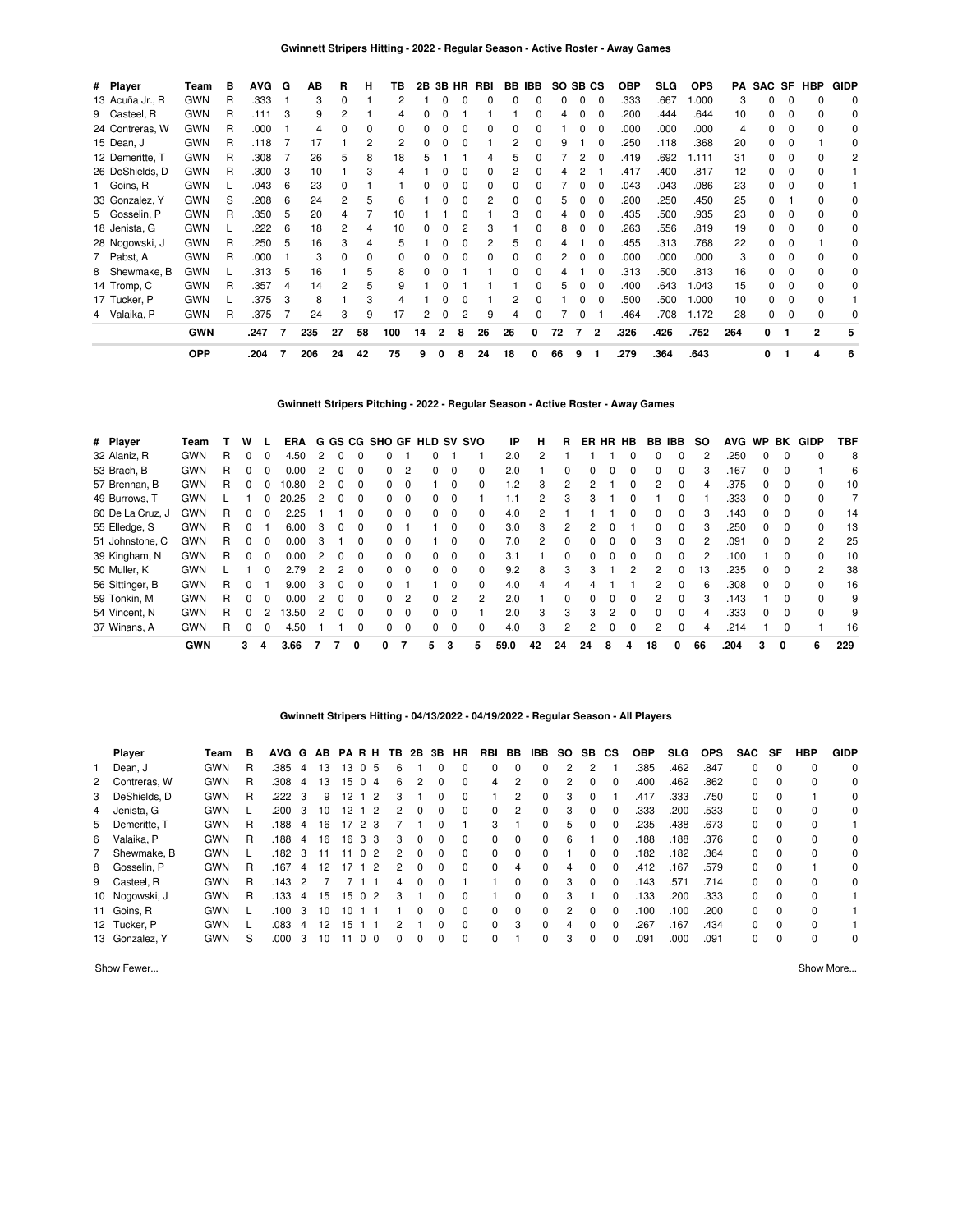| Player         | Team       |    | W L            | ERA G        | GS CG        |          | SHO GF       |             | <b>HLD</b>   | <b>SV</b> | svo |            | <b>IPHR</b>  |          | ER            | <b>HR</b>    | HB.          | BB       | IBB          | so | <b>WHIP</b> | <b>AVG</b> | <b>WP</b> | ΒK       | <b>GDP</b> |
|----------------|------------|----|----------------|--------------|--------------|----------|--------------|-------------|--------------|-----------|-----|------------|--------------|----------|---------------|--------------|--------------|----------|--------------|----|-------------|------------|-----------|----------|------------|
| 1 Brach, B     | <b>GWN</b> | R  | - 0            | 0.00         | 0            | $\Omega$ | 0            |             | $\Omega$     | $\Omega$  |     |            | 02.030       |          | $\Omega$      | 0            | <sup>0</sup> | 0        | 0            | 2  | .50         | .375       | $\Omega$  | $\Omega$ | 0          |
| 2 Burrows, T   | <b>GWN</b> |    | 0 <sub>0</sub> | 0.00         | 0            | 0        | $\Omega$     | $\mathbf 0$ | $\Omega$     | $\Omega$  |     | 1 2.0      | $\Omega$     |          | $\Omega$      | 0            |              | 2        | 0            | 3  | 0.00        | .000       | 0         | $\Omega$ | 0          |
| 3 Elledge, S   | <b>GWN</b> | R. | 0 <sub>0</sub> | 0.00         | 0            | $\Omega$ | $\Omega$     | $\Omega$    | $\Omega$     | $\Omega$  |     | 0, 1, 2, 1 |              | $\Omega$ | $\Omega$      | 0            | $\Omega$     | 0        | 0            | 2  | 0.60        | .167       |           | $\Omega$ | 0          |
| 4 Kingham, N   | <b>GWN</b> | R. | 0 <sub>0</sub> | 0.002        | 0            | $\Omega$ | 0            | $\Omega$    | $\Omega$     | $\Omega$  |     | 04.1       | - 1          | - 0      | $\Omega$      | 0            | <sup>0</sup> | $\Omega$ | 0            | 4  | 0.23        | .077       | $\Omega$  | $\Omega$ |            |
| 5 Sittinger, B | <b>GWN</b> | R. | 0 <sub>0</sub> | 0.00         | 0            | $\Omega$ | $\Omega$     | $\Omega$    | $\Omega$     | $\Omega$  |     | 0, 2.0     |              | $\Omega$ | $\Omega$      | 0            | <sup>0</sup> |          | 0            | 3  | .00         | .143       | $\Omega$  | $\Omega$ | 0          |
| 6 Vincent, N   | <b>GWN</b> | R. | 0 <sub>0</sub> | 0.00         |              | $\Omega$ | $\Omega$     | $\Omega$    | $\Omega$     | $\Omega$  |     | 0, 2.0, 1  |              | $\Omega$ | $\Omega$      | 0            | <sup>0</sup> |          | 0            | 4  | 1.00        | .143       | $\Omega$  | $\Omega$ | $\Omega$   |
| 7 Winans, A    | <b>GWN</b> | R. | 0 <sub>0</sub> | 0.00         |              | $\Omega$ | <sup>0</sup> | $\Omega$    | $\Omega$     | $\Omega$  |     |            | 04.220       |          | $\Omega$      | $\Omega$     | 0            | 2        | 0            | 4  | 0.86        | .125       | 0         | $\Omega$ | 0          |
| 8 Johnstone, C | <b>GWN</b> | R. | 0 <sub>0</sub> | 2.70         | 0            | $\Omega$ | $\Omega$     | $\Omega$    | $\Omega$     | $\Omega$  |     | 0, 3.1     | 41           |          |               | 0            | 0            |          | 0            | 2  | .50         | .308       | $\Omega$  | $\Omega$ |            |
| 9 Lee, D       | <b>GWN</b> |    | 0 <sub>0</sub> | $3.00\quad2$ | $\Omega$     | $\Omega$ | $\Omega$     |             | $\Omega$     | $\Omega$  |     |            | 0, 3.0, 3, 1 |          |               |              | 0            | $\Omega$ | 0            | 3  | 00.1        | .273       | $\Omega$  | $\Omega$ | 0          |
| 10 Muller, K   | <b>GWN</b> |    | 0 <sub>1</sub> | 3.00         |              | $\Omega$ | $\Omega$     | $\Omega$    | $\Omega$     | $\Omega$  |     |            | 0, 6.0, 2, 2 |          | $\mathcal{P}$ |              | $\Omega$     |          | 0            |    | 0.50        | .100       | $\Omega$  | $\Omega$ | 0          |
| 11 Alaniz, R   | <b>GWN</b> | R. | 0 <sub>0</sub> | 5.40 2       | <sup>0</sup> | $\Omega$ | $\Omega$     |             | <sup>0</sup> | $\Omega$  |     | 0, 3.1     | 22           |          | $\mathcal{P}$ | <sup>0</sup> | <sup>0</sup> |          | <sup>0</sup> | 3  | 0.90        | .182       | $\Omega$  | $\Omega$ | $\Omega$   |
| 12 Cruz, J     | <b>GWN</b> | R. | 0 <sub>0</sub> | 5.40         | 0            | $\Omega$ | $\Omega$     | $\Omega$    | $\Omega$     | $\Omega$  |     | $0 \t1.2$  | 2 1          |          |               |              | 0            | 0        | 0            | 2  | .20         | .286       | $\Omega$  | $\Omega$ | 0          |
| 13 Davidson, T | <b>GWN</b> |    | 0              | 6.23         |              | $\Omega$ | $\Omega$     | $\Omega$    | <sup>0</sup> | $\Omega$  |     | 04.1       | 6            | -5       | 3             | 2            | $\Omega$     | 2        | 0            | 5  | .85         | .300       | $\Omega$  | $\Omega$ | 0          |

Show Fewer... Show More...

# **Gwinnett Stripers Hitting - 04/08/2022 - 04/19/2022 - Regular Season - All Players**

|   | Player          | Team       | в | AVG G |   | AB | PA | R           | н  | TB. | 2B           | 3B           | HR.      | RBI          | BB.      | IBB          | SO.          | SB.          | СS           | OBP  | <b>SLG</b> | <b>OPS</b> | <b>SAC</b> | SF       | <b>HBP</b>   | <b>GIDP</b> |
|---|-----------------|------------|---|-------|---|----|----|-------------|----|-----|--------------|--------------|----------|--------------|----------|--------------|--------------|--------------|--------------|------|------------|------------|------------|----------|--------------|-------------|
|   | Acuña Jr., R    | <b>GWN</b> | R | .333  |   | 3  |    |             |    |     |              |              |          |              |          |              | <sup>0</sup> |              |              | .333 | .667       | .000       | $\Omega$   | $\Omega$ | $\Omega$     | 0           |
| 2 | Demeritte, T    | <b>GWN</b> | R | .294  | 9 | 34 | 39 | 6           | 10 | 24  |              |              |          |              | 5        |              | 9            |              |              | .385 | .706       | .091       | 0          | 0        | 0            | 2           |
|   | 3 Tromp, C      | <b>GWN</b> | R | .286  |   |    |    |             | 2  |     |              |              | $\Omega$ |              | $\Omega$ |              | 4            |              | $\Omega$     | .286 | .429       | .715       | 0          | $\Omega$ | $\Omega$     | 0           |
|   | 4 Dean, J       | <b>GWN</b> | R | .273  | 9 | 22 | 22 |             | 6  |     |              |              | 0        |              | 0        | 0            | 6            |              |              | 273  | .318       | .591       | $\Omega$   | $\Omega$ | $\Omega$     | $\Omega$    |
|   | 5 Jenista, G    | <b>GWN</b> |   | .273  |   | 22 | 25 | $\mathbf 4$ | հ  | 15  | $\Omega$     | n            | 3        | 4            | 3        | <sup>0</sup> | 6            | $\Omega$     | $\Omega$     | .360 | .682       | .042       | $\Omega$   | $\Omega$ | $\Omega$     | $\Omega$    |
| 6 | DeShields, D    | <b>GWN</b> | R | .261  |   | 23 | 28 |             | հ  | 8   |              |              |          |              |          |              | 9            | 3            | з            | .393 | .348       | .741       | $\Omega$   | -0       |              |             |
|   | 7 Valaika, P    | <b>GWN</b> | R | .250  | 9 | 32 | 35 | .5          | 8  | 10  |              |              | O        | 4            | 3        |              | 8            |              |              | 314  | .313       | .627       | $\Omega$   | $\Omega$ | <sup>0</sup> |             |
|   | 8 Gosselin, P   | <b>GWN</b> | R | .217  |   | 23 | 30 | -3          | 5  |     |              |              | 0        | 0            | 6        |              |              | 0            | 0            | .400 | .304       | .704       | 0          | $\Omega$ |              | 0           |
|   | 9 Tucker, P     | <b>GWN</b> |   | .217  | 8 | 23 | 29 | 2           | 5  |     |              | <sup>0</sup> | 0        |              | 5        |              | 5            | 0            | $\Omega$     | .379 | .304       | .683       | $\Omega$   | $\Omega$ |              | 2           |
|   | 10 Contreras, W | <b>GWN</b> | R | .190  | 6 | 21 | 23 | $\Omega$    | 4  | 6   |              | 0            | $\Omega$ | 4            | 2        | 0            | 4            | <sup>0</sup> | $\Omega$     | 261  | .286       | .547       | $\Omega$   | $\Omega$ | $\Omega$     | $\Omega$    |
|   | 11 Nogowski, J  | <b>GWN</b> | R | .160  |   | 25 | 27 | 2           | 4  | 8   |              |              |          | 4            | 2        | <sup>0</sup> | 5            |              | <sup>0</sup> | 222  | .320       | .542       | $\Omega$   | $\Omega$ | $\Omega$     |             |
|   | 12 Casteel, R   | <b>GWN</b> | R | .154  | 4 | 13 | 13 |             | 2  |     |              |              | 2        | っ            | 0        |              | h            |              |              | 154  | .615       | .769       | 0          | $\Omega$ | $\Omega$     | $\Omega$    |
|   | 13 Gonzalez, Y  | <b>GWN</b> | S | .154  |   | 26 | 27 |             |    |     |              |              | O        |              |          |              | h            |              |              | .185 | .192       | .377       | 0          | $\Omega$ | $\Omega$     | 0           |
|   | 14 Shewmake, B  | <b>GWN</b> |   | .133  | 5 | 15 | 15 | $\Omega$    |    |     | <sup>0</sup> |              | $\Omega$ | 0            | 0        |              | 'n.          |              | $\Omega$     | .133 | .133       | .266       | $\Omega$   | $\Omega$ | 0            | 0           |
|   | 15 Goins, R     | <b>GWN</b> |   | .074  | 8 | 27 | 27 |             | 2  |     | $\Omega$     | <sup>0</sup> | $\Omega$ | 0            | 0        |              |              | <sup>0</sup> | $\Omega$     | .074 | .074       | .148       | $\Omega$   | $\Omega$ | $\Omega$     | 2           |
|   | 16 Pabst, A     | <b>GWN</b> | R | .000  |   | 3  | 3  | $\Omega$    | ŋ  | 0   |              |              | 0        | <sup>0</sup> | 0        |              | 2            | $\Omega$     | $\Omega$     | .000 | .000       | .000       | $\Omega$   | $\Omega$ | $\Omega$     | $\Omega$    |

Show Fewer... Show More...

# **Gwinnett Stripers Pitching - 04/08/2022 - 04/19/2022 - Regular Season - All Players**

|    | <b>Player</b>    | Team       |    | W              | ERA G |                | GS           | CG.      | SHO GF       |          | <b>HLD</b>   | sv       | svo          | IP H | R             |    | ER | HR.      | HB | BB.          | IBB          | <b>SO</b> | WHIP | <b>AVG</b> | WP | ВK | <b>GDP</b> |
|----|------------------|------------|----|----------------|-------|----------------|--------------|----------|--------------|----------|--------------|----------|--------------|------|---------------|----|----|----------|----|--------------|--------------|-----------|------|------------|----|----|------------|
| 1. | Kingham, N       | <b>GWN</b> | R  | 0 <sub>0</sub> | 0.00  | 3              |              | 0        | $\Omega$     | $\Omega$ |              | 0        | 0            | 6.1  | 2<br>$\Omega$ |    |    |          |    |              | 0            | 5         | 0.32 | .100       |    |    |            |
|    | 2 Johnstone, C   | <b>GWN</b> | R  | 0 <sub>0</sub> | 0.96  | 3              |              | 0        | $\Omega$     | $\Omega$ | $\Omega$     | $\Omega$ | 0            | 9.1  | 5             |    |    | $\Omega$ | 0  | 3            | 0            | З         | 0.86 | .161       | 0  |    | 3          |
|    | 3 Winans, A      | <b>GWN</b> | R  | 0 <sub>0</sub> | 2.08  | 2              | 2            | 0        | 0            | $\Omega$ | $\Omega$     | $\Omega$ | 0            | 8.2  | 5<br>-2       |    | 2  | $\Omega$ | 0  | 4            | 0            | 8         | 1.04 | .167       |    |    |            |
|    | 4 Lee, D         | <b>GWN</b> |    | 0 <sub>0</sub> | 2.25  | 3              | 0            | 0        | $\Omega$     |          | $\Omega$     | $\Omega$ | 0            | 4.0  | 4             |    |    |          |    |              | 0            |           | 1.00 | .267       | 0  |    | 0          |
|    | 5 Toussaint, T   | <b>GWN</b> | R  | 0 <sub>0</sub> | 2.25  |                |              | 0        | 0            | $\Omega$ | $\Omega$     | $\Omega$ | 0            | 4.0  | 4             |    |    | 0        | 0  | 3            | 0            | 8         | 1.75 | .250       | 0  |    | 0          |
|    | 6 Muller, K      | <b>GWN</b> |    | 1 1            | 3.27  | $\overline{2}$ |              | 0        | 0            | $\Omega$ | $\Omega$     | $\Omega$ |              | 1.0  | 6             | 4  | 4  |          | 2  | 2            | 0            | 13        | 0.73 | .162       | 0  |    |            |
|    | 7 Brach, B       | <b>GWN</b> | R. | $\Omega$<br>1  | 4.50  | 3              | 0            | $\Omega$ | $\Omega$     | 3        | $\Omega$     |          |              | 4.0  | 6             | -2 | 2  | $\Omega$ | 0  |              | 0            | 4         | 1.75 | .375       | 0  |    | 0          |
|    | 8 Vincent, N     | <b>GWN</b> | R. | $\Omega$<br>-1 | 4.50  | 3              |              | 0        | $\Omega$     | $\Omega$ |              | $\Omega$ |              | 4.0  | 3             | 2  | 2  |          | 0  |              | 0            |           | 1.00 | .200       | 0  |    | 0          |
|    | 9 Elledge, S     | <b>GWN</b> | R  | 0 <sub>1</sub> | 4.91  | 3              | $\Omega$     | $\Omega$ | $\Omega$     |          | $\Omega$     | $\Omega$ | 0            | 3.2  | 3             | 2  | 2  | $\Omega$ |    | 0            | 0            | 3         | 0.82 | .214       |    |    | 0          |
|    | 10 Sittinger, B  | <b>GWN</b> | R  | 1 1            | 5.14  | 4              | <sup>0</sup> | 0        | $\Omega$     |          | $\Omega$     | $\Omega$ | <sup>0</sup> | 7.0  | 7             | 4  | Δ  |          |    | 4            | 0            | 8         | 1.57 | .280       | 0  |    | 0          |
|    | 11 Cruz, J       | <b>GWN</b> | R  | 0 <sub>0</sub> | 5.40  |                | <sup>0</sup> | 0        | $\Omega$     | $\Omega$ | $\Omega$     | $\Omega$ | <sup>0</sup> | 12   | $\mathcal{P}$ |    |    |          | 0  | <sup>0</sup> | <sup>0</sup> | 2         | 1.20 | .286       | 0  |    | 0          |
|    | 12 Tonkin, M     | <b>GWN</b> | R  | 0 <sub>0</sub> | 6.00  | 3              | <sup>0</sup> | 0        | $\Omega$     | 3        | $\Omega$     |          |              | 3.0  | 2<br>-2       |    | 2  | $\Omega$ | 0  | 4            | 0            | 3         | 2.00 | .182       |    |    | 0          |
|    | 13 Alaniz, R     | <b>GWN</b> | R  | 0 <sub>0</sub> | 6.23  | 3              | $\Omega$     | 0        | $\Omega$     |          | <sup>0</sup> | 0        | 0            | 4.1  | 4             | 3  | 3  |          |    |              | <sup>0</sup> | 4         | 1.15 | 250        | 0  |    | 0          |
|    | 14 Davidson, T   | <b>GWN</b> |    | 0              | 6.23  |                |              | $\Omega$ | $\Omega$     | $\Omega$ | $\Omega$     | $\Omega$ | <sup>0</sup> | 4.1  | 6<br>-5       |    | 3  | 2        | 0  | 2            | $\Omega$     | 5         | .85  | .300       | 0  |    | $\Omega$   |
|    | 15 Burrows, T    | <b>GWN</b> |    | 0 <sub>0</sub> | 6.75  | 3              | <sup>0</sup> | 0        | <sup>0</sup> | $\Omega$ |              | $\Omega$ | 2            | 4.0  | 3<br>4        |    | 3  |          |    | З            | O            | 4         | .50  | .188       | 0  |    | 0          |
|    | 16 De La Cruz, J | <b>GWN</b> | R  | $\Omega$       | 9.00  | 2              | 2            | $\Omega$ | <sup>n</sup> | $\Omega$ |              | $\Omega$ | <sup>0</sup> | 5.0  | 6<br>-5       |    | 5  |          |    |              |              | 4         | .20  | 286        |    |    | $\Omega$   |
|    | 17 Brennan, B    | <b>GWN</b> | R  | 0              | 23.63 | 3              |              | $\Omega$ | 0            | $\Omega$ |              | 0        |              | 2.2  | 8             |    |    |          |    | 2            | 0            | 6         | 3.75 | .500       | 0  |    | 0          |